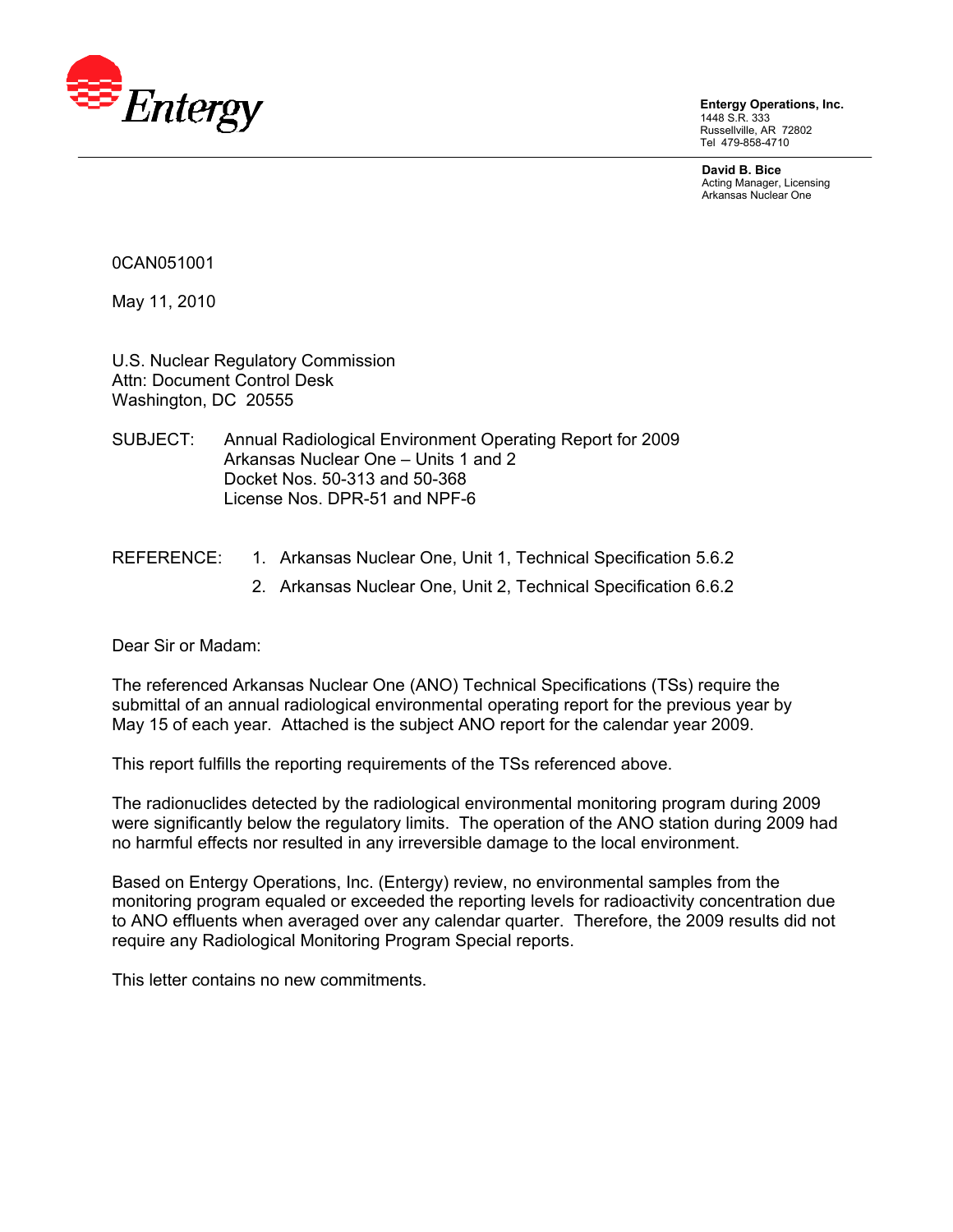0CAN051001 Page 2 of 2

If you have any questions or require additional information, please contact me.

Sincerely,

ORIGINAL SIGNED BY DAVID B. BICE

DBB/rwc

Attachment: Annual Radiological Environmental Operating Report for 2009

cc: Mr. Elmo E. Collins Regional Administrator U. S. Nuclear Regulatory Commission Region IV 612 E. Lamar Blvd., Suite 400 Arlington, TX 76011-4125

> NRC Senior Resident Inspector Arkansas Nuclear One P. O. Box 310 London, AR 72847

U. S. Nuclear Regulatory Commission Attn: Mr. Kaly Kalyanam MS O-8 B1 One White Flint North 11555 Rockville Pike Rockville, MD 20852

Mr. Bernard R. Bevill Arkansas Department of Health Radiation Control Section 4815 West Markham Street Slot #30 Little Rock, AR 72205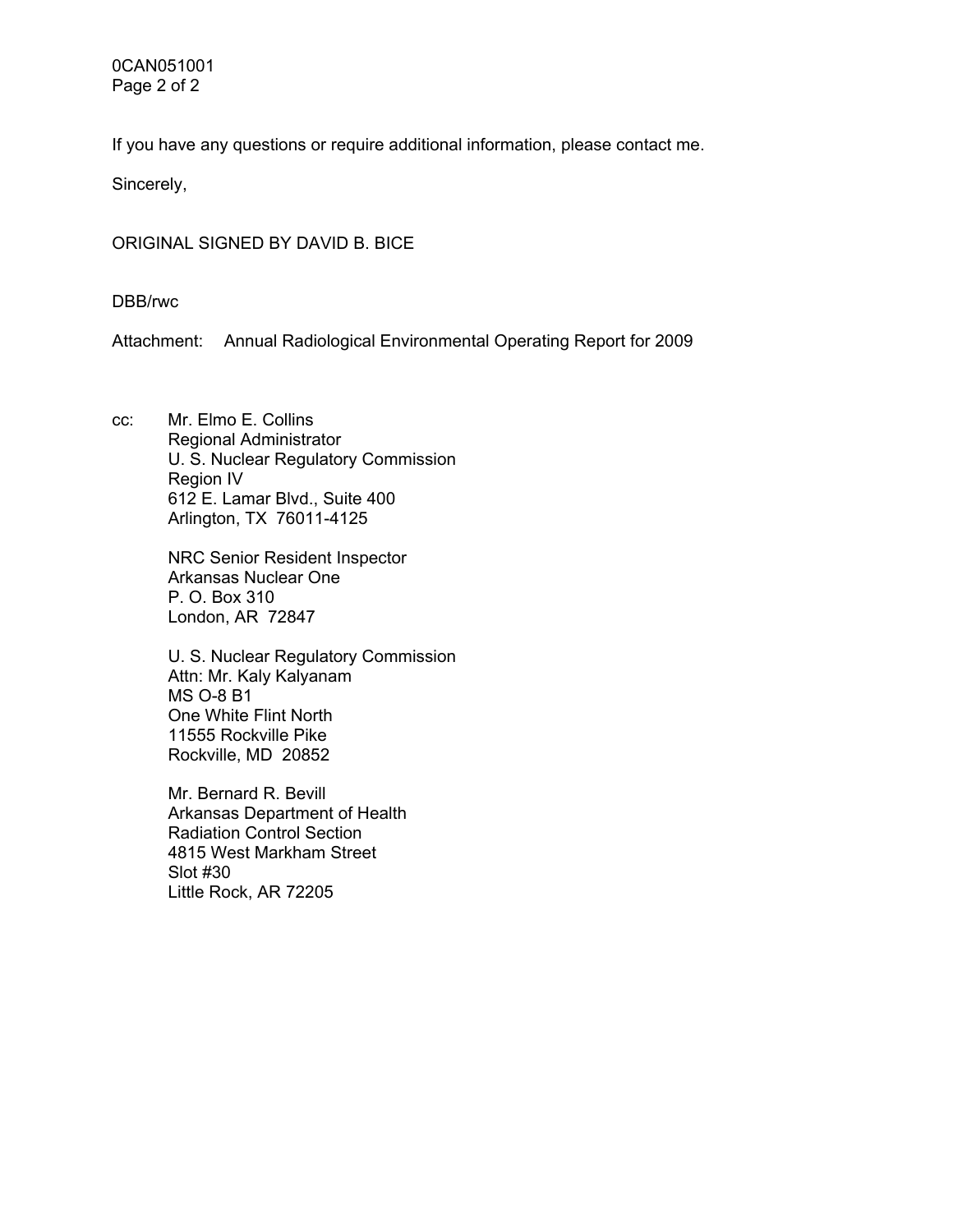# **ATTACHMENT**

**TO** 

# **0CAN051001**

# **ANNUAL RADIOLOGICAL ENVIRONMENTAL OPERATING REPORT FOR 2009**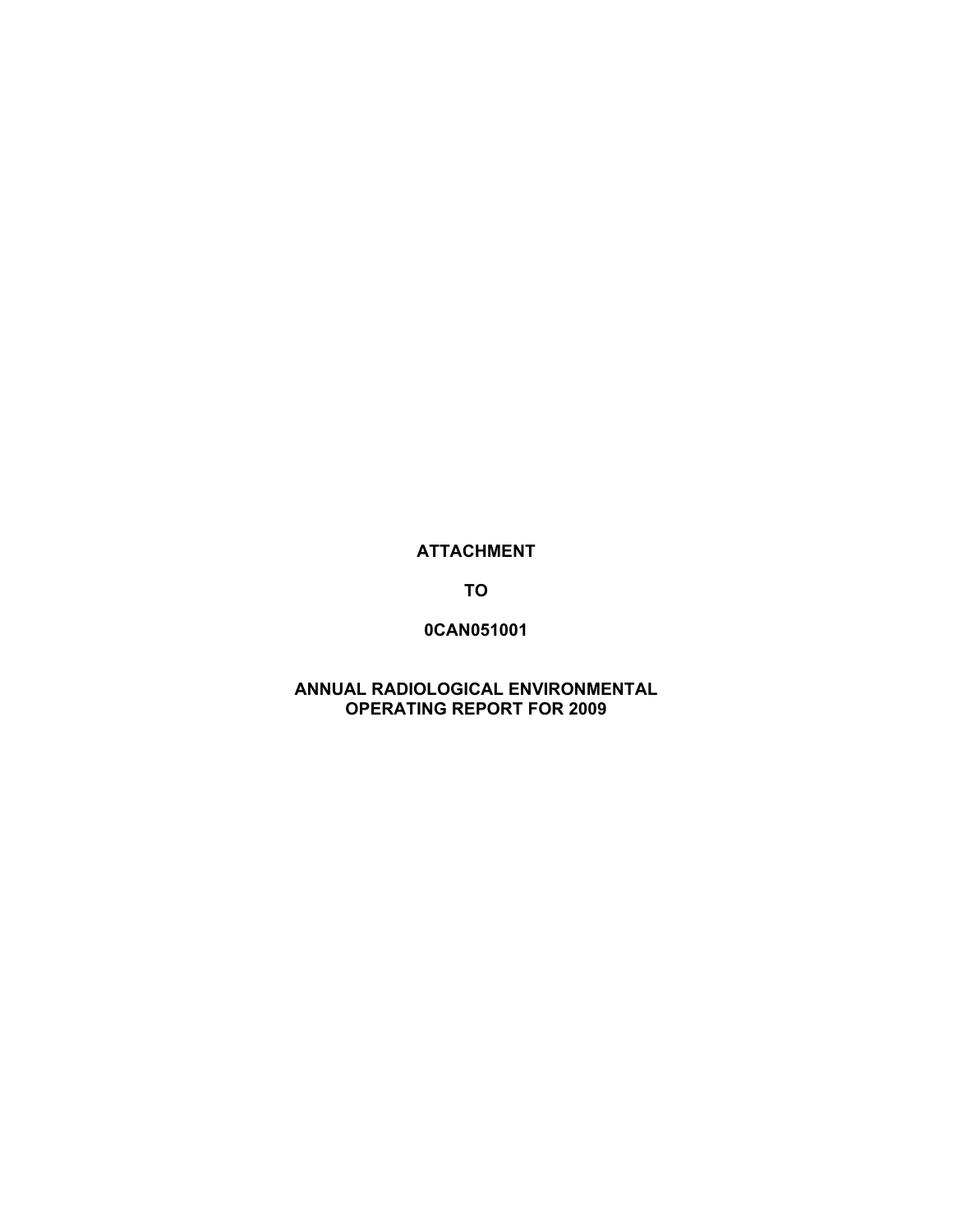# **ARKANSAS NUCLEAR ONE - UNITS 1 AND 2**

**ANNUAL RADIOLOGICAL ENVIRONMENTAL OPERATING REPORT FOR 2009**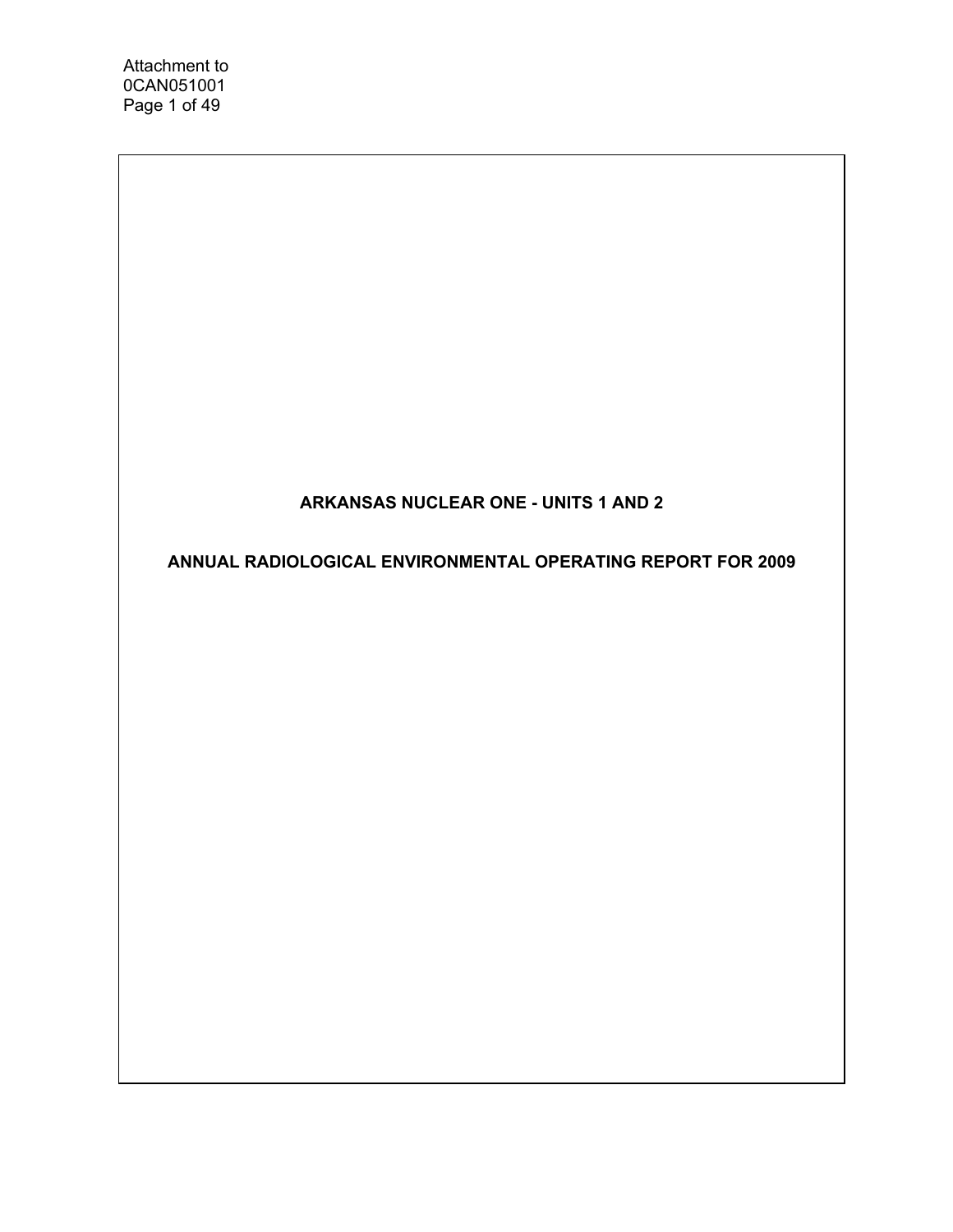## **TABLE OF CONTENTS**

|     | <b>SUMMARY</b>                                                                             | 4              |
|-----|--------------------------------------------------------------------------------------------|----------------|
| 1.0 | <b>INTRODUCTION</b>                                                                        | $\overline{7}$ |
|     | 1.1 Radiological Environmental Monitoring Program                                          | 7              |
|     | 1.2 Pathways Monitored                                                                     | 7              |
|     | <b>1.3 Land Use Census</b>                                                                 | 7              |
| 2.0 | <b>INTERPRETATION AND TRENDS OF RESULTS</b>                                                | 18             |
|     | 2.1 Air Particulate and Radioiodine Sample Results                                         | 18             |
|     | 2.2 Thermoluminescent Dosimetry Sample Results                                             | 18             |
|     | 2.3 Water Sample Results                                                                   | 18             |
|     | 2.4 Sediment Sample Results                                                                | 20             |
|     | 2.5 Milk Sample Results                                                                    | 21             |
|     | 2.6 Fish Sample Results                                                                    | 21             |
|     | 2.7 Food Product Sample Results                                                            | 21             |
|     | 2.8 Interlaboratory Comparison Results                                                     | 21             |
|     | <b>2.9 Land Use Census Results</b>                                                         | 21             |
| 3.0 | RADIOLOGICAL ENVIRONMENTAL MONITORING PROGRAM SUMMARY                                      | 22             |
|     | 3.1 2009 Program Results Summary                                                           | 22             |
|     | <b>LIST OF TABLES</b>                                                                      |                |
|     | RADIOLOGICAL ENVIRONMENTAL SAMPLING PROGRAM<br>TABLE 1.1                                   | 9              |
|     | TABLE 2.1<br><b>2009 LAND USE CENSUS</b>                                                   | 22             |
|     | <b>TABLE 3.1</b><br><b>RADIOLOGICAL ENVIRONMENTAL MONITORING</b><br><b>PROGRAM SUMMARY</b> | 23             |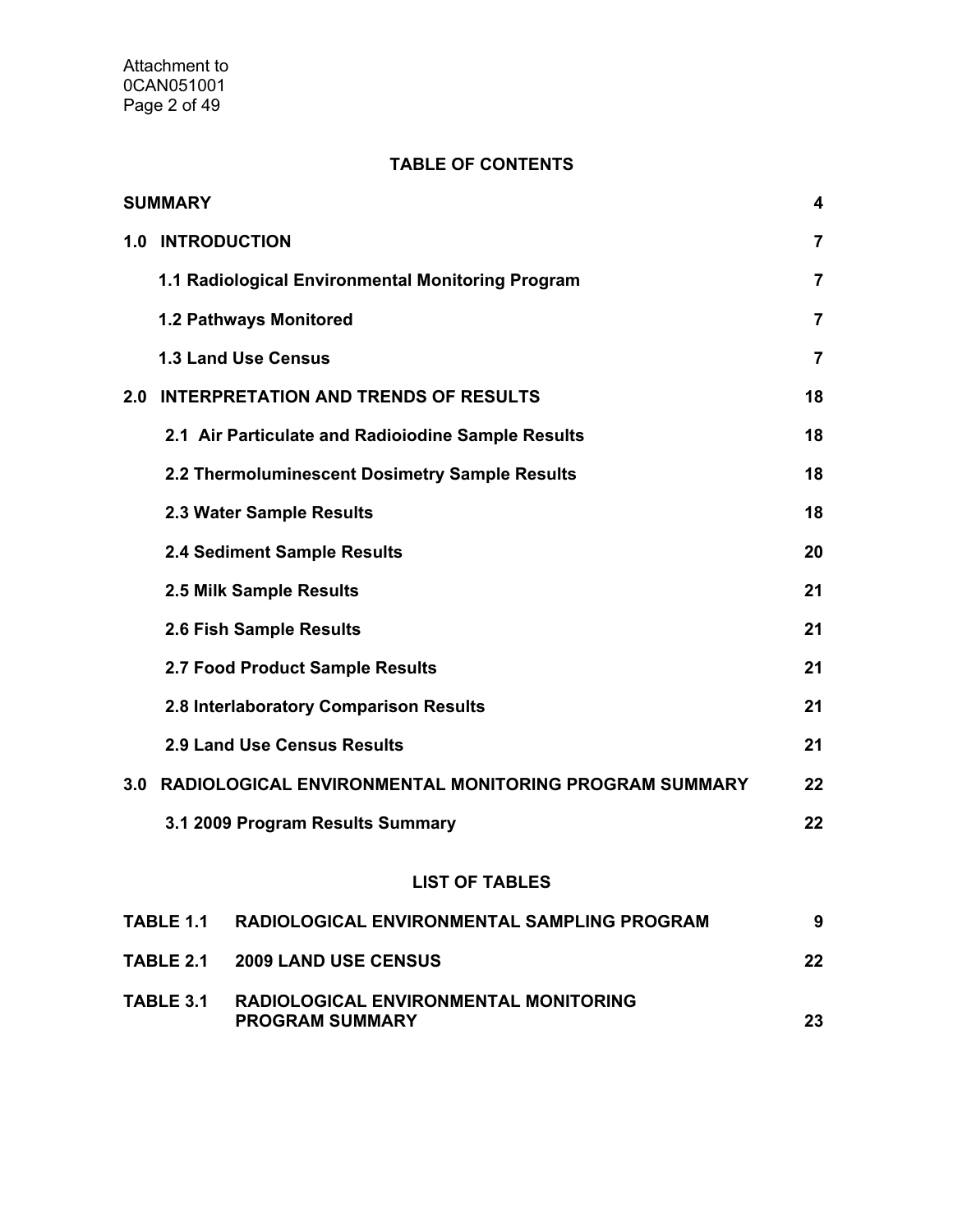### **LIST OF FIGURES**

| FIGURE 1-1 SAMPLE COLLECTION SITES - NEAR FIELD | 15. |
|-------------------------------------------------|-----|
| FIGURE 1-2 SAMPLE COLLECTION SITES - FAR FIELD  | 16. |
| FIGURE 1-3 SAMPLE COLLECTION SITES – SITE MAP   | 17  |

# **LIST OF ATTACHMENTS**

| <b>ATTACHMENT 1</b> | <b>2009 RADIOLOGICAL MONITORING REPORT</b><br><b>SUMMARY OF MONITORING RESULTS</b> | 27  |
|---------------------|------------------------------------------------------------------------------------|-----|
| <b>ATTACHMENT 2</b> | INTERLABORATORY COMPARISON PROGRAM                                                 | 44  |
| <b>ATTACHMENT 3</b> | <b>SEDIMENT DOSE CALCULATIONS</b>                                                  | 48. |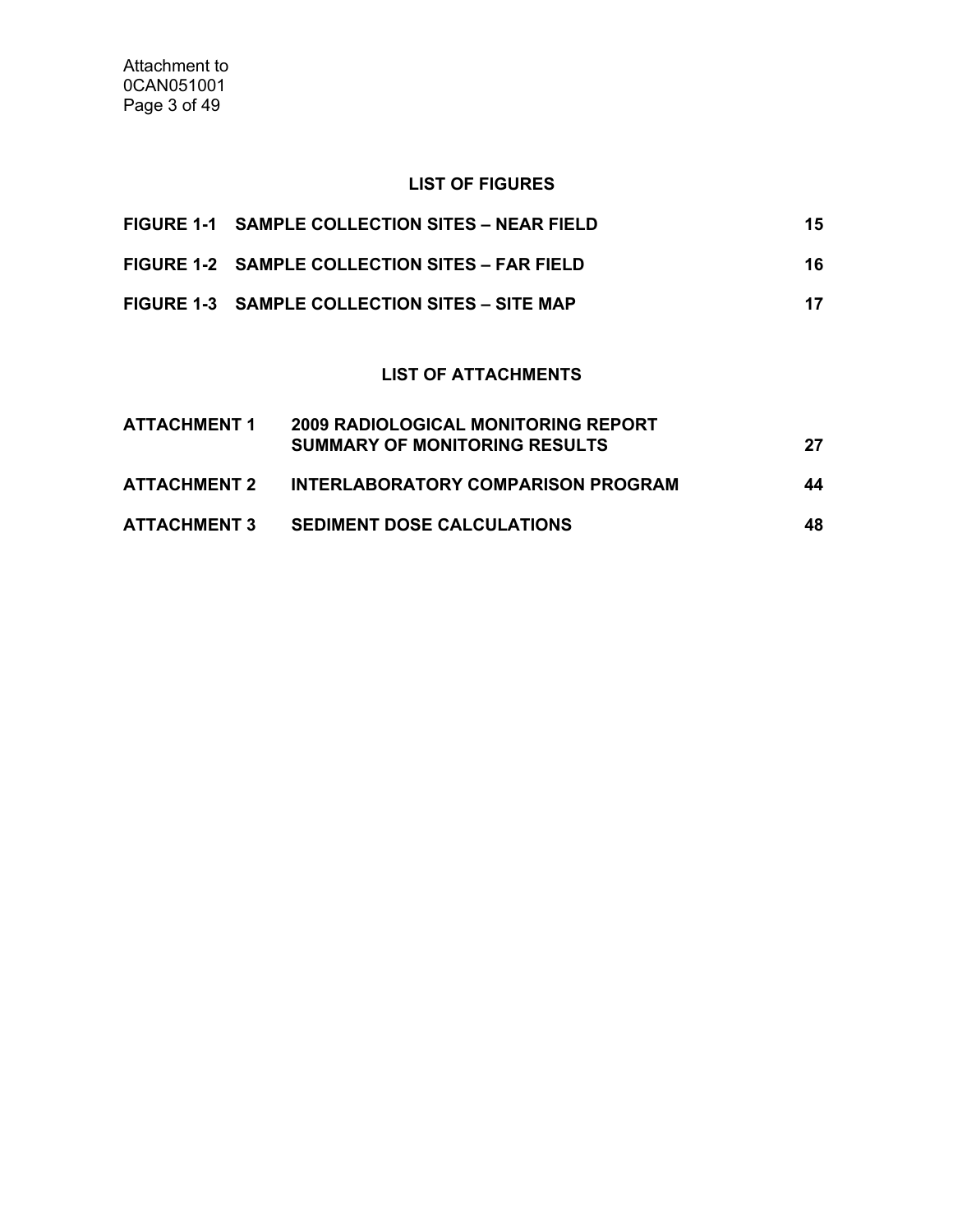### Summary

The Annual Radiological Environmental Operating Report (AREOR) presents data obtained through analyses of environmental samples collected for Arkansas Nuclear One's (ANO's) Radiological Environmental Monitoring Program (REMP) for the period January 1, 2009 through December 31, 2009. This report fulfills the requirements of ANO Unit 1 Technical Specification (TS) 5.6.2 and Unit 2 TS 6.6.2.

During 2009, as in previous years, ANO detected radionuclides attributable to plant operations at the discharge location (Station 8) where previously monitored liquid radioactive effluent from the plant is periodically discharged in accordance with the regulatory criteria established in the Offsite Dose Calculation Manual (ODCM). ANO personnel routinely monitor results from this area in order to note any trends. The review of results from this area indicates the following:

• Tritium levels in the surface water media continue to be below regulatory reporting limits and are consistent with concentrations that would typically be seen at this location as discussed in Section 2.3 of this AREOR

Gross beta concentrations at the Station 14 (City of Russellville) indicator drinking water location continue to remain consistent with previous operational measurements and similar to the levels detected at the Station 57 (City of Danville) control drinking water location.

### **Radiological Environmental Monitoring Program**

ANO established the REMP prior to the station becoming operational (1974) to provide data on background radiation and radioactivity normally present in the area. ANO has continued to monitor the environment by sampling air, water, sediment, fish and food products, as well as measuring radiation directly. ANO also samples milk if milk-producing animals are present commercially within five miles of the plant.

The REMP includes sampling indicator and control locations within an approximate 20-mile radius of the plant. The REMP utilizes indicator locations near the site to show any increases or buildup of radioactivity that might occur due to station operation, and control locations farther away from the site to indicate the presence of only naturally occurring radioactivity. ANO personnel compare indicator results with control and preoperational results to assess any impact ANO operation might have had on the surrounding environment.

In 2009, ANO personnel collected environmental samples for radiological analysis. They compared results of indicator locations with control locations and previous studies and concluded that overall no significant relationship exists between ANO operation and effect on the plant environs. The review of 2009 data, in many cases, showed undetectable radiation levels in the environment and in all instances, no definable trends related to significant pathways associated with ANO.

#### **Harmful Effects or Irreversible Damage**

The REMP monitoring did not detect any harmful effects or evidence of irreversible damage in 2009. Therefore, no analysis or planned course of action to alleviate problems was necessary.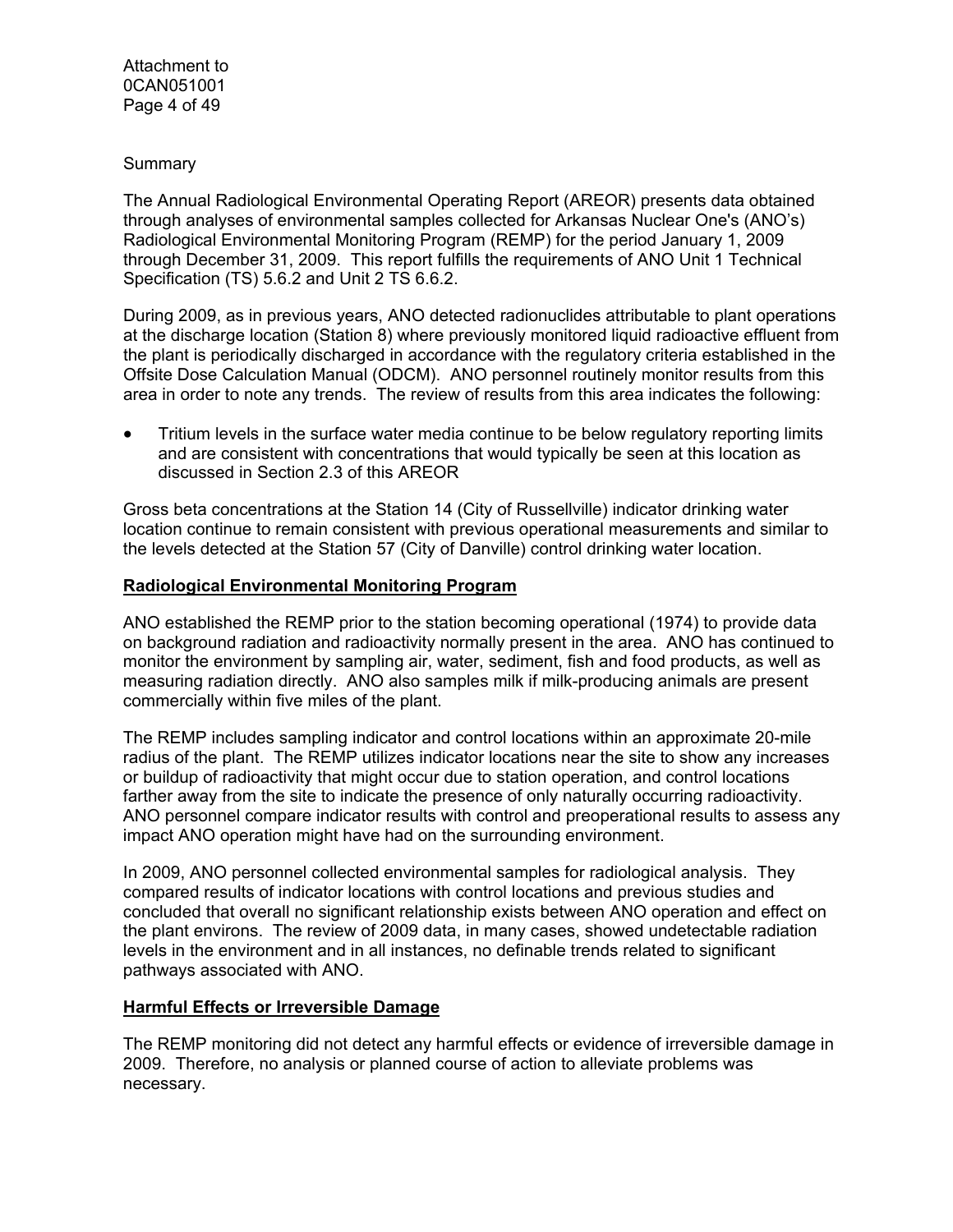Attachment to 0CAN051001 Page 5 of 49

## **Reporting Levels**

ANO's review indicates that no samples equaled or exceeded reporting levels for radioactivity concentration in environmental samples due to ANO effluents, as outlined in ODCM Table 2.6-3, when averaged over any calendar quarter. Therefore, 2009 results did not trigger any Radiological Monitoring Program Special Reports.

### **Radioactivity Not Attributable to ANO**

The ANO REMP has detected radioactivity attributable to other sources. These include the 25<sup>th</sup> Chinese nuclear test explosion in 1980 and the radioactivity plume release due to reactor core degradation at the Chernobyl Nuclear Power Plant in 1986. Prior to 1981, the ANO REMP detected radioactivity resulting from nuclear weapons testing, with Cesium-137 continuing to be periodically detected.

## **Comparison to Federal and State Programs**

ANO personnel compared REMP data to state monitoring programs as results became available. Historically, the programs used for comparison have included the U.S. Nuclear Regulatory Commission (NRC) Thermoluminescent Dosimeter (TLD) Direct Radiation Monitoring Network and the Arkansas Department of Health (ADH).

The NRC TLD Network Program was discontinued in 1998. Historically these results have compared to those from the ANO REMP. ANO TLD results continue to remain similar to the historical average and continue to verify that plant operation is not affecting the ambient radiation levels in the environment.

The ADH and the ANO REMP entail similar radiological environmental monitoring program requirements. These programs include collecting air samples and splitting or sharing sample media such as water, sediment and fish. Both programs have obtained similar results over previous years.

## **Sample Deviations**

## **Milk**

The REMP did not include milk sampling within five miles (8 kilometers (km)) of ANO in 2009 due to unavailability. The ODCM requires collection of milk samples if available commercially within 8 km (5 miles) of the plant. ANO personnel collected vegetation samples to monitor the ingestion pathway, as specified in the ODCM, because of milk unavailability.

## **Required Lower Limit of Detection (LLD) Values**

LLDs during this reporting period were within the acceptable limits required by Table 2.6-2 of the ODCM.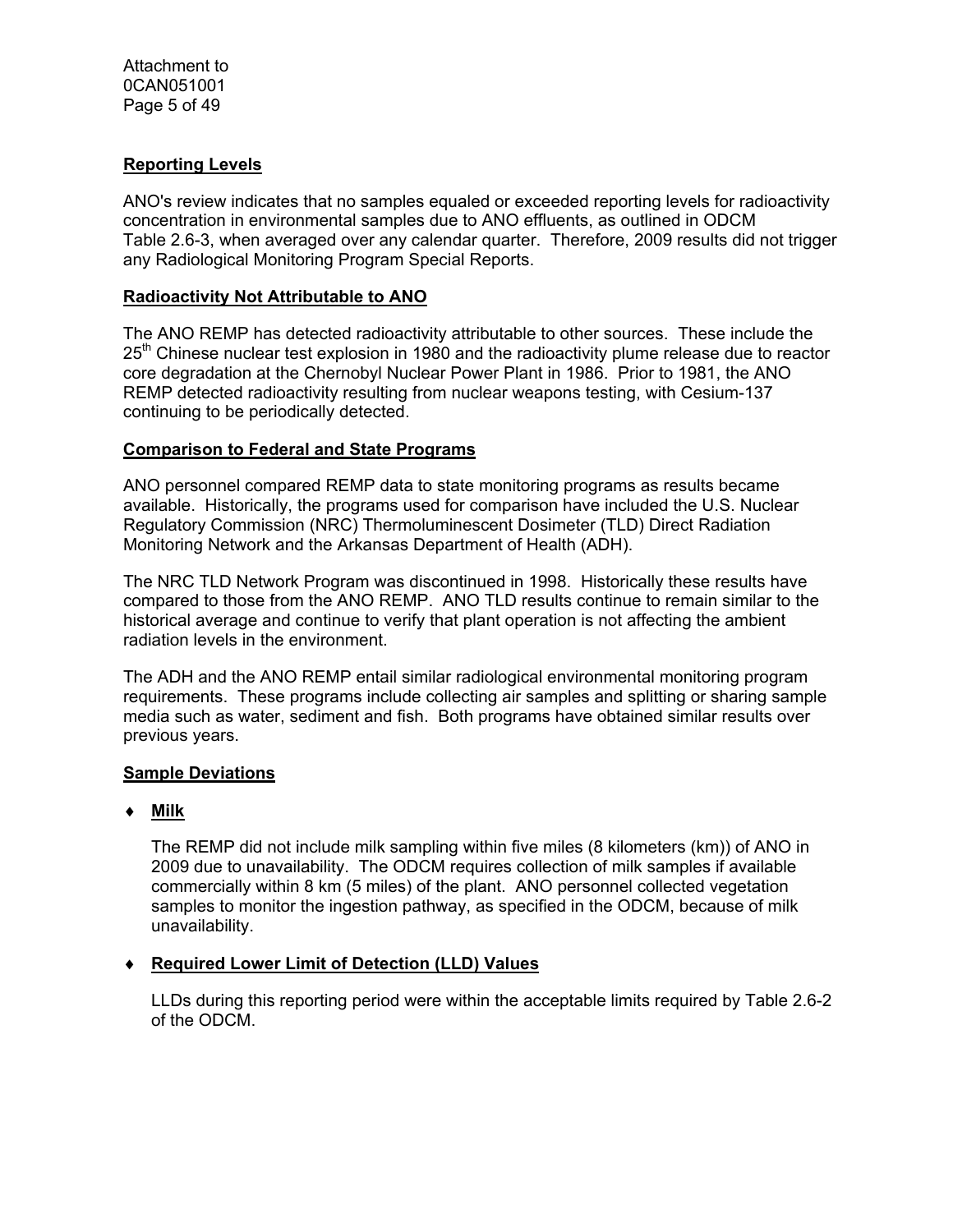## **Air Samples**

Listed below are air sampler deviations that occurred during 2009 due to hazardous weather conditions, electrical power outages and equipment failure. These deviations did not result in the exceedance of the LLD values specified in the ODCM. As described in footnote (a) to ODCM Table 2.6-1, deviations are permitted from the required sampling schedule due to malfunction of sampling equipment and other legitimate reasons.

| <b>Station</b> | <b>Sampling Period</b>  | <b>Comment</b>                                                                                                  |
|----------------|-------------------------|-----------------------------------------------------------------------------------------------------------------|
| 56             | 12/29/2008 - 01/06/2009 | Run time hour meter not running. Sample<br>pump running. Replaced run time hour meter.<br>(CR-ANO-C-2009-00016) |
| 6              | 03/31/2009 - 04/14/2009 | Air sample pump discovered not operating.<br>Replaced sample pump.<br>(CR-ANO-C-2009-0605)                      |
| $\mathcal{P}$  | 04/14/2009 - 04/28/2009 | Run time hour meter not running. Sample<br>pump running. Replaced run time hour meter.<br>(CR-ANO-C-2009-00714) |
| $\mathcal{P}$  | 05/12/2009 - 05/26/2009 | Power loss at sample station. Entergy<br>Arkansas notified.<br>(CR-ANO-1-2009-01046)                            |

## **Missed Samples**

There were no missed REMP samples during 2009.

## **Unavailable Results**

ANO received analytical results in adequate time for inclusion in this report. In addition, ANO's review identified no missing results.

#### **Program Modifications**

ANO made no modifications to the REMP during 2009.

#### **Attachments**

Attachment 1 contains results of air, TLD, water, sediment, fish, and food product samples collected in 2009. TLDs were analyzed by a vendor (AREVA). All remaining samples were analyzed by River Bend Station's (RBS) Environmental Laboratory.

Attachment 2 also contains RBS' participation in the interlaboratory comparison program during 2009.

Attachment 3 contains dose calculations performed for sediment using a generalized equation from Regulatory Guide 1.109, "Calculation of Annual Doses to Man from Routine Releases of Reactor Effluents for the Purpose of Evaluating Compliance with 10 CFR Part 50, Appendix I."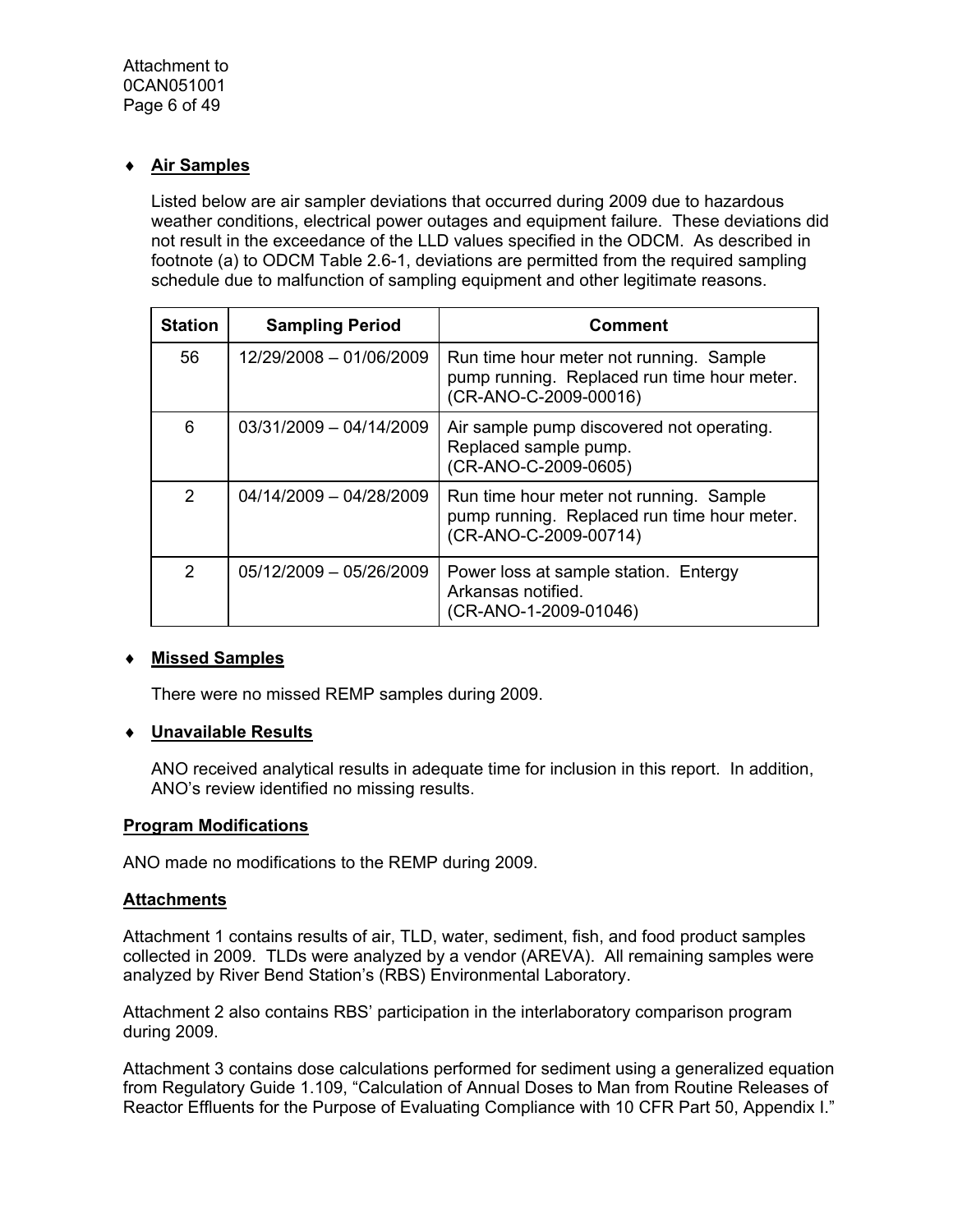Attachment to 0CAN051001 Page 7 of 49

## **1.0 Introduction**

### **1.1 Radiological Environmental Monitoring Program**

ANO established the REMP to ensure that plant operating controls properly function to minimize any associated radiation endangerment to human health or the environment. The REMP is designed for:

- Analyzing applicable pathways for anticipated types and quantities of radionuclides released into the environment.
- Considering the possibility of a buildup of long-lived radionuclides in the environment and identifying physical and biological accumulations that may contribute to human exposures.
- Considering the potential radiation exposure to plant and animal life in the environment surrounding ANO.
- Correlating levels of radiation and radioactivity in the environment with radioactive releases from station operation.

### **1.2 Pathways Monitored**

The airborne, direct radiation, waterborne and ingestion pathways are monitored as required by the ODCM. A description of the ANO REMP utilized to monitor the exposure pathways is described in Table 1.1 and shown in Figures 1-1, 1-2 and 1-3.

Section 2.0 of this report provides a discussion of 2009 sampling results and Section 3.0 provides a summary of results for the monitored exposure pathways.

### **1.3 Land Use Census**

ANO personnel conducts land use census' biannually (once every two years) as required by ANO Units 1 and Unit 2 ODCM Section 2.6.2. The latest land use census was conducted in 2009. The purpose of this census is to identify changes in uses of land within five miles of ANO that would require modifications to the REMP or ODCM. The most important criteria during this census are to determine location in each sector of the nearest:

- 1) Residence
- 2) Animal milked for human consumption
- 3) Garden of greater than 500 square feet producing fresh leafy (broadleaf) vegetables \*
- **\*** ANO personnel do not perform a garden census since ODCM Section 2.6.2 allows the routine sampling of broadleaf vegetation in the highest D/Q sector near the site boundary in lieu of the garden census.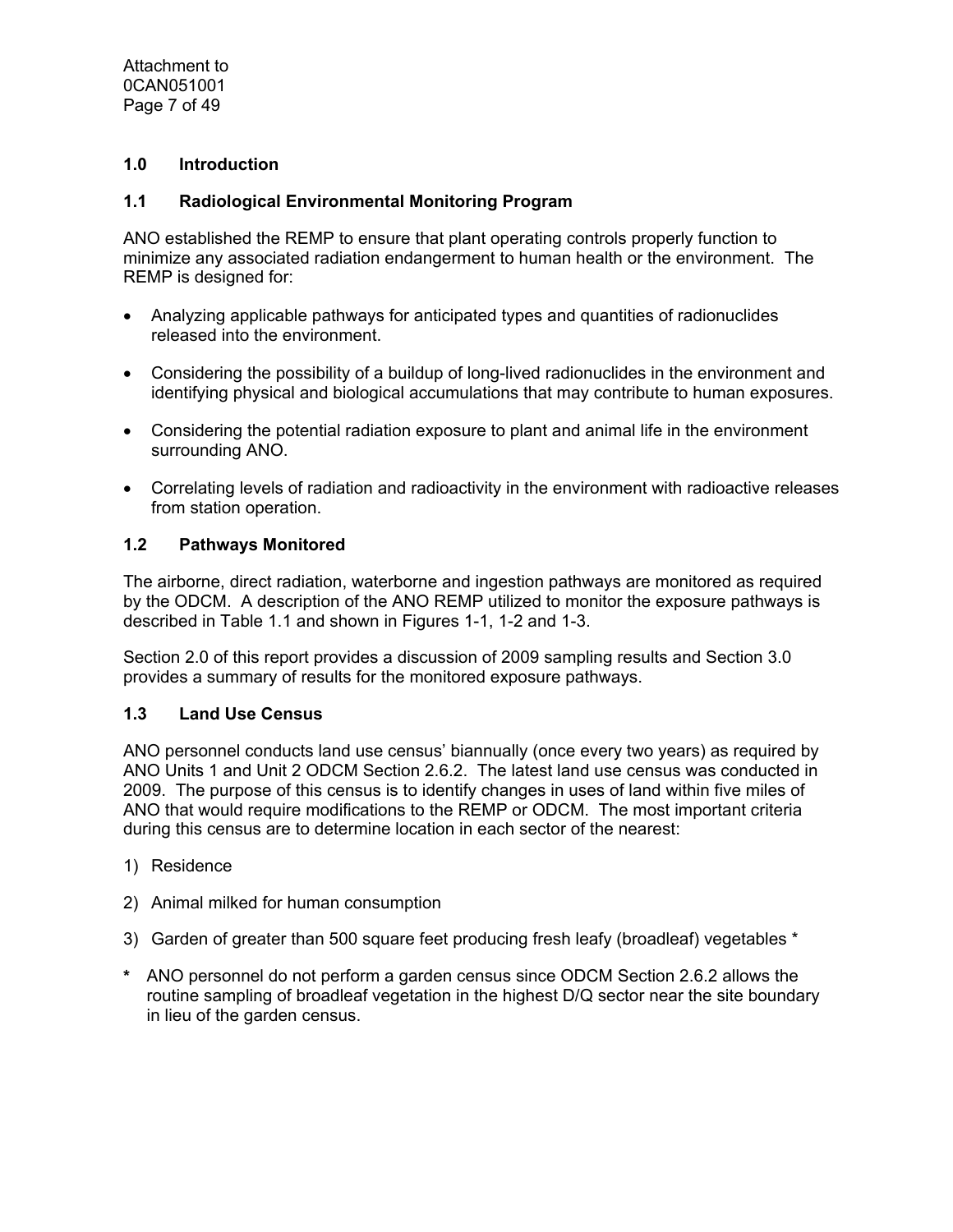Attachment to 0CAN051001 Page 8 of 49

The method used by ANO personnel for conducting the land use census is as follows:

- ANO personnel conducted door-to-door (drive by) field surveys in order to locate the nearest resident in each meteorological sector.
- Consultation with local agricultural authorities is used for the identification of commercial milk providers within five-miles of the Unit-1 reactor building.
- As a result of these surveys, the following information is obtained in each meteorological sector:
	- 1) Nearest permanent residence
	- 2) Nearest milking animal
- ANO personnel identify locations on the map, measure distances to ANO (or use a global positioning system) and record results.
- Locations, if any, are identified which yield a calculated dose or dose commitments greater than those currently calculated in the ODCM.
- ANO personnel compare results to previous census.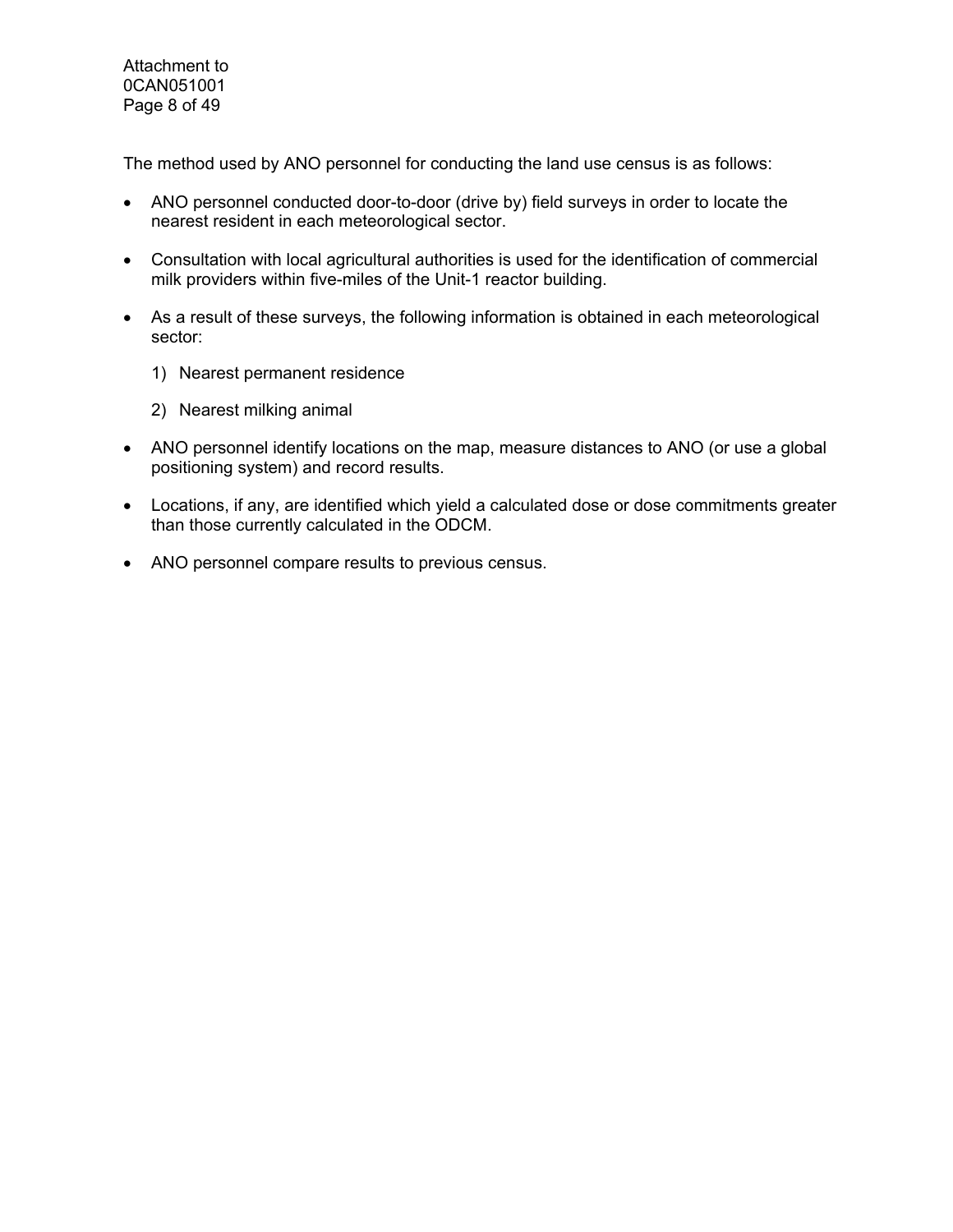| <b>Exposure</b><br>Pathway | <b>Requirement</b>                                                                                                                                                                | <b>Sample Point Description, Distance</b><br>and Direction                                                                                                                                                                                                                   | Sampling and<br><b>Collection</b><br><b>Frequency</b>                                                                         | <b>Type and Frequency Of</b><br><b>Analyses</b>                                                                                                                        |
|----------------------------|-----------------------------------------------------------------------------------------------------------------------------------------------------------------------------------|------------------------------------------------------------------------------------------------------------------------------------------------------------------------------------------------------------------------------------------------------------------------------|-------------------------------------------------------------------------------------------------------------------------------|------------------------------------------------------------------------------------------------------------------------------------------------------------------------|
| Airborne                   | <b>Radioiodine and Particulates</b><br>2 samples close to the Site<br>Boundary, in (or near) different<br>sectors with the highest calculated<br>annual average ground level D/Q. | Station 2 (243° - 0.5 miles) - South of the<br>sewage treatment plant.<br>Station 56 (264 $\degree$ - 0.4 miles) – West end of the<br>sewage treatment plant.                                                                                                                | Continuous operation of<br>sampler with sample<br>collection as required by<br>dust loading but at least<br>once per 14 days. | Radioiodine Canister -<br>Analyze at least once per 14<br>days for I-131.<br>Particulate Sampler - Analyze<br>for gross beta radioactivity<br>following filter change. |
|                            | <b>Radioiodine and Particulates</b><br>1 sample from the vicinity of a<br>community having the highest<br>calculated annual average<br>groundlevel D/Q.                           | Station 1 (88° - 0.5 miles) - Near the<br>meteorology tower.                                                                                                                                                                                                                 |                                                                                                                               |                                                                                                                                                                        |
|                            | <b>Radioiodine and Particulates</b><br>1 sample from a control location<br>15-30 km (10 - 20 miles)<br>distance.                                                                  | Station 7 (210° - 19.0 miles) - Entergy Supply<br>Yard on Highway 10 in Danville.                                                                                                                                                                                            |                                                                                                                               |                                                                                                                                                                        |
|                            | <b>Radioiodine and Particulates</b><br>One location sampled voluntarily<br>by ANO.                                                                                                | Station 6 (111° - 6.8 miles) - Entergy local office<br>in Russellville (305 South Knoxville Avenue).                                                                                                                                                                         |                                                                                                                               |                                                                                                                                                                        |
| <b>Direct</b><br>Radiation | <b>TLDs</b><br>16 inner ring stations with two or<br>more dosimeters in each<br>meteorological sector in the<br>general area of the Site Boundary                                 | Station 1 (88° - 0.5 miles) - On a pole near the<br>meteorology tower.<br>Station 2 (243° - 0.5 miles) - South of the<br>sewage treatment plant.<br><b>Station 3 (5<math>^{\circ}</math> - 0.7 miles)</b> – West of ANO Gate<br>#2 on Highway 333 (approximately 0.35 miles) | Once per 92 days.                                                                                                             | Gamma Dose - Once per 92<br>days.                                                                                                                                      |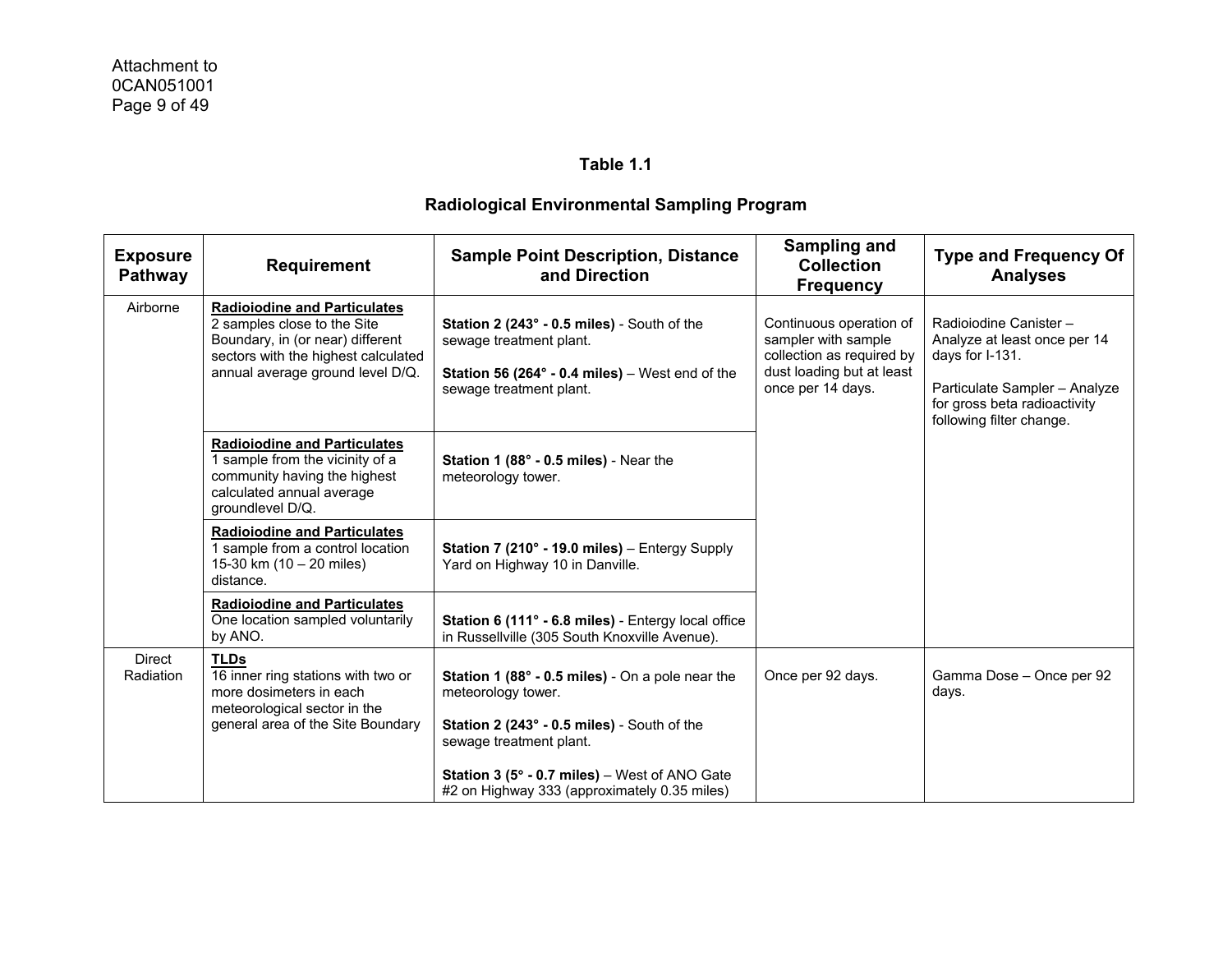| <b>Exposure</b><br><b>Pathway</b> | <b>Requirement</b>                                                                                                                                | <b>Sample Point Description, Distance</b><br>and Direction                                                                                                                                                                                                                                                                                                                                                                                                                                                                                                                                                                                                                                                                                                                                                                                                                                                                                 | <b>Sampling and</b><br><b>Collection</b><br><b>Frequency</b> | <b>Type and Frequency Of</b><br><b>Analyses</b> |
|-----------------------------------|---------------------------------------------------------------------------------------------------------------------------------------------------|--------------------------------------------------------------------------------------------------------------------------------------------------------------------------------------------------------------------------------------------------------------------------------------------------------------------------------------------------------------------------------------------------------------------------------------------------------------------------------------------------------------------------------------------------------------------------------------------------------------------------------------------------------------------------------------------------------------------------------------------------------------------------------------------------------------------------------------------------------------------------------------------------------------------------------------------|--------------------------------------------------------------|-------------------------------------------------|
| <b>Direct</b><br>Radiation        | <b>TLDs</b><br>16 inner ring stations with two or<br>more dosimeters in each<br>meteorological sector in the<br>general area of the Site Boundary | Station 4 (181° - 0.5 miles) - West of May<br>Cemetery entrance on south side of the road.<br>Station 56 (264° - 0.4 miles) - West end of the<br>sewage treatment plant.<br>Station 108 (306° - 0.9 miles) - South on<br>Flatwood Road on a utility pole.<br>Station 109 (291° - 0.6 miles) - Utility pole<br>across from the junction of Flatwood Road and<br>Round Mountain Road.<br>Station 110 (138° - 0.8 miles) - Bunker Hill Lane<br>on the first utility pole on the left.<br>Station 145 (28° - 0.6 miles) - Near west<br>entrance to the RERTC on a utility pole.<br>Station 146 (45° - 0.6 miles) - South end of east<br>parking lot at RERTC on a utility pole.<br>Station 147 (61° - 0.6 miles) - West side of<br>Bunker Hill Road, approximately 100 yards from<br>intersection with State Highway 333.<br>Station 148 (122° - 0.6 miles) - Intersection of<br>Bunker Hill Road with Scott Lane on county road<br>sign post. | Once per 92 days.                                            | Gamma Dose - Once per 92<br>days.               |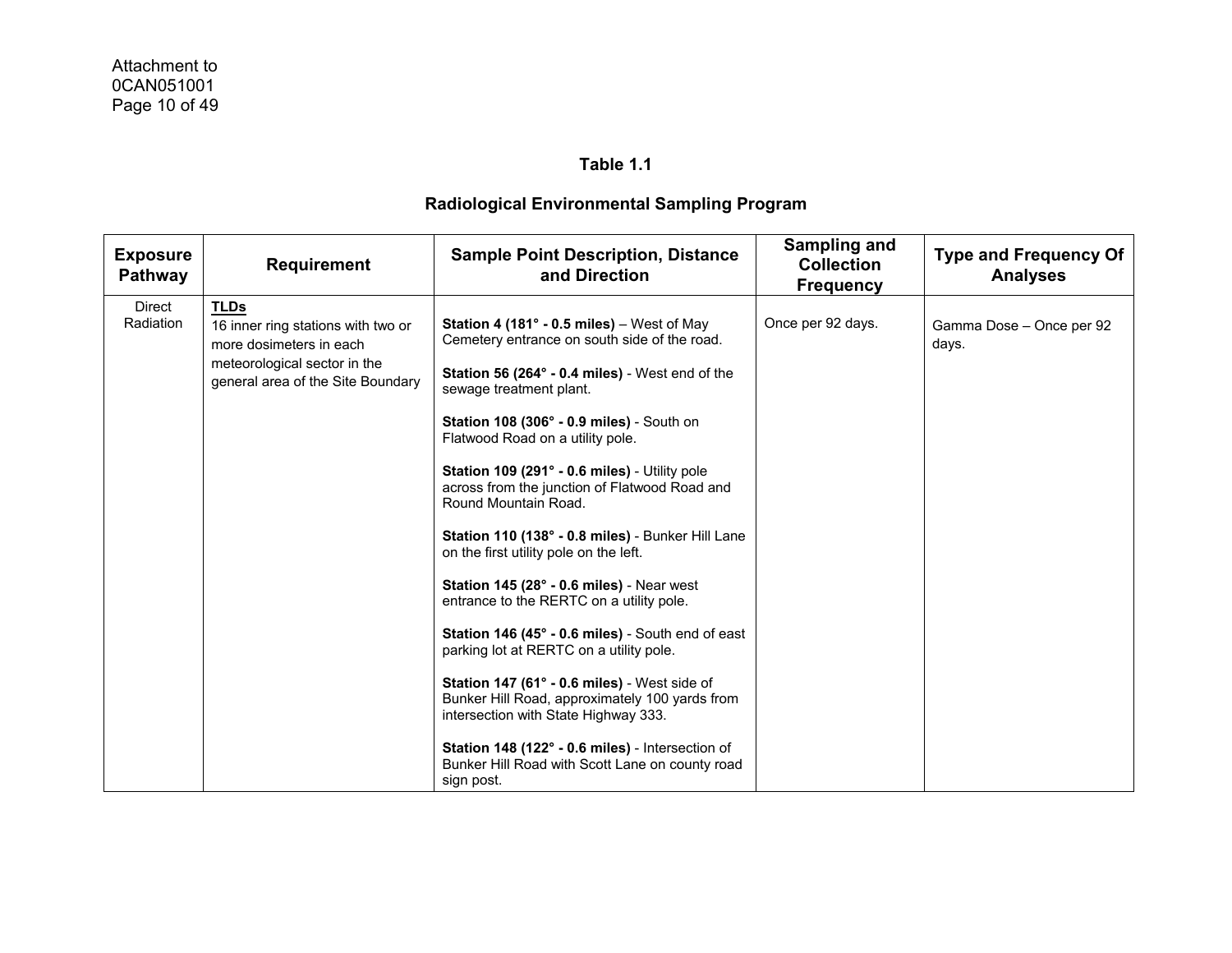| <b>Exposure</b><br>Pathway | <b>Requirement</b>                                                                                                                                                                                         | <b>Sample Point Description, Distance</b><br>and Direction                                                                                                                                                                                                                                                                                                                                                                                                                         | Sampling and<br><b>Collection</b><br><b>Frequency</b> | <b>Type and Frequency Of</b><br><b>Analyses</b> |
|----------------------------|------------------------------------------------------------------------------------------------------------------------------------------------------------------------------------------------------------|------------------------------------------------------------------------------------------------------------------------------------------------------------------------------------------------------------------------------------------------------------------------------------------------------------------------------------------------------------------------------------------------------------------------------------------------------------------------------------|-------------------------------------------------------|-------------------------------------------------|
| Direct<br>Radiation        | <b>TLDs</b><br>16 inner ring stations with two or<br>more dosimeters in each<br>meteorological sector in the<br>general area of the Site Boundary                                                          | <b>Station 149 (156° - 0.5 miles)</b> – On a utility pole<br>on the south side of May Road.<br><b>Station 150 (205<math>^{\circ}</math> - 0.6 miles)</b> – North side of<br>May Road on a utility pole past the McCurley<br>Place turn.<br><b>Station 151 (225° - 0.4 miles)</b> – West side of<br>sewage treatment plant near the lake on a metal<br>post.<br><b>Station 152 (338<math>^{\circ}</math> - 0.8 miles)</b> – South side of<br>State Highway 333 on a road sign post. | Once per 92 days.                                     | Gamma Dose - Once per 92<br>days.               |
|                            | <b>TLDs</b><br>8 stations with two or more<br>dosimeters in special interest<br>areas such as population centers,<br>nearby residences, schools, and<br>in $1 - 2$ areas to serve as control<br>locations. | Station 6 (111° - 6.8 miles) - Entergy local office<br>in Russellville (305 South Knoxville Avenue).<br>Station 7 (210° - 19.0 miles) - Entergy Supply<br>Yard on Highway 10 in Danville.<br>Station 111 (120° - 2.0 miles) – Marina Road on<br>a utility pole on the left just prior to curve.<br>Station 116 (318° - 1.8 miles) - Highway 333<br>and Highway 64 in London on a utility pole north<br>of the railroad tracks.                                                     |                                                       |                                                 |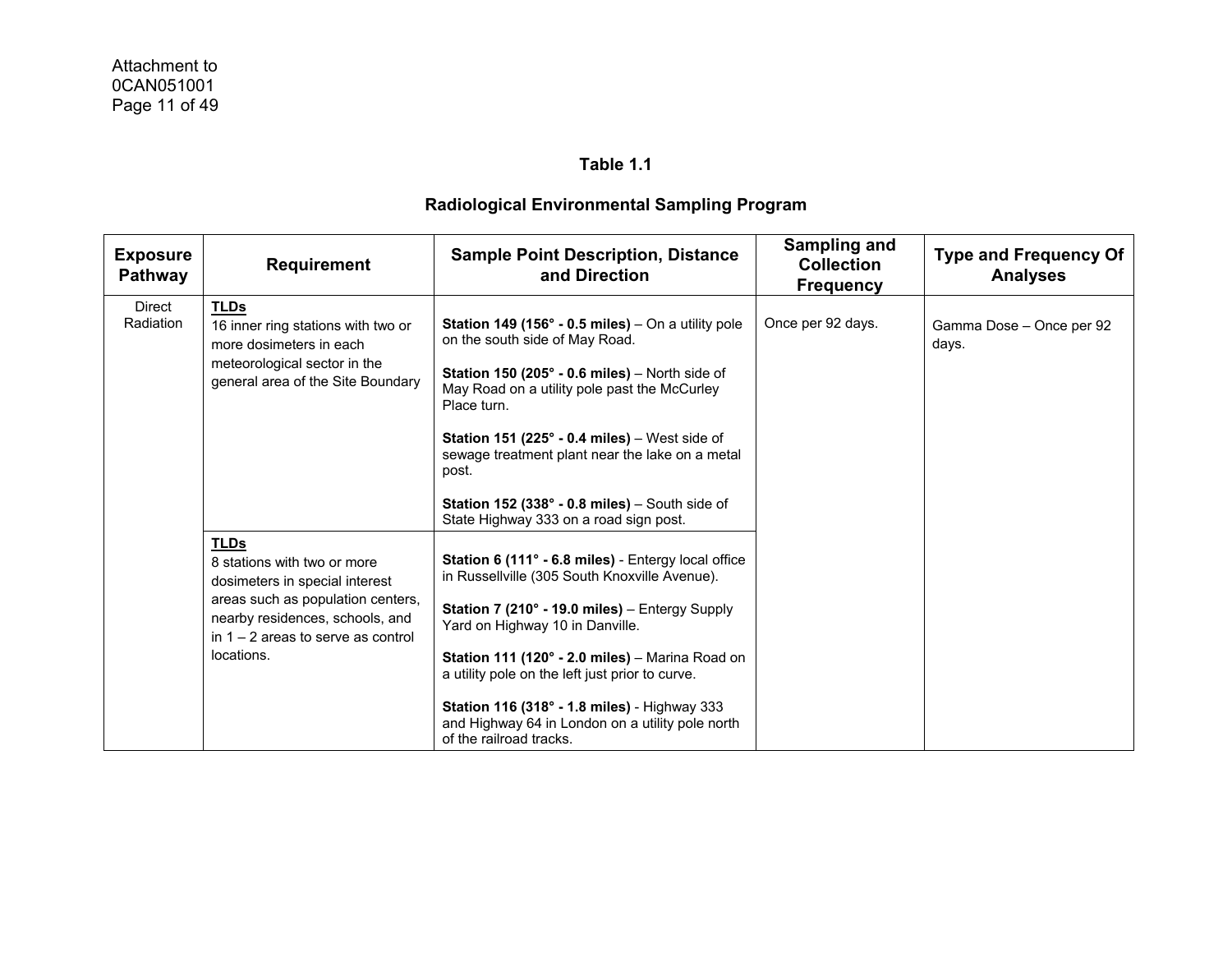| <b>Exposure</b><br>Pathway | <b>Requirement</b>                                                                                                                                                                                         | <b>Sample Point Description, Distance</b><br>and Direction                                                                                                                                                                                                                                                                                                                                                                                                                                                          | <b>Sampling and</b><br><b>Collection</b><br><b>Frequency</b> | <b>Type and Frequency Of</b><br><b>Analyses</b>                                |
|----------------------------|------------------------------------------------------------------------------------------------------------------------------------------------------------------------------------------------------------|---------------------------------------------------------------------------------------------------------------------------------------------------------------------------------------------------------------------------------------------------------------------------------------------------------------------------------------------------------------------------------------------------------------------------------------------------------------------------------------------------------------------|--------------------------------------------------------------|--------------------------------------------------------------------------------|
| <b>Direct</b><br>Radiation | <b>TLDs</b><br>8 stations with two or more<br>dosimeters in special interest<br>areas such as population centers,<br>nearby residences, schools, and<br>in $1 - 2$ areas to serve as control<br>locations. | Station 125 (46° - 8.7 miles) - College Street on<br>a utility pole at the southeast corner of the red<br>brick school building.<br>Station 127 (100° - 5.2 miles) - Arkansas Tech<br>Campus on a utility pole across from Paine Hall.<br>Station 137 (151 $\degree$ - 8.2 miles) – On a speed limit<br>sign on the right in front of the Morris R. Moore<br>Arkansas National Guard Armory.<br>Station 153 (304° - 9.2 miles) - Knoxville<br>Elementary School near the school entrance<br>gate on a utility pole. | Once per 92 days.                                            | Gamma Dose - Once per 92<br>days.                                              |
| Waterborne                 | <b>Surface Water</b><br>1 indicator location (influenced by<br>plant discharge)<br>1 control location (uninfluenced by<br>plant discharge)                                                                 | Station 8 (166° - 0.2 miles) - Plant discharge<br>canal.<br>Station 10 (95° - 0.5 miles) – Plant intake canal.                                                                                                                                                                                                                                                                                                                                                                                                      | Once per 92 days.                                            | Gamma isotopic and tritium<br>analyses once per 92 days.                       |
|                            | <b>Drinking Water</b><br>1 indicator location (influenced by<br>plant discharge)<br>1 control location (uninfluenced by<br>plant discharge)                                                                | Station 14 (70° - 5.1 miles) - Russellville city<br>water system from the Illinois Bayou.<br>Station 57 (208° - 19.5 miles) - Danville public<br>water supply treatment on Fifth Street.                                                                                                                                                                                                                                                                                                                            | Once per 92 days.                                            | I-131, gross beta, gamma<br>isotopic and tritium analyses<br>once per 92 days. |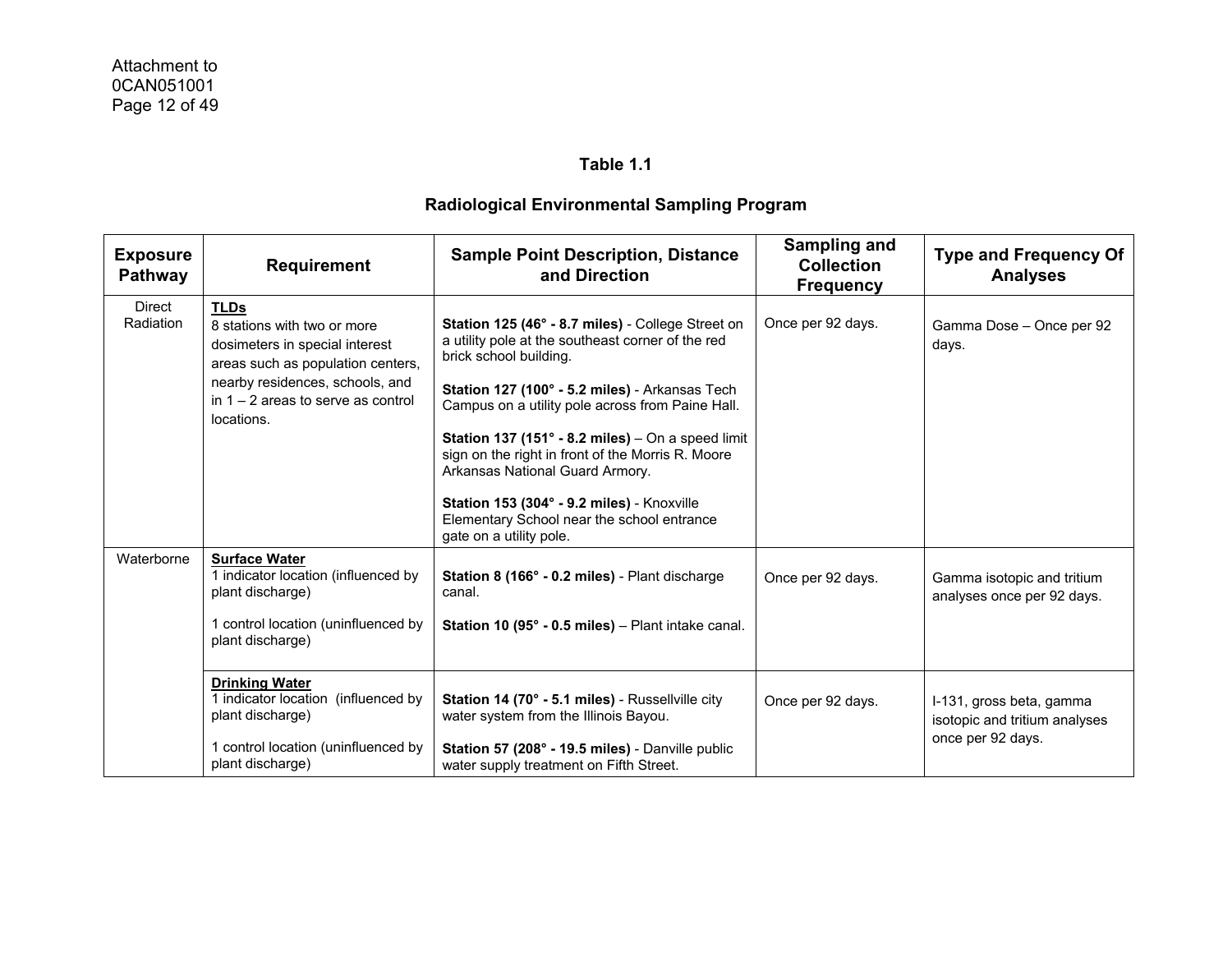| <b>Exposure</b><br><b>Pathway</b> | <b>Requirement</b>                                                                                             | <b>Sample Point Description, Distance</b><br>and Direction                                                          | <b>Sampling and</b><br><b>Collection</b><br><b>Frequency</b> | <b>Type and Frequency Of</b><br><b>Analyses</b>         |
|-----------------------------------|----------------------------------------------------------------------------------------------------------------|---------------------------------------------------------------------------------------------------------------------|--------------------------------------------------------------|---------------------------------------------------------|
| Waterborne                        | <b>Sediment</b><br>1 indicator location (influenced by<br>plant discharge)                                     | Station 8 (243° - 0.9 miles) - Plant discharge<br>canal.                                                            | Once per 365 days.                                           | Gamma isotopic analysis once<br>per 365 days.           |
|                                   | control location (uninfluenced by<br>plant discharge)                                                          | Station 16 (287° - 5.5 miles) - Panther Bay on<br>south side of Arkansas River across from mouth<br>of Piney Creek. |                                                              |                                                         |
| Ingestion                         | <b>Milk</b><br>1 indicator sample location within<br>8 km (five-miles) distance if<br>commercially available.  | Currently, no available milking animals within<br>8 km of ANO.                                                      | Once per 92 days.                                            | Gamma isotopic and I-131<br>analyses once per 92 days.  |
|                                   | 1 control sample location at a<br>distance of >8 km, (five-miles)<br>when an indicator exists.                 |                                                                                                                     |                                                              |                                                         |
|                                   | Fish<br>1 sample of commercially and/or<br>recreationally important species in<br>vicinity of plant discharge. | <b>Station 8 (212<math>^{\circ}</math> - 0.5 miles)</b> – Plant discharge<br>canal.                                 | Once per 365 days.                                           | Gamma isotopic on edible<br>portions once per 365 days. |
|                                   | 1 sample of same species in area<br>not influenced by plant discharge.                                         | Station 16 (287° - 5.5 miles) - Panther Bay on<br>south side of Arkansas River across from mouth<br>of Piney Creek. |                                                              |                                                         |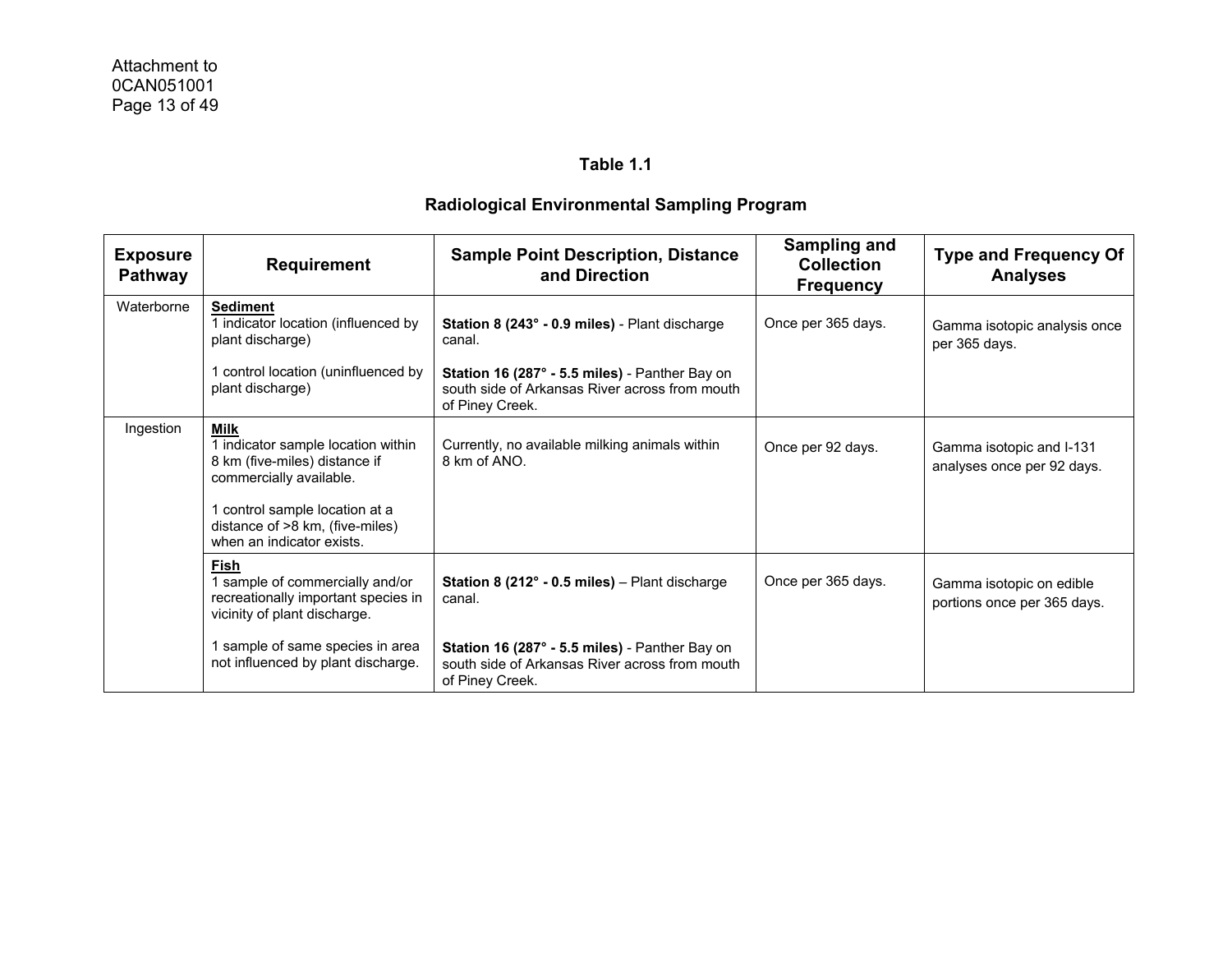| <b>Exposure</b><br>Pathway | <b>Requirement</b>                                                                                                                                                                                                        | <b>Sample Point Description,</b><br><b>Distance and Direction</b>                                                                                       | <b>Sampling and</b><br><b>Collection</b><br><b>Frequency</b> | <b>Type and Frequency</b><br><b>Of Analyses</b>                   |
|----------------------------|---------------------------------------------------------------------------------------------------------------------------------------------------------------------------------------------------------------------------|---------------------------------------------------------------------------------------------------------------------------------------------------------|--------------------------------------------------------------|-------------------------------------------------------------------|
| Ingestion                  | <b>Food Products</b><br>1 sample of broadleaf (edible or<br>non-edible) near the Site<br>Boundary from one of the highest<br>anticipated annual average<br>groundlevel D/Q sectors, if milk<br>sampling is not performed. | Station 13 (273° - 0.5 miles) - West from ANO<br>toward Gate 4 onto Flatwood Road.                                                                      | Three per 365 days.                                          | Gamma isotopic and I-131<br>analyses three times per 365<br>days. |
|                            | 1 sample location of broadleaf<br>vegetation (edible or non-edible)<br>from a control location $15 - 30$ km<br>$(10 - 20$ miles) distant, if milk<br>sampling is not performed.                                           | <b>Station 55 (208<math>^{\circ}</math> - 16.5 miles)</b> – Intersection of<br>Highway 27 and 154.                                                      |                                                              |                                                                   |
| Groundwater                | 1 sample location of Groundwater<br>from a control location up gradient<br>from the protected area                                                                                                                        | Station 58 (GWM-1, 22° - 0.3 miles) - North of<br>Protected Area on Owner Control Area (OCA).<br>South of Outside Fab-Shop, west side of access<br>road | Once per 92 days                                             | Control, tritium and gamma<br>isotopic, once per 92 days.         |
|                            | 3 sample locations of<br>Groundwater from indicator<br>locations down gradient from the<br>protected area                                                                                                                 | Station 59 (GWM-2, 185° - 0.1 miles) - South of<br>Protected Area on OCA. Near Security barriers<br>and discharge canal.                                | Once per 92 days                                             | Indicator, tritium and gamma<br>isotopic, once per 92 days.       |
|                            |                                                                                                                                                                                                                           | Station 60 (GWM-3, $206^\circ$ - 0.1 miles) – South of<br>Protected area on OCA. West of Station number<br>59 near wood line.                           | Once per 92 days                                             | Indicator, tritium and gamma<br>isotopic, once per 92 days.       |
|                            |                                                                                                                                                                                                                           | Station 61 (GWM-4, $245^\circ$ - 0.1 miles) – West of<br>Protected Area on OCA. Edge of parking lot,<br>east of equipment laydown area                  | Once per 92 days                                             | Indicator, tritium and gamma<br>isotopic, once per 92 days.       |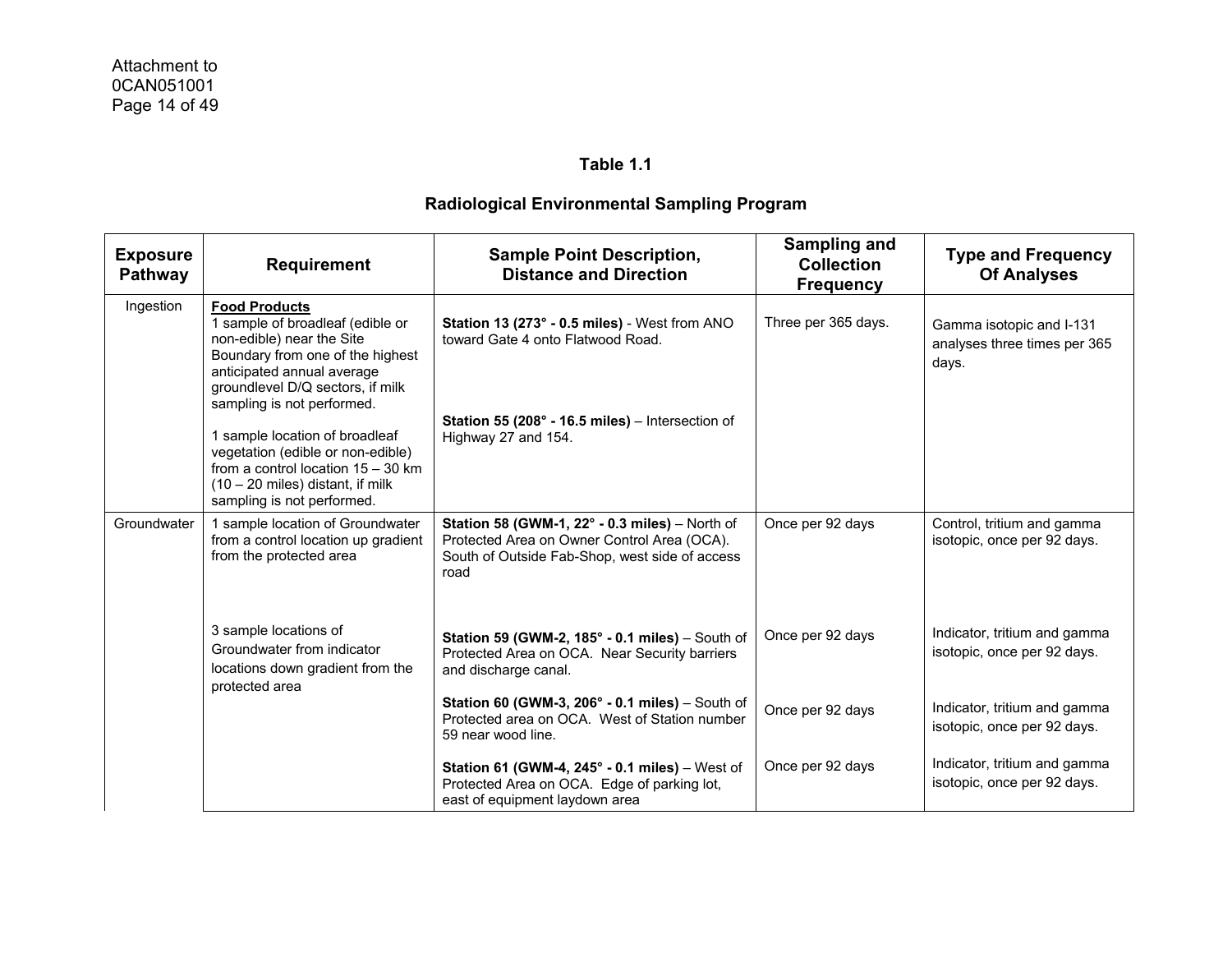



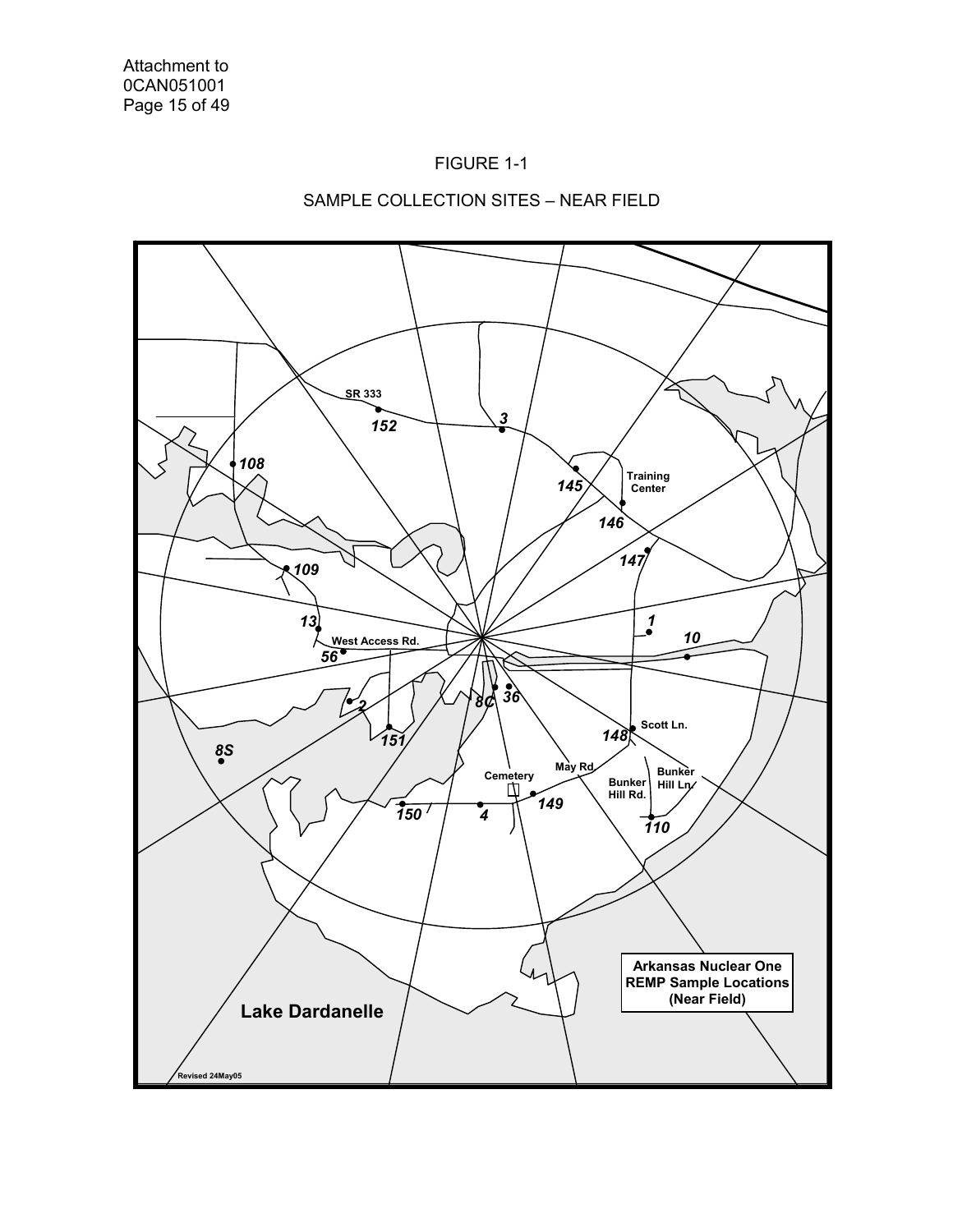



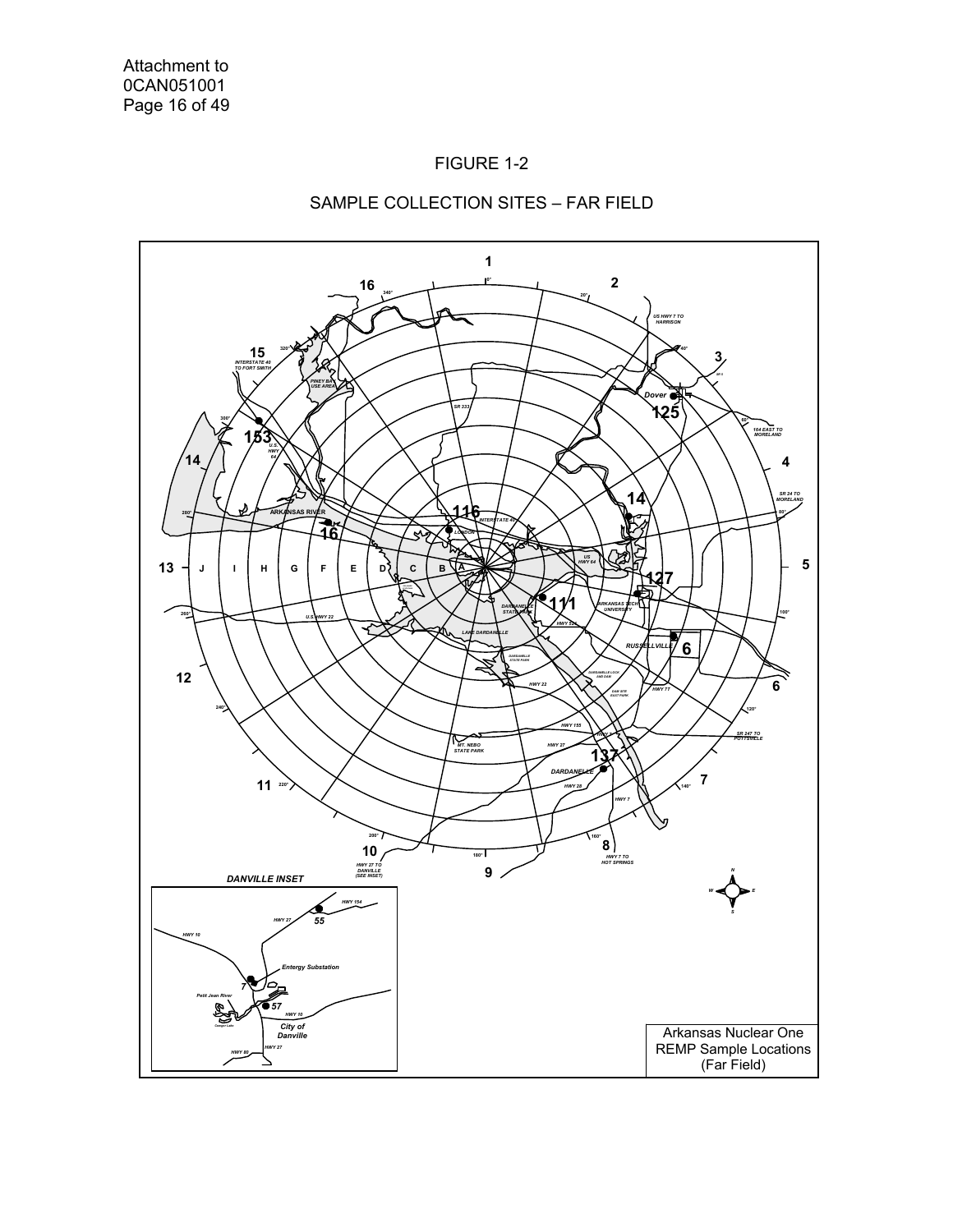



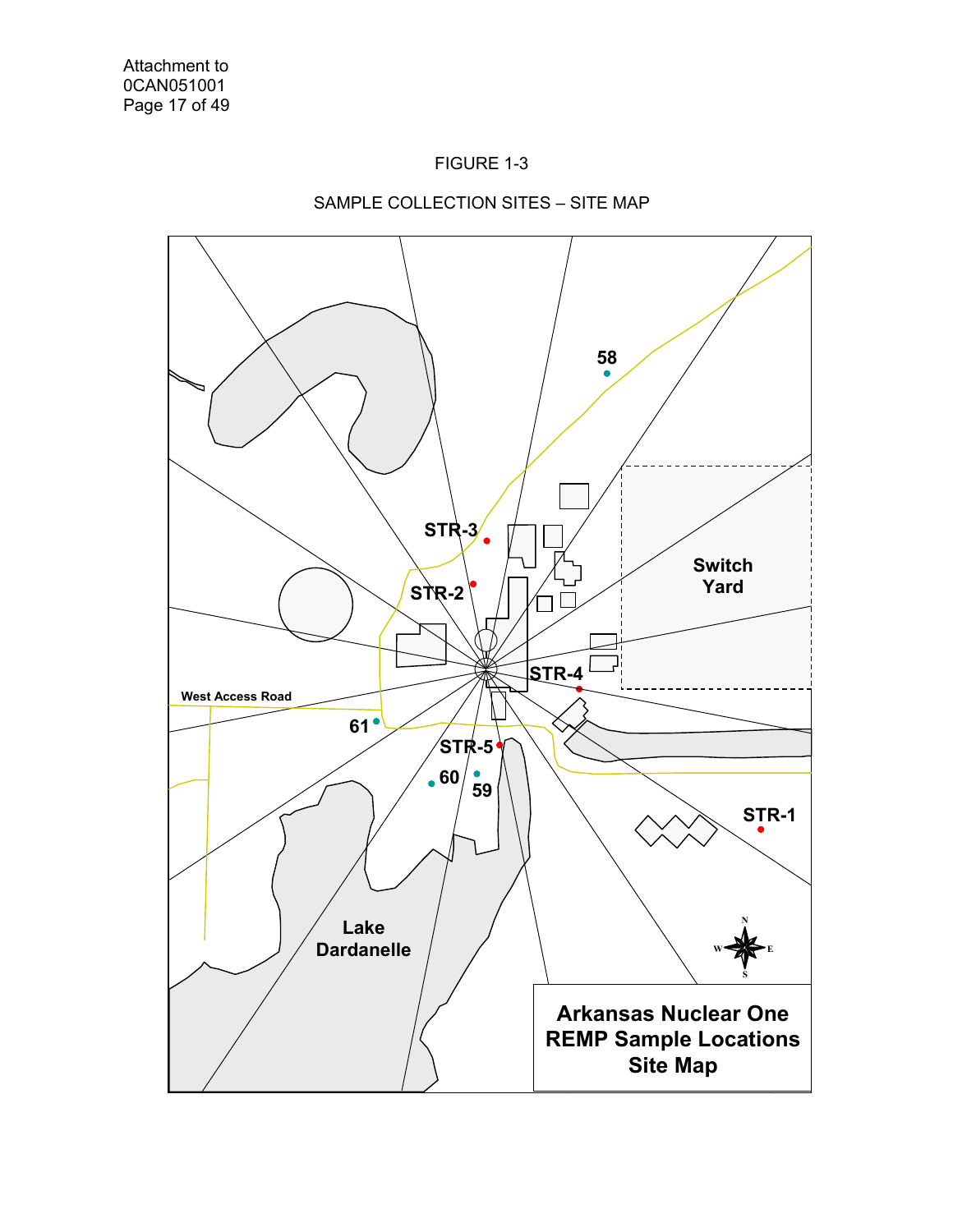Attachment to 0CAN051001 Page 18 of 49

## **2.0 Interpretation and Trends of Results**

## **2.1 Air Particulate and Radioiodine Sample Results**

The REMP has detected radioactivity in the airborne pathway attributable to other sources. These include the 25<sup>th</sup> Chinese nuclear test explosion in 1980 and the radioactive plume release due to reactor core degradation at Chernobyl Nuclear Power Plant in 1986.

During 2009, Iodine-131 was not detected in the radioiodine cartridges, as has been the case in previous years. In addition, indicator gross beta air particulate results for 2009 were within the range of levels obtained in previous years of the operational REMP and well below preoperational levels as seen below. The results below are reported as annual average picocuries per picocuries per cubic meter (pCi/m<sup>3</sup>).

| <b>Monitoring Period</b>    | <b>Result</b> |
|-----------------------------|---------------|
| 2000 - 2008 (Minimum Value) | 0.020         |
| 2009 Value                  | 0.030         |
| 2000 - 2008 (Maximum Value) | 0.032         |
| Preoperational              | 0.050         |

In the absence of plant-related gamma radionuclides, gross beta activity is attributed to naturally occurring radionuclides. Table 3.1, which includes gross beta concentrations and provide a comparison of the indicator and control means and ranges, emphasizes the consistent trends seen in this pathway to support the presence of naturally occurring activity. Therefore, it can be concluded that the airborne pathway continues to be unaffected by ANO operations.

# **2.2 TLD Sample Results**

ANO reports measured dose as net exposure (field reading less transit reading) normalized to 92 days and relies on comparison of the indicator locations to the control as a measure of plant impact. ANO's comparison of the inner ring and special interest area TLD results to the control, as seen in Table 3.1, identified no noticeable trend that would indicate that the ambient radiation levels are being affected by plant operations. In addition, the inner ring value of 8.3 millirem (mrem) shown in Table 3.1 is within the historical bounds of 2000 – 2008 annual average results, which have ranged from 6.7 to 8.8 mrem.

Overall, ANO concluded that the ambient radiation levels are not being affected by plant operations.

## **2.3 Water Sample Results**

Analytical results for 2009 surface water and drinking water samples were similar to those reported in previous years.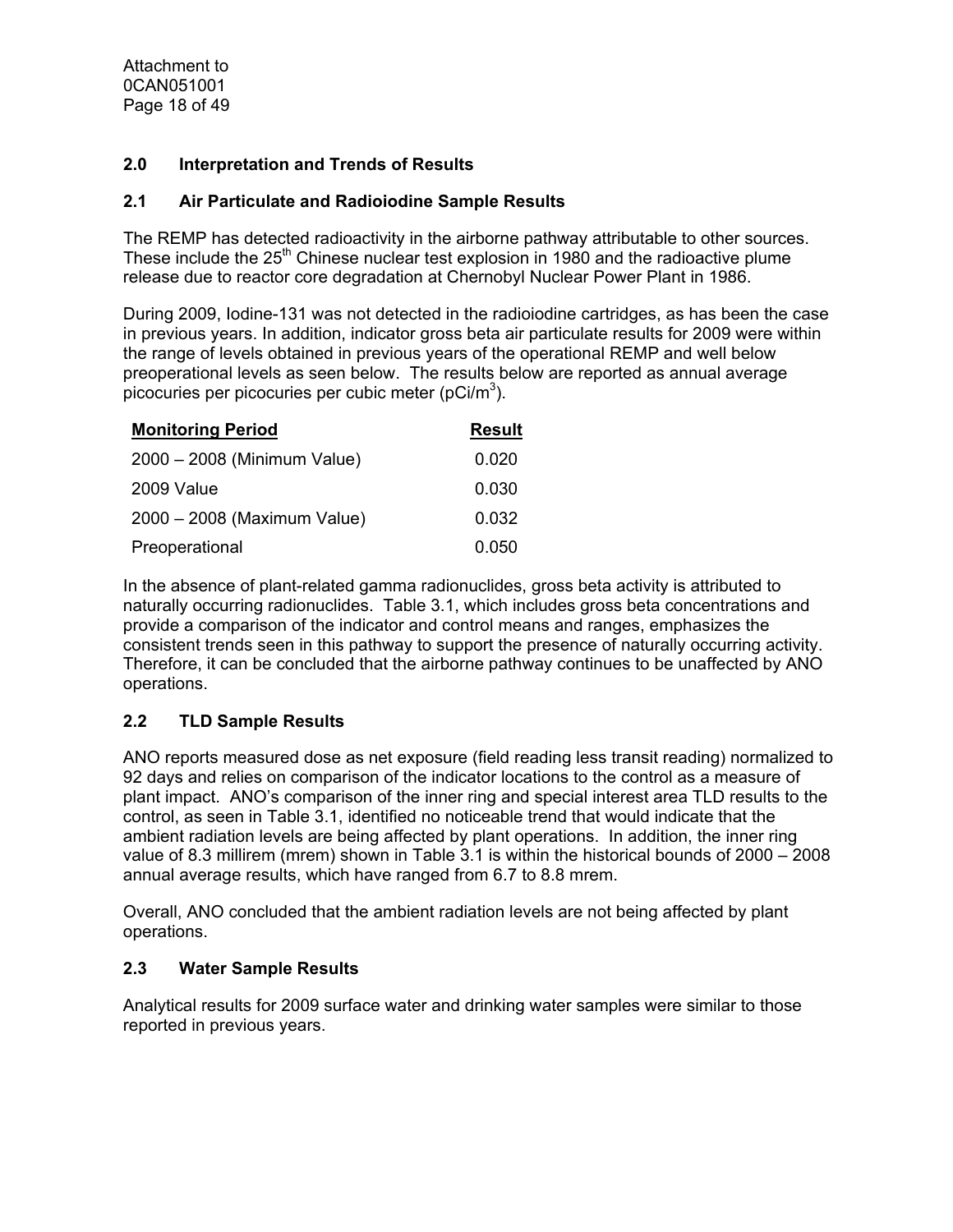**Surface water** samples were collected and analyzed for gamma radionuclides and tritium. Gamma radionuclides were below detectable limits which is consistent with results seen in previous operational years. Tritium continues to be detected at the indicator location (Station 8) where previously monitored liquid radioactive effluent from the plant is periodically discharged in accordance with the regulatory criteria established in the ODCM. However, the levels detected are consistent with concentrations that would typically be seen at this location as shown below. The results below are reported as annual average picocurie per liter (pCi/l).

| <b>Monitoring Period</b>    | <b>Concentration</b> |
|-----------------------------|----------------------|
| 2000 - 2008 (Minimum Value) | 272.0                |
| 2009 Value                  | 668.3                |
| 2000 - 2008 (Maximum Value) | 1023.4               |
| <b>Preoperational Value</b> | 200.0                |

ANO personnel have noted no definable increasing trends associated with the tritium levels at the discharge location. Levels detected during 2009 and previous operational years have been well below regulatory reporting limits. Therefore, the operation of ANO had no definable impact on this waterborne pathway during 2009 and levels of radionuclides remain similar to those obtained in previous operational years.

**Drinking water** samples were collected from two locations (indicator and control). Although ANO personnel utilize Station 14 (City of Russellville) as an indicator location due to the potential for the drinking water pathway to exist, the City of Russellville has not withdrawn water from Lake Dardanelle in the past several years.

Drinking water samples were analyzed for gross beta radionuclides, Iodine-131, gamma radionuclides and tritium. Gamma radionuclides, Iodine-131 and tritium concentrations were below the LLD limits at the indicator and control locations, which is consistent with preoperational and operational years. Gross beta concentrations at the indicator and control locations are similar as shown in Table 3.1. Listed below is a comparison of 2009 indicator results to preoperational and operational years. The results below are reported as annual average pCi/l.

| Radionuclide | 2009                                                                             | $2000 - 2008$                                   | <b>Preoperational</b> |
|--------------|----------------------------------------------------------------------------------|-------------------------------------------------|-----------------------|
| Gross Beta   | 2.18                                                                             | 3.09                                            | 2.0                   |
| lodine-131   | <i d<="" i="" td=""><td><lld< td=""><td><lld< td=""></lld<></td></lld<></td></i> | <lld< td=""><td><lld< td=""></lld<></td></lld<> | <lld< td=""></lld<>   |
| Gamma        | <i d<="" i="" td=""><td><lld< td=""><td><iid< td=""></iid<></td></lld<></td></i> | <lld< td=""><td><iid< td=""></iid<></td></lld<> | <iid< td=""></iid<>   |
| Tritium      | $\leq$ I D                                                                       | <i d<="" i="" td=""><td>200.0</td></i>          | 200.0                 |

ANO personnel have noted no definable trends associated with drinking water results at the indicator location. Therefore, the operation of ANO had no definable impact on this waterborne pathway during 2009 and levels of radionuclides remain similar to those obtained in previous operational years.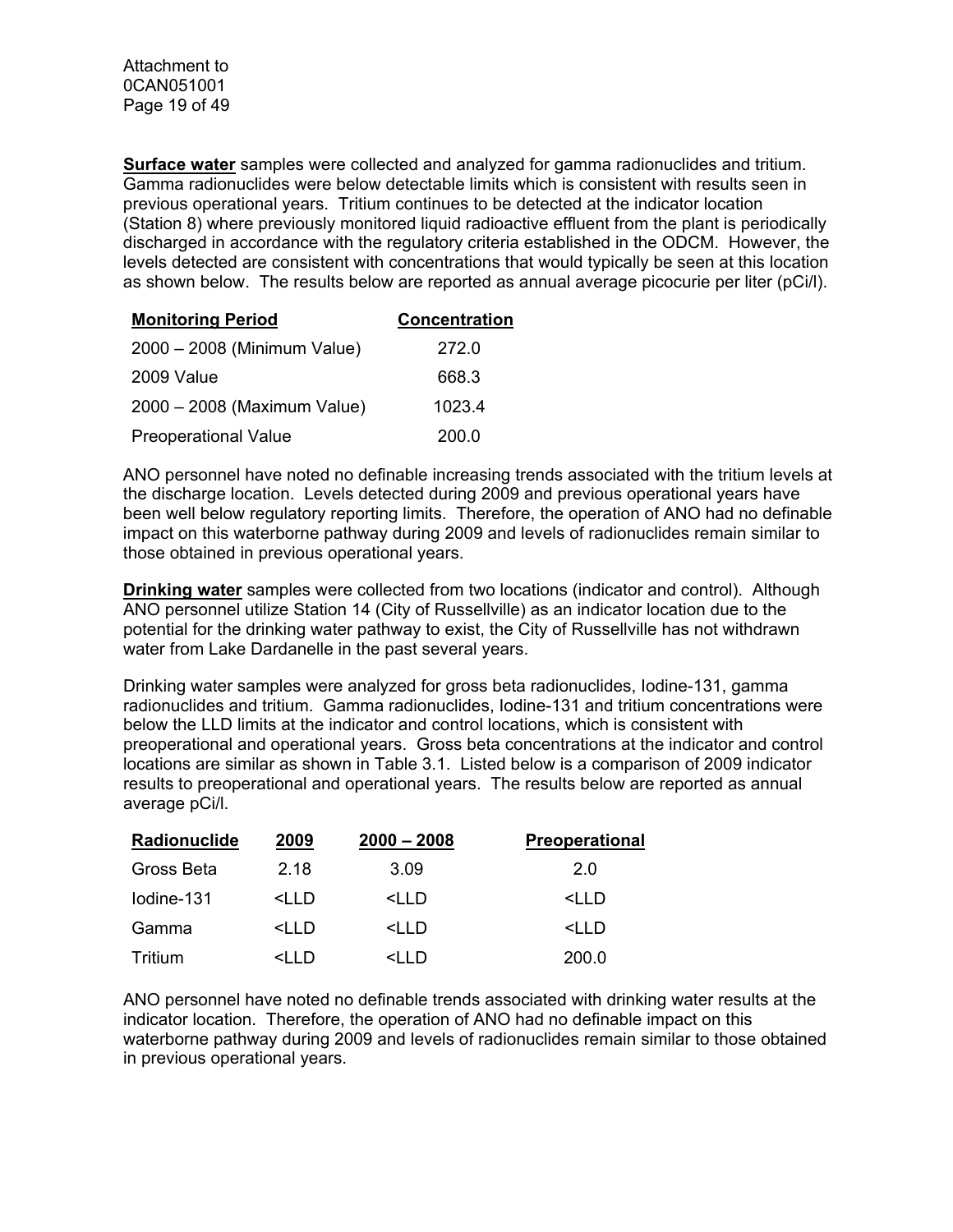Attachment to 0CAN051001 Page 20 of 49

**Groundwater** samples were collected from four locations (1 control and 3 indicator locations). Sample data was compiled, organized and is reviewed annually as a minimum to:

- Analyze for increasing or decreasing trends at individual sample points, wells or groups of wells.
- Review the radionuclides detected to determine whether changes should be made to the analysis suites or sampling frequencies for each sampling location.
- Evaluate the locations of radionuclides in ground water to determine if changes should be made to the sampling locations.
- Review current investigation levels and determine if changes should be made.
- Determine if any change to the ODCM is required.
- Determine if a corrective actions/remediation is required.

Groundwater samples were analyzed for tritium and gamma radionuclides. Tritium and gamma concentrations were below the LLD limits at the indicator and control locations. Listed below is a comparison of 2009 indicator results to past operational years. The results below are reported as annual average pCi/l. Groundwater data is captured in Tables 8.1 and 8.2. Therefore, ANO operations had no significant impact on the environment or public by this waterborne pathway.

Table 8.3 has been included in the 2009 AREOR to identify tritium results from groundwater samples collected in 2006 – 2007. Groundwater tritium sampling was initiated on December 7, 2006. ANO initiated sending groundwater gamma analysis samples to River Bend Nuclear Station in 2008.

| Radionuclide | 2009                                                      | $2006 - 2008$            |
|--------------|-----------------------------------------------------------|--------------------------|
| Tritium      | <iid< td=""><td><math>\leq</math>l I D</td></iid<>        | $\leq$ l I D             |
| Gammas       | <i d<="" i="" td=""><td><i d<="" i="" td=""></i></td></i> | <i d<="" i="" td=""></i> |

#### **2.4 Sediment Sample Results**

Sediment samples were collected from two locations in 2009 and analyzed for gamma radionuclides. Although Cesium-137 has been detected in previous years, all gamma radionuclides were below detectable limits in 2009. Listed below is a comparison of 2009 indicator results to past operational years. Therefore, ANO operations had no significant impact on the environment or public by this waterborne pathway. The results below are reported in picocuries per kilogram (pCi/kg)

| <b>Monitoring Period</b>    | <b>Concentration</b> |
|-----------------------------|----------------------|
| 2000 - 2008 (Minimum Value) | 41.79                |
| 2009 Value                  | $\leq$ IID           |
| 2000 - 2008 (Maximum Value) | 1170.0               |

Since reporting levels for radionuclides in sediment have not been established, an evaluation of potential dose to the public from this media was performed as shown in Attachment 2.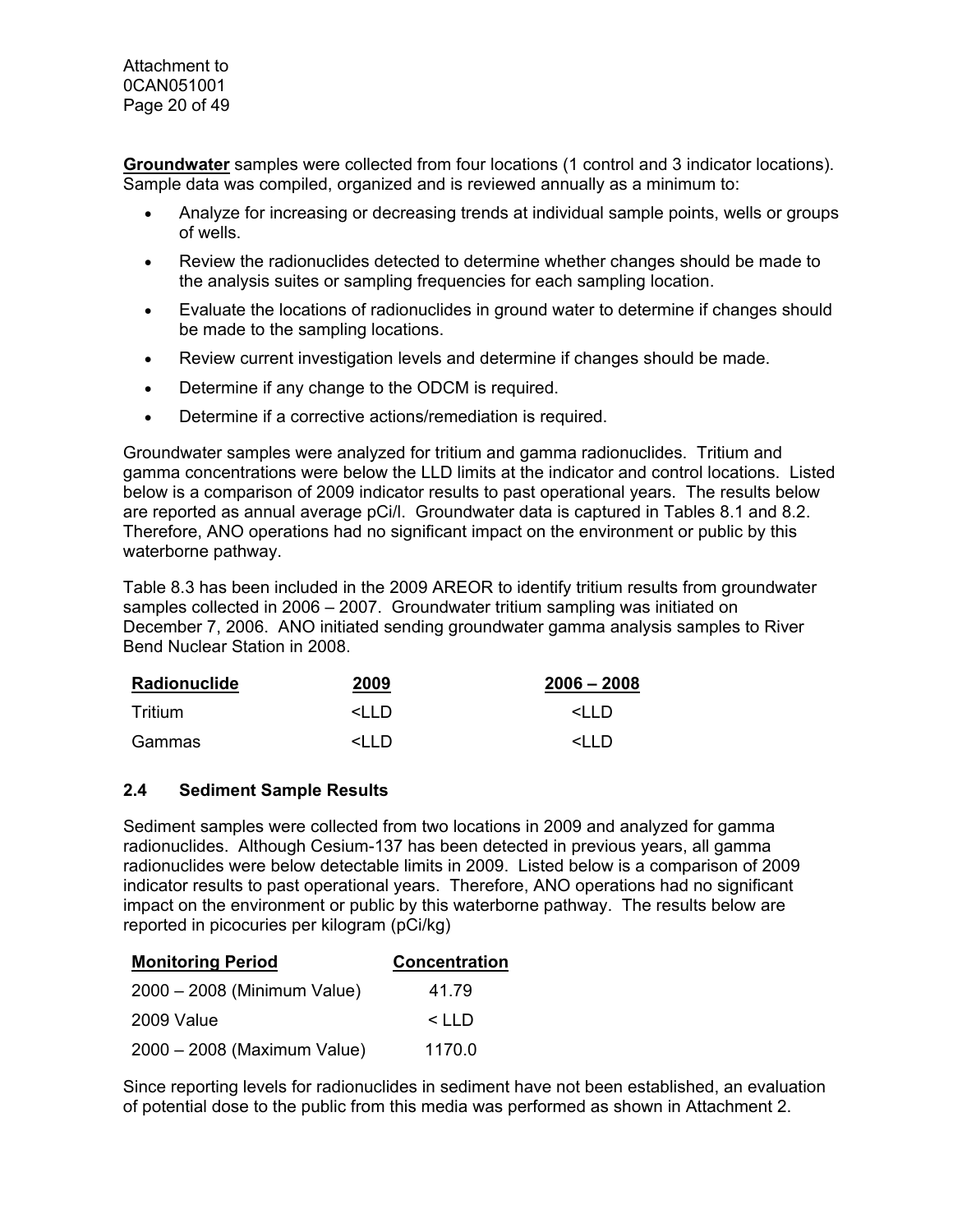# **2.5 Milk Sample Results**

Milk samples were not collected during 2009 due to the unavailability of indicator locations within five-miles of ANO.

## **2.6 Fish Sample Results**

Fish samples were collected from two locations and analyzed for gamma radionuclides. In 2009, gamma radionuclides were below detectable limits which are consistent with the preoperational monitoring period and operational results since 1997. Therefore, based on these measurements, ANO operations had no significant radiological impact upon the environment or public by this ingestion pathway.

## **2.7 Food Product Sample Results**

The REMP has detected radionuclides prior to 1990 that are attributable to other sources. These include the radioactive plume release due to reactor core degradation at Chernobyl Nuclear Power Plant in 1986 and atmospheric weapons testing.

In 2009, food product samples were collected when available from two locations and analyzed for Iodine-131 and gamma radionuclides. The 2009 levels remained undetectable, as has been the case in previous years. Therefore, based on these measurements, ANO operations had no significant radiological impact upon the environment or public by this ingestion pathway.

## **2.8 Interlaboratory Comparison Results**

RBS' Environmental Laboratory analyzed interlaboratory comparison samples for ANO to fulfill the requirements of ODCM Section 2.6.3. Attachment 2, contains these results. ANO's review of RBS' interlaboratory comparison indicated that 100% of the sample results (52 of 52) were within the acceptable control limits.

## **2.9 Land Use Census Results**

The latest land use census (performed in 2009) did not identify any new locations that yielded a calculated dose or dose commitment greater than those currently calculated (see Table 2.1).

Also, the land use census identified no milk-producing animals within a five-mile radius of the plant site. ANO personnel chose not to perform a garden census in 2009, which is allowed by ODCM Section 2.6.2, in lieu of broadleaf vegetation sampling in the meteorological sector (Sector 13) with the highest D/Q.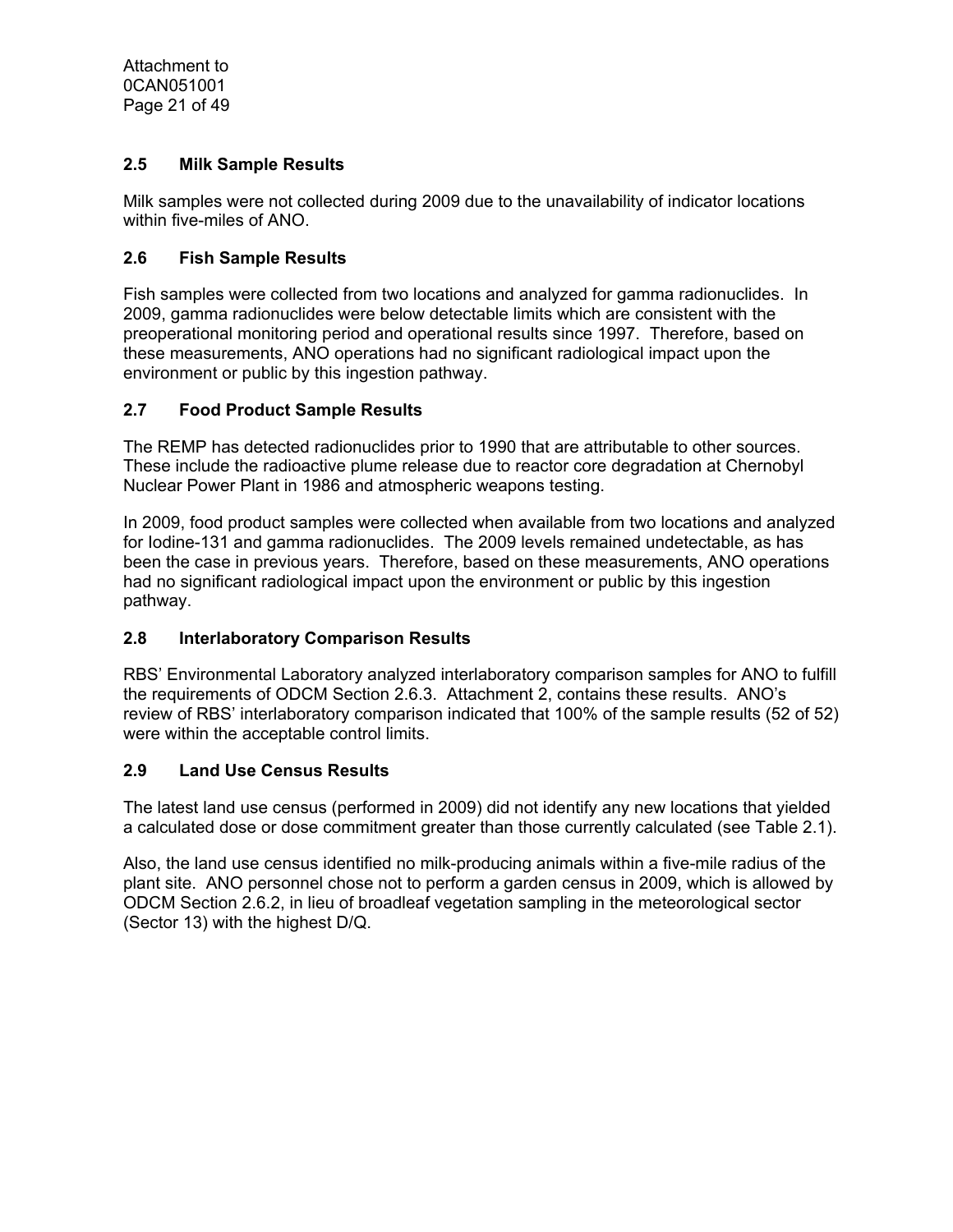# **TABLE 2.1**

### **2009 Land Use Census**

# **Nearest Residence Within Five Miles**

| <b>Direction</b> | <b>Sector</b>           | <b>Distance (miles)</b> |  |  |
|------------------|-------------------------|-------------------------|--|--|
| ${\sf N}$        | 1                       | 0.9                     |  |  |
| <b>NNE</b>       | $\overline{2}$          | 1.3                     |  |  |
| <b>NE</b>        | $\mathfrak{S}$          | 0.9                     |  |  |
| ENE              | $\overline{\mathbf{4}}$ | $0.8\,$                 |  |  |
| E                | $\overline{5}$          | 0.8                     |  |  |
| ESE              | $\,6$                   | 0.8                     |  |  |
| <b>SE</b>        | $\overline{7}$          | 0.8                     |  |  |
| <b>SSE</b>       | $\bf 8$                 | 0.8                     |  |  |
| ${\mathsf S}$    | 9                       | 0.8                     |  |  |
| SSW              | 10                      | 0.7                     |  |  |
| SW               | 11                      | 2.8                     |  |  |
| <b>WSW</b>       | 12                      | 0.7                     |  |  |
| W                | 13                      | 0.8                     |  |  |
| <b>WNW</b>       | 14                      | 0.8                     |  |  |
| <b>NW</b>        | 15                      | $1.0$                   |  |  |
| <b>NNW</b>       | 16                      | 0.9                     |  |  |

# **3.0 Radiological Environmental Monitoring Program Summary**

# **3.1 2009 Program Results Summary**

Table 3.1 summarizes the 2009 REMP results. ANO personnel did not use values reported as <LLD when determining ranges and means for indicator and control locations.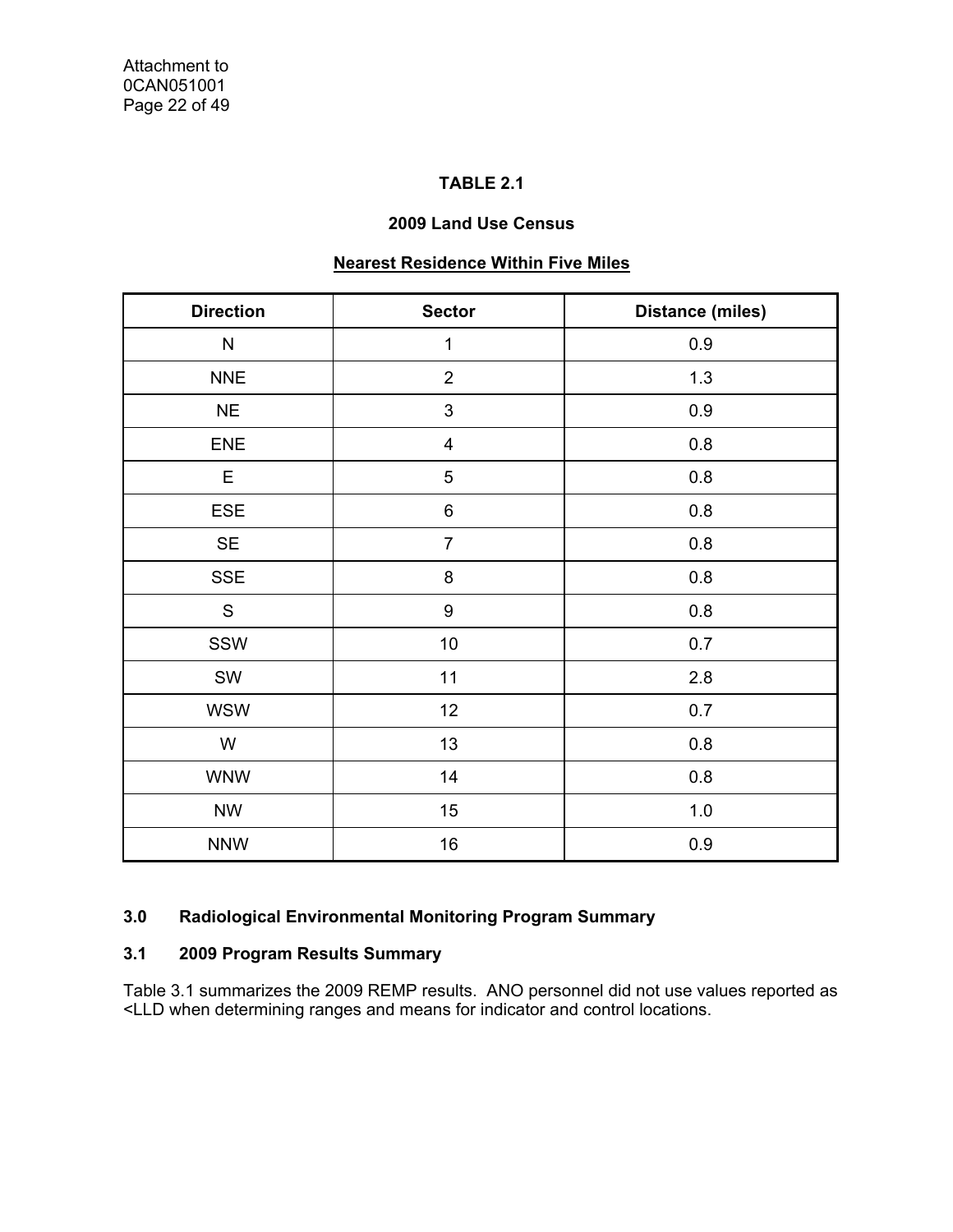## **Radiological Environmental Monitoring Program Summary**

**Location of Facility: Pope County, Arkansas** 

Name of Facility: **ANO - Units 1 and 2** Docket No: 50-313 and 50-368 .<br>of Facility: Pope County, Arkansas Reporting Period: January - December 2009

| <b>Sample Type</b><br>(Units)                      | <b>Type &amp; Number</b><br>of Analyses <sup>a</sup> | LLD <sub>b</sub> | <b>Indicator Locations</b><br>Mean $(F)$ C<br>[Range] | <b>Location with Highest Annual Mean</b>       |                                   | Control<br><b>Locations Mean</b><br>$(F)$ <sup>C</sup><br>[Range] | Number of<br><b>Nonroutine</b><br>Results <sup>e</sup> |
|----------------------------------------------------|------------------------------------------------------|------------------|-------------------------------------------------------|------------------------------------------------|-----------------------------------|-------------------------------------------------------------------|--------------------------------------------------------|
|                                                    |                                                      |                  |                                                       | Location <sup>d</sup>                          | Mean $(F)$ C<br>[Range]           |                                                                   |                                                        |
| <b>Air Particulates</b><br>( $pCi/m3$ )            | <b>GB</b><br>130                                     | 0.01             | 0.029(78/78)<br>$[0.014 - 0.054]$                     | Station 1<br>$(88^{\circ}, 0.5 \text{ mi})$    | 0.030(26/26)<br>$[0.014 - 0.050]$ | 0.026(52/52)<br>$[0.014 - 0.049]$                                 | 0                                                      |
| <b>Airborne lodine</b><br>( $pCi/m3$ )             | $I-131$<br>130                                       | 0.07             | $<$ LLD                                               | N/A                                            | N/A                               | $<$ LLD                                                           | 0                                                      |
| <b>Inner Ring TLDs</b><br>(mR/Qtr)                 | 64<br>Gamma                                          | (f)              | 8.3(64/64)<br>$[5.0 - 10.7]$                          | Station 56<br>$264^{\circ}$ , 0.4 mi)          | 10.1(4/4)<br>$[9.8 - 10.7]$       | N/A                                                               | $\mathbf 0$                                            |
| <b>Special Interest</b><br><b>TLDs</b><br>(mR/Qtr) | 28<br>Gamma                                          | (f)              | 7.2(28/28)<br>$[4.9 - 9.9]$                           | Station 127<br>$(100^{\circ}, 5.2 \text{ mi})$ | 8.8(4/4)<br>$[7.8 - 9.7]$         | N/A                                                               | 0                                                      |
| <b>Control TLD</b><br>(mR/Qtr)                     | Gamma<br>$\overline{4}$                              | (f)              | N/A                                                   | N/A                                            | N/A                               | 6.5(4/4)<br>$[6.1 - 7.1]$                                         | 0                                                      |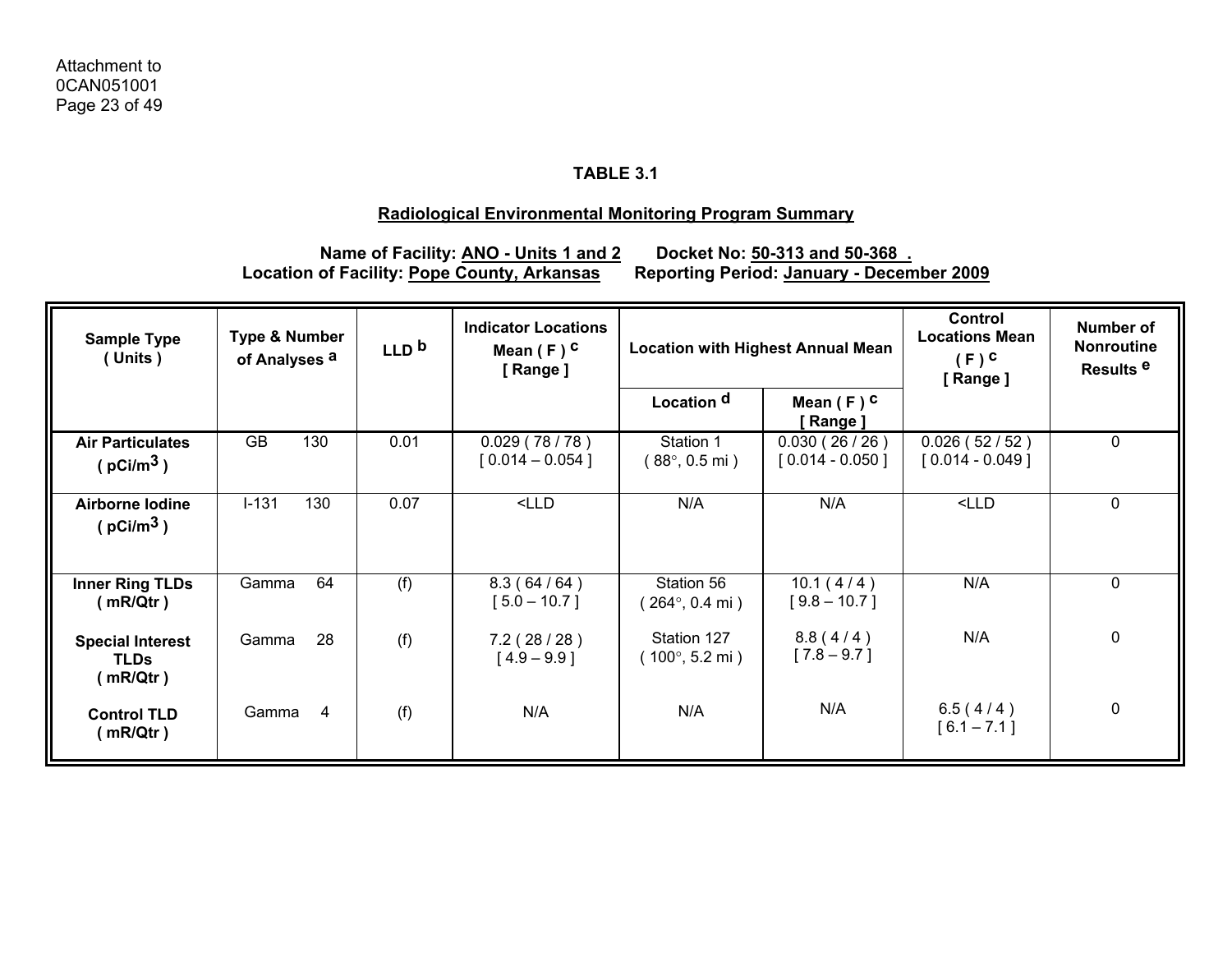## **Radiological Environmental Monitoring Program Summary**

**Name of Facility: ANO - Units 1 and 2 Docket No: 50-313 and 50-368 Location of Facility: Pope County, Arkansas Reporting Period: January - December 2009**

| <b>Sample Type</b><br>(Units)   | <b>Type &amp; Number</b><br>of Analyses <sup>a</sup>                                                                  | LLD <sub>b</sub>                                               | <b>Indicator Locations</b><br>Mean $(F)$ C<br>[Range]                                                                                                                                                                                                                                                                                                                                                                                                                                                                                                                                                                                                                                                                                                                                                                                                                                                                                                                                                                                                        | <b>Location with Highest Annual</b><br>Mean                               |                                                                           | <b>Control</b><br><b>Locations Mean</b><br>$(F)$ <sup>C</sup><br>[Range]                                              | Number of<br>Nonroutine<br>Results <sup>e</sup>                                                                             |
|---------------------------------|-----------------------------------------------------------------------------------------------------------------------|----------------------------------------------------------------|--------------------------------------------------------------------------------------------------------------------------------------------------------------------------------------------------------------------------------------------------------------------------------------------------------------------------------------------------------------------------------------------------------------------------------------------------------------------------------------------------------------------------------------------------------------------------------------------------------------------------------------------------------------------------------------------------------------------------------------------------------------------------------------------------------------------------------------------------------------------------------------------------------------------------------------------------------------------------------------------------------------------------------------------------------------|---------------------------------------------------------------------------|---------------------------------------------------------------------------|-----------------------------------------------------------------------------------------------------------------------|-----------------------------------------------------------------------------------------------------------------------------|
|                                 |                                                                                                                       |                                                                |                                                                                                                                                                                                                                                                                                                                                                                                                                                                                                                                                                                                                                                                                                                                                                                                                                                                                                                                                                                                                                                              | Location <sup>d</sup>                                                     | Mean $(F)$ C<br>[ Range ]                                                 |                                                                                                                       |                                                                                                                             |
| <b>Surface Water</b><br>(pCi/l) | $H-3$<br>8<br><b>GS</b><br>24                                                                                         | 3000                                                           | 668.3(3/4)<br>$[438.0 - 937.0]$                                                                                                                                                                                                                                                                                                                                                                                                                                                                                                                                                                                                                                                                                                                                                                                                                                                                                                                                                                                                                              | Station 8<br>$166^{\circ}$ , 0.2 mi)                                      | 668.3 $(3/4)$<br>  438.0 – 937.0 ]                                        | $<$ LLD                                                                                                               | $\mathbf 0$                                                                                                                 |
|                                 | Mn-54<br>Fe-59<br>$Co-58$<br>$Co-60$<br>$Zn-65$<br>$Zr-95$<br><b>Nb-95</b><br>$I - 131$<br>Cs-134<br>Cs-137<br>Ba-140 | 15<br>30<br>15<br>15<br>30<br>30<br>15<br>15<br>15<br>18<br>60 | $<$ LLD<br>$<$ LLD<br>$<$ LLD<br>$<$ LLD<br>$<$ LLD<br>$<$ LLD<br>$<$ LLD<br><lld<br><math>&lt;</math>LLD<br/><math>&lt;</math>LLD<br/><lld< td=""><td>N/A<br/>N/A<br/>N/A<br/>N/A<br/>N/A<br/>N/A<br/>N/A<br/>N/A<br/>N/A<br/>N/A<br/>N/A</td><td>N/A<br/>N/A<br/>N/A<br/>N/A<br/>N/A<br/>N/A<br/>N/A<br/>N/A<br/>N/A<br/>N/A<br/>N/A</td><td><math>&lt;</math>LLD<br/><math>&lt;</math>LLD<br/><math>&lt;</math>LLD<br/><math>&lt;</math>LLD<br/><math>&lt;</math>LLD<br/><math>&lt;</math>LLD<br/><math>&lt;</math>LLD<br/><math>&lt;</math>LLD<br/><math>&lt;</math>LLD<br/><math>&lt;</math>LLD<br/><math>&lt;</math>LLD</td><td>0<br/><math display="inline">\pmb{0}</math><br/><math display="inline">\pmb{0}</math><br/><math display="inline">\pmb{0}</math><br/><math display="inline">\pmb{0}</math><br/><math display="inline">\pmb{0}</math><br/><math display="inline">\pmb{0}</math><br/><math display="inline">\pmb{0}</math><br/><math display="inline">\pmb{0}</math><br/>0<br/><math display="inline">\pmb{0}</math></td></lld<></lld<br> | N/A<br>N/A<br>N/A<br>N/A<br>N/A<br>N/A<br>N/A<br>N/A<br>N/A<br>N/A<br>N/A | N/A<br>N/A<br>N/A<br>N/A<br>N/A<br>N/A<br>N/A<br>N/A<br>N/A<br>N/A<br>N/A | $<$ LLD<br>$<$ LLD<br>$<$ LLD<br>$<$ LLD<br>$<$ LLD<br>$<$ LLD<br>$<$ LLD<br>$<$ LLD<br>$<$ LLD<br>$<$ LLD<br>$<$ LLD | 0<br>$\pmb{0}$<br>$\pmb{0}$<br>$\pmb{0}$<br>$\pmb{0}$<br>$\pmb{0}$<br>$\pmb{0}$<br>$\pmb{0}$<br>$\pmb{0}$<br>0<br>$\pmb{0}$ |
|                                 | La-140                                                                                                                | 15                                                             | $<$ LLD                                                                                                                                                                                                                                                                                                                                                                                                                                                                                                                                                                                                                                                                                                                                                                                                                                                                                                                                                                                                                                                      | N/A                                                                       | N/A                                                                       | $<$ LLD                                                                                                               | $\mathbf 0$                                                                                                                 |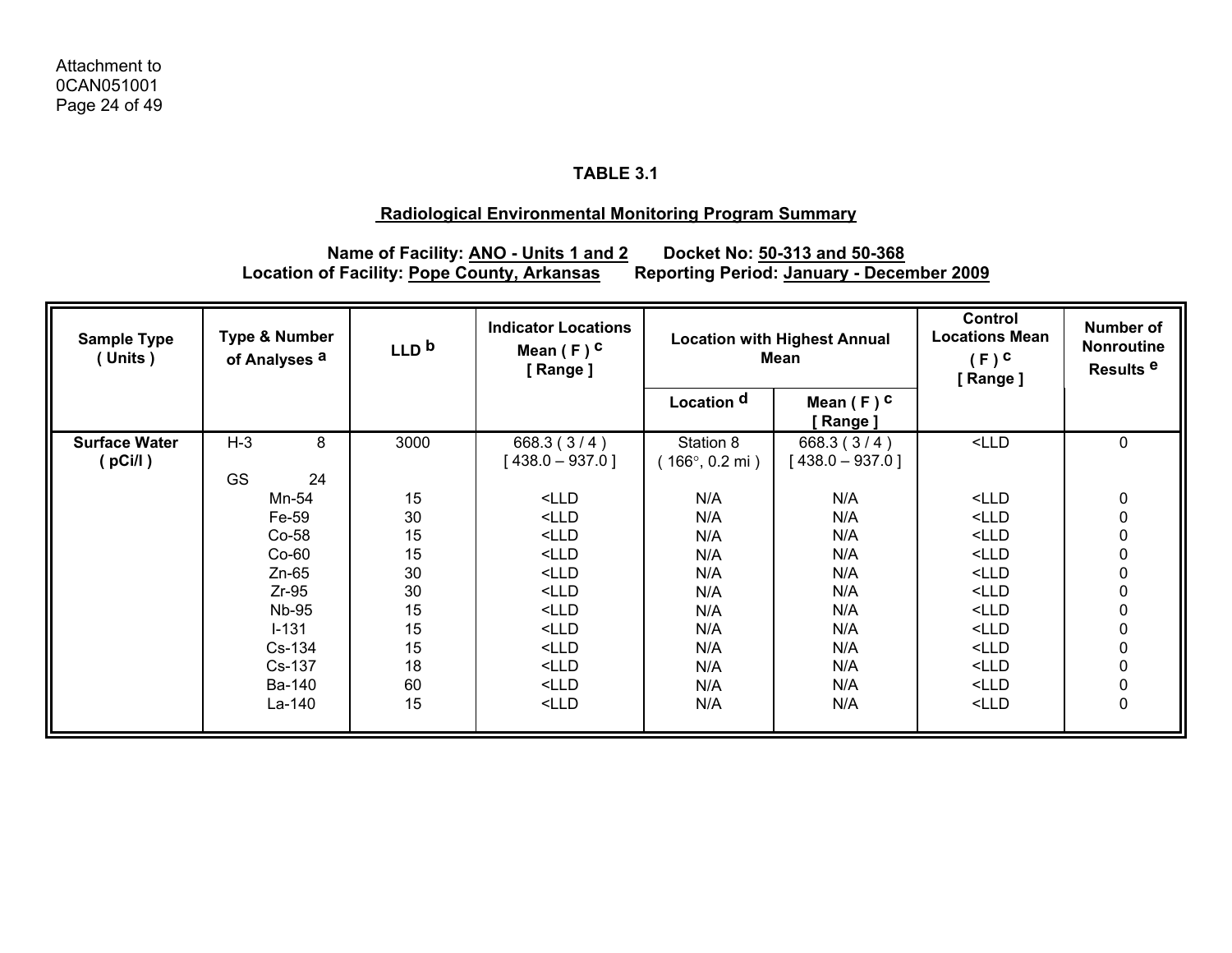# **Radiological Environmental Monitoring Program Summary**

**Name of Facility: ANO - Units 1 and 2 Docket No: 50-313 and 50-368 Location of Facility: Pope County, Arkansas Reporting Period: January - December 2009**

| <b>Sample Type</b><br>(Units)    | <b>Type &amp; Number</b><br>of Analyses <sup>a</sup> |                | LLD <sub>b</sub> | <b>Indicator Locations</b><br>Mean $(F)$ <sup>C</sup> [ Range ] |                                              | <b>Location with Highest Annual Mean</b> |                              | Number of<br><b>Nonroutine</b><br>Results <sup>e</sup> |
|----------------------------------|------------------------------------------------------|----------------|------------------|-----------------------------------------------------------------|----------------------------------------------|------------------------------------------|------------------------------|--------------------------------------------------------|
|                                  |                                                      |                |                  |                                                                 | Location <sup>d</sup>                        | Mean $(F)$ C<br>[Range]                  |                              |                                                        |
| <b>Drinking Water</b><br>(pCi/1) | <b>GB</b>                                            | 8              | 4                | 2.18(3/4)<br>$[1.20 - 4.12]$                                    | Station 14<br>$(70^{\circ}, 5.1 \text{ mi})$ | 2.18(3/4)<br>$[1.20 - 4.12]$             | 2.57(3/4)<br>$[2.06 - 3.30]$ | $\mathbf 0$                                            |
|                                  | $I-131$                                              | 8              | 1.0              | $<$ LLD                                                         | N/A                                          | N/A                                      | $<$ LLD                      | $\pmb{0}$                                              |
|                                  | $H-3$                                                | 8              | 2000             | $<$ LLD                                                         | N/A                                          | N/A                                      | $<$ LLD                      | $\pmb{0}$                                              |
|                                  | <b>GS</b>                                            | 8              |                  |                                                                 |                                              |                                          |                              |                                                        |
|                                  | Mn-54                                                |                | 15               | $<$ LLD                                                         | N/A                                          | N/A                                      | $<$ LLD                      | $\pmb{0}$                                              |
|                                  | Fe-59                                                |                | 30               | $<$ LLD                                                         | N/A                                          | N/A                                      | $<$ LLD                      | $\pmb{0}$                                              |
|                                  | Co-58                                                |                | 15               | $<$ LLD                                                         | N/A                                          | N/A                                      | $<$ LLD                      |                                                        |
|                                  | $Co-60$                                              |                | 15               | $<$ LLD                                                         | N/A                                          | N/A                                      | $<$ LLD                      | 000000000                                              |
|                                  | $Zn-65$                                              |                | 30               | $<$ LLD                                                         | N/A                                          | N/A                                      | $<$ LLD                      |                                                        |
|                                  | $Zr-95$                                              |                | 30               | $<$ LLD                                                         | N/A                                          | N/A                                      | $<$ LLD                      |                                                        |
|                                  | <b>Nb-95</b>                                         |                | 15               | $<$ LLD                                                         | N/A                                          | N/A                                      | $<$ LLD                      |                                                        |
|                                  | Cs-134                                               |                | 15               | $<$ LLD                                                         | N/A                                          | N/A                                      | $<$ LLD                      |                                                        |
|                                  | Cs-137                                               |                | 18               | $<$ LLD                                                         | N/A                                          | N/A                                      | $<$ LLD                      |                                                        |
|                                  | Ba-140                                               |                | 60               | $<$ LLD                                                         | N/A                                          | N/A                                      | $<$ LLD                      |                                                        |
|                                  | $La-140$                                             |                | 15               | $<$ LLD                                                         | N/A                                          | N/A                                      | $<$ LLD                      |                                                        |
| <b>Bottom Sediment</b>           | <b>GS</b>                                            | $\overline{2}$ |                  |                                                                 |                                              |                                          |                              |                                                        |
| $($ pCi/kg $)$                   | Cs-134                                               |                | 150              | $<$ LLD                                                         | N/A                                          | $<$ LLD                                  | $<$ LLD                      | $\begin{smallmatrix}0\\0\end{smallmatrix}$             |
|                                  | Cs-137                                               |                | 180              | $<$ LLD                                                         | N/A                                          | $<$ LLD                                  | $<$ LLD                      |                                                        |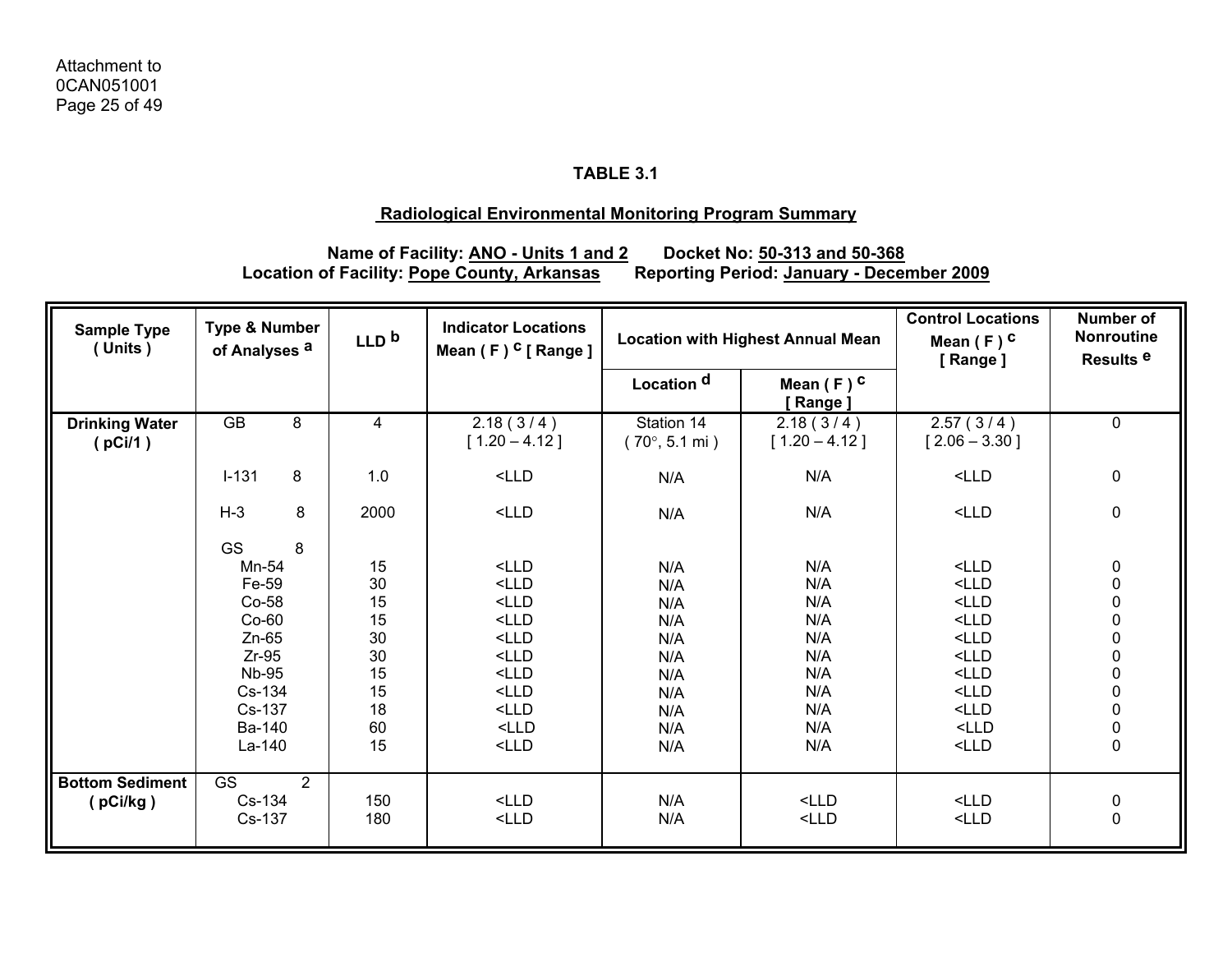## **Radiological Environmental Monitoring Program Summary**

# **Name of Facility: ANO - Units 1 and 2 Docket No: 50-313 and 50-368** Location of Facility: Pope County, Arkansas Reporting Period: January - December 2009

| <b>Sample Type</b><br>(Units)    | <b>Type &amp; Number</b><br>of Analyses <sup>a</sup> | LLD <sub>b</sub> | <b>Indicator Locations</b><br>Mean $(F)$ C<br>[Range] | <b>Location with Highest Annual</b><br>Mean |                         |         |                  | Control<br>Locations<br>Mean $(F)$ C<br>[Range] | Number of<br><b>Nonroutine</b><br>Results <sup>e</sup> |
|----------------------------------|------------------------------------------------------|------------------|-------------------------------------------------------|---------------------------------------------|-------------------------|---------|------------------|-------------------------------------------------|--------------------------------------------------------|
|                                  |                                                      |                  |                                                       | Location <sup>d</sup>                       | Mean $(F)$ C<br>[Range] |         |                  |                                                 |                                                        |
| Fish                             | <b>GS</b><br>2                                       |                  |                                                       |                                             |                         |         |                  |                                                 |                                                        |
| [pCi/kg]                         | Mn-54                                                | 130              | $<$ LLD                                               | N/A                                         | N/A                     | $<$ LLD | 0                |                                                 |                                                        |
|                                  | Fe-59                                                | 260              | $<$ LLD                                               | N/A                                         | N/A                     | $<$ LLD | $\mathbf 0$      |                                                 |                                                        |
|                                  | $Co-58$                                              | 130              | $<$ LLD                                               | N/A                                         | N/A                     | $<$ LLD | $\boldsymbol{0}$ |                                                 |                                                        |
|                                  | $Co-60$                                              | 130              | $<$ LLD                                               | N/A                                         | N/A                     | $<$ LLD | $\boldsymbol{0}$ |                                                 |                                                        |
|                                  | $Zn-65$                                              | 260              | $<$ LLD                                               | N/A                                         | N/A                     | $<$ LLD | $\mathbf 0$      |                                                 |                                                        |
|                                  | Cs-134                                               | 130              | $<$ LLD                                               | N/A                                         | N/A                     | $<$ LLD | $\boldsymbol{0}$ |                                                 |                                                        |
|                                  | Cs-137                                               | 150              | $<$ LLD                                               | N/A                                         | N/A                     | $<$ LLD | $\mathbf 0$      |                                                 |                                                        |
| <b>Food Products</b><br>(pCi/kg) | 6<br>$I-131$                                         | 60               | $<$ LLD                                               | N/A                                         | N/A                     | N/A     | $\mathbf 0$      |                                                 |                                                        |
|                                  | <b>GS</b><br>6                                       |                  |                                                       |                                             |                         |         |                  |                                                 |                                                        |
|                                  | $Cs-134$                                             | 60               | $<$ LLD                                               | N/A                                         | N/A                     | N/A     | $\mathbf 0$      |                                                 |                                                        |
|                                  | Cs-137                                               | 80               | $<$ LLD                                               | N/A                                         | N/A                     | N/A     | 0                |                                                 |                                                        |

aGB = Gross beta; I-131 = Iodine-131; H-3 = tritium; GS = Gamma scan.

 $b$  LLD = Required lower limit of detection based on ODCM Tables 2.6-2.

- c Mean and range based upon detectable measurements only. Fraction of detectable measurements at specified locations is indicated in parenthesis (F).
- $d$  Locations are specified (1) by name and (2) degrees relative to reactor site.
- e Non-routine results are those which exceed ten times the control station value. If no control station value is available, the result is considered non-routine if it exceeds ten times the preoperational value for the location.
- f LLD is not defined in ODCM Tables 2.6-2.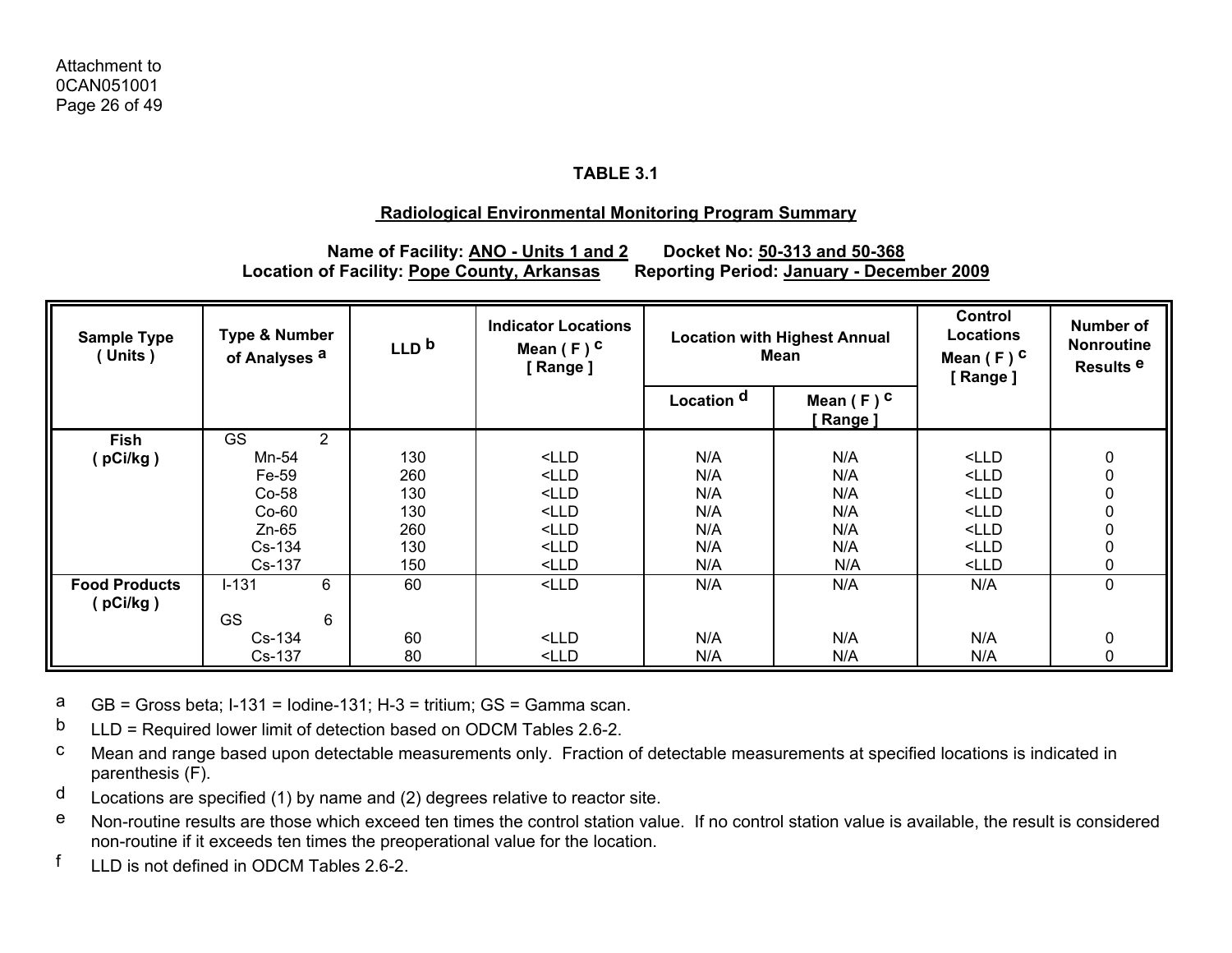Attachment to 0CAN051001 Page 27 of 49

# **ATTACHMENT 1**

**2009 Radiological Monitoring Report** 

**Summary of Monitoring Results**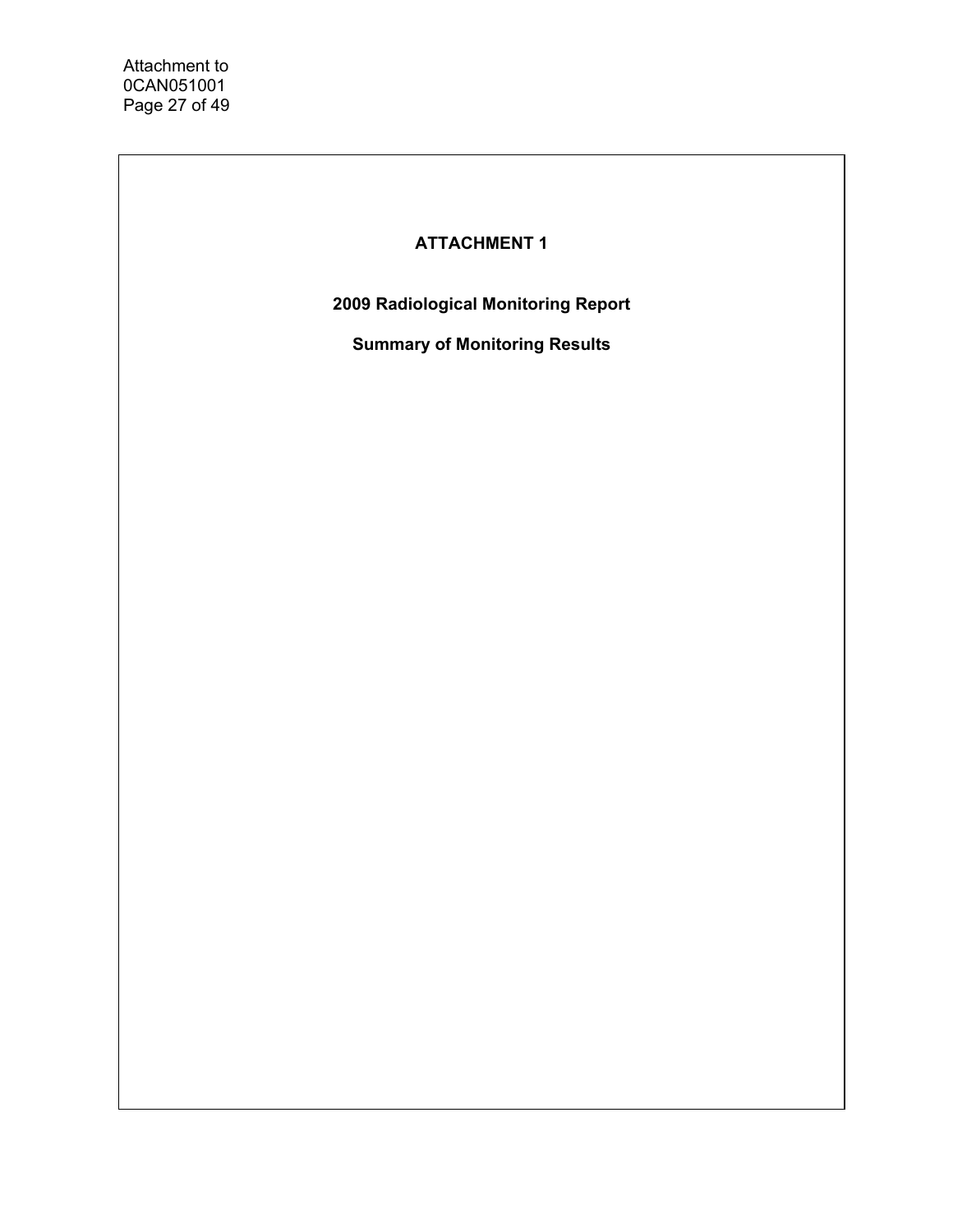# **TABLE OF CONTENTS**

| TABLE 1.1        | <b>AIR PARTICULATE</b>                                                 | 34 |
|------------------|------------------------------------------------------------------------|----|
| TABLE 1.2        | <b>RADIOIODINE CARTRIDGE</b>                                           | 35 |
| TABLE 2.1        | THERMOLUMINESCENT DOSIMETERS (INNER RING)                              | 36 |
| TABLE 2.2        | <b>THERMOLUMINESCENT DOSIMETERS</b><br>(SPECIAL INTEREST AREAS)        | 37 |
| TABLE 3.1        | <b>SURFACE WATER (GAMMA ISOTOPIC)</b>                                  | 38 |
| <b>TABLE 3.2</b> | <b>SURFACE WATER (TRITIUM)</b>                                         | 40 |
| <b>TABLE 4.1</b> | <b>DRINKING WATER (GROSS BETA, I-131</b><br><b>AND GAMMA ISOTOPIC)</b> | 41 |
| <b>TABLE 4.2</b> | <b>DRINKING WATER (TRITIUM)</b>                                        | 42 |
| <b>TABLE 5.1</b> | <b>SEDIMENT</b>                                                        | 43 |
| TABLE 6.1        | <b>FISH</b>                                                            | 44 |
| TABLE 7.1        | <b>FOOD PRODUCTS</b>                                                   | 45 |
| TABLE 8.1        | <b>GROUNDWATER DATA (GAMMA ISOTOPIC)</b>                               | 46 |
| <b>TABLE 8.2</b> | <b>GROUNDWATER DATA (TRITIUM)</b>                                      | 47 |
| TABLE 8.3        | <b>GROUNDWATER DATA (TRITIUM) 2006 - 2007</b>                          | 48 |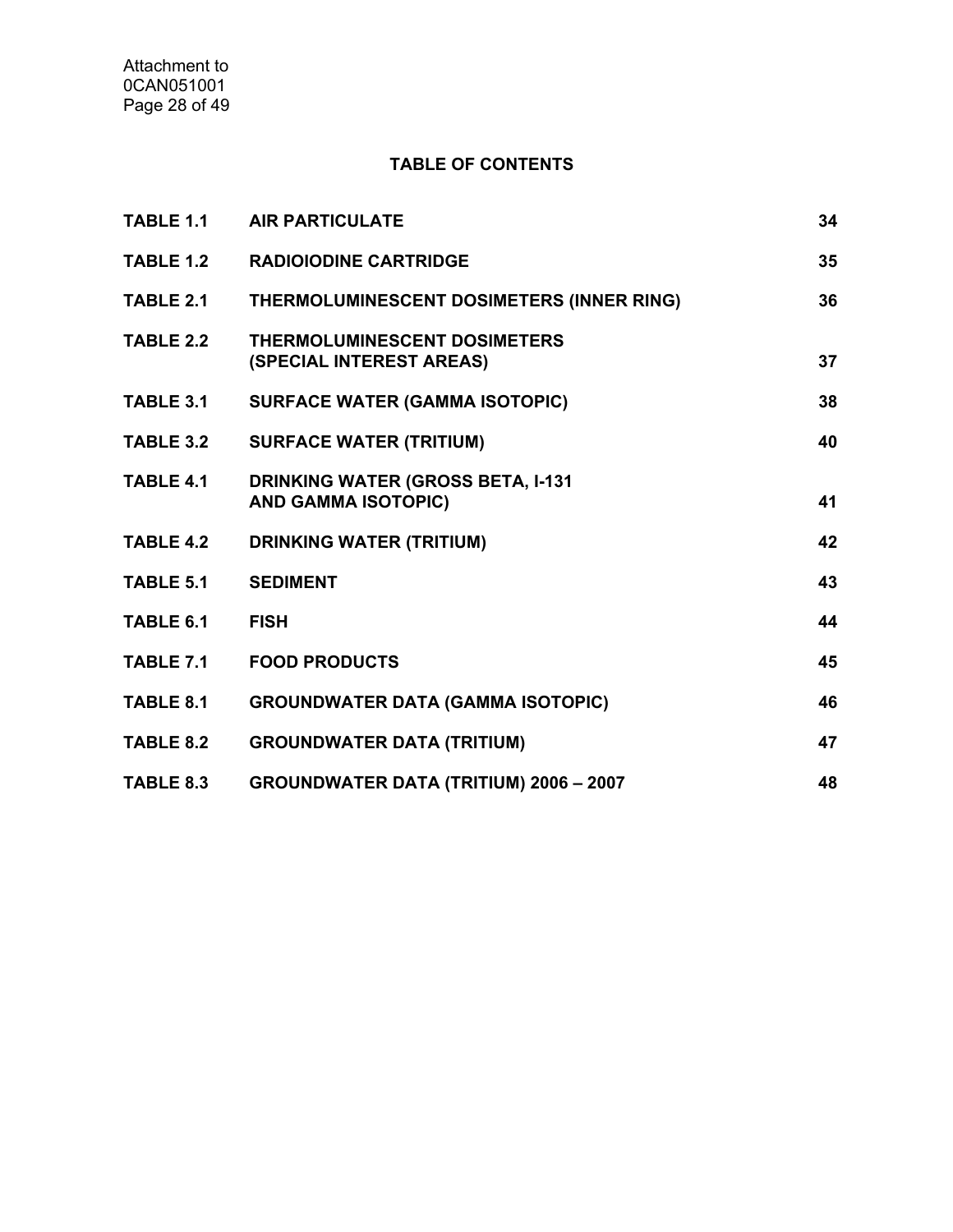Table 1.1 Sample Type: **Air Particulate** Analysis: Gross Beta Units: pCi/m<sup>3</sup>

| <b>Start Date</b> | <b>End Date</b>     | <b>Station 1*</b><br>(Indicator) | <b>Station 2</b><br>(Indicator) | <b>Station 56</b><br>(Indicator) | <b>Station 6</b><br>(Control) | <b>Station 7</b><br>(Control) |
|-------------------|---------------------|----------------------------------|---------------------------------|----------------------------------|-------------------------------|-------------------------------|
|                   | <b>Required LLD</b> | 0.01                             | 0.01                            | 0.01                             | 0.01                          | 0.01                          |
| 12/29/2008        | 01/06/2009          | 0.041                            | 0.041                           | 0.038                            | 0.032                         | 0.036                         |
| 01/06/2009        | 01/20/2009          | 0.041                            | 0.036                           | 0.039                            | 0.028                         | 0.031                         |
| 01/20/2009        | 02/03/2009          | 0.034                            | 0.033                           | 0.034                            | 0.027                         | 0.032                         |
| 02/03/2009        | 02/14/2009          | 0.027                            | 0.026                           | 0.028                            | 0.022                         | 0.026                         |
| 02/17/2009        | 03/03/2009          | 0.037                            | 0.036                           | 0.037                            | 0.030                         | 0.035                         |
| 03/03/2009        | 03/17/2009          | 0.031                            | 0.031                           | 0.032                            | 0.025                         | 0.031                         |
| 03/17/2009        | 03/31/2009          | 0.023                            | 0.023                           | 0.027                            | 0.018                         | 0.021                         |
| 03/31/2009        | 04/14/2009          | 0.026                            | 0.035                           | 0.026                            | 0.020                         | 0.024                         |
| 04/14/2009        | 04/28/2009          | 0.026                            | 0.027                           | 0.026                            | 0.023                         | 0.023                         |
| 04/28/2009        | 05/12/2009          | 0.014                            | 0.016                           | 0.016                            | 0.014                         | 0.015                         |
| 05/12/2009        | 05/26/2009          | 0.018                            | 0.020                           | 0.019                            | 0.017                         | 0.018                         |
| 05/26/2009        | 06/09/2009          | 0.028                            | 0.027                           | 0.028                            | 0.024                         | 0.025                         |
| 06/09/2009        | 06/23/2009          | 0.026                            | 0.023                           | 0.022                            | 0.020                         | 0.023                         |
| 06/23/2009        | 07/07/2009          | 0.036                            | 0.033                           | 0.034                            | 0.034                         | 0.029                         |
| 07/07/2009        | 07/21/2009          | 0.031                            | 0.029                           | 0.029                            | 0.025                         | 0.029                         |
| 07/21/2009        | 08/04/2009          | 0.027                            | 0.025                           | 0.028                            | 0.022                         | 0.024                         |
| 08/04/2009        | 08/18/2009          | 0.030                            | 0.029                           | 0.026                            | 0.023                         | 0.026                         |
| 08/18/2009        | 09/01/2009          | 0.023                            | 0.024                           | 0.024                            | 0.020                         | 0.024                         |
| 09/01/2009        | 09/15/2009          | 0.042                            | 0.040                           | 0.036                            | 0.032                         | 0.036                         |
| 09/15/2009        | 09/29/2009          | 0.025                            | 0.027                           | 0.028                            | 0.021                         | 0.026                         |
| 09/29/2009        | 10/13/2009          | 0.021                            | 0.020                           | 0.021                            | 0.016                         | 0.018                         |
| 10/13/2009        | 10/27/2009          | 0.019                            | 0.019                           | 0.020                            | 0.016                         | 0.018                         |
| 10/24/2009        | 12/08/2009          | 0.030                            | 0.028                           | 0.031                            | 0.024                         | 0.028                         |
| 10/27/2009        | 11/10/2009          | 0.029                            | 0.030                           | 0.030                            | 0.026                         | 0.027                         |
| 11/10/2009        | 11/24/2009          | 0.039                            | 0.038                           | 0.039                            | 0.033                         | 0.035                         |
| 12/08/2009        | 12/22/2009          | 0.050                            | 0.050                           | 0.054                            | 0.040                         | 0.049                         |

**\*** Station with highest annual mean.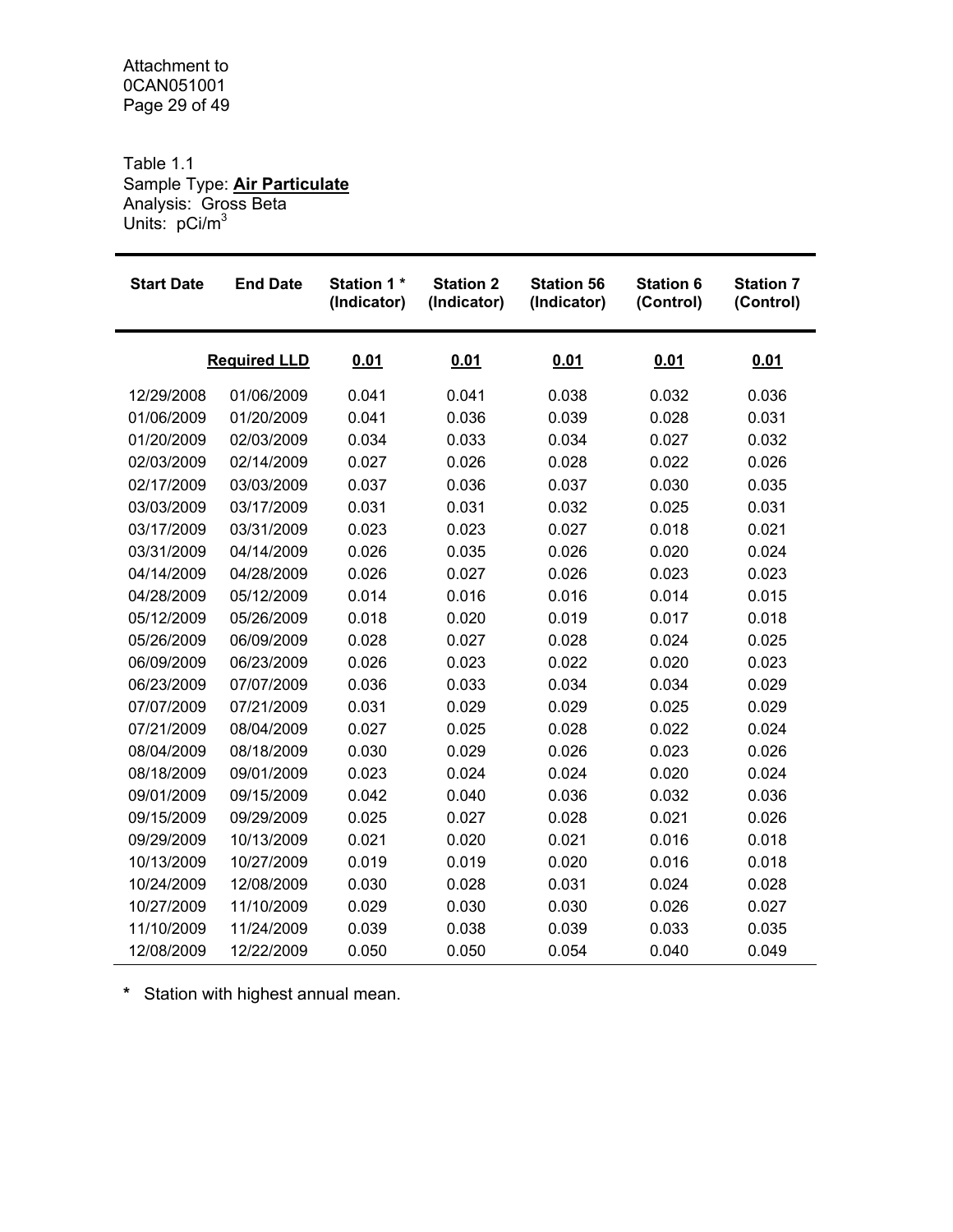Attachment to 0CAN051001 Page 30 of 49

### Table 1.2 Sample Type: **Radioiodine Cartridge** Analysis: Iodine-131 Units: pCi/m<sup>3</sup>

| <b>Start Date</b> | <b>End Date</b>          | <b>Station 1</b><br>(Indicator) | <b>Station 2</b><br>(Indicator) | <b>Station 56</b><br>(Indicator) | <b>Station 6</b><br>(Control) | <b>Station 7</b><br>(Control) |
|-------------------|--------------------------|---------------------------------|---------------------------------|----------------------------------|-------------------------------|-------------------------------|
|                   | →<br><b>Required LLD</b> | 0.07                            | 0.07                            | 0.07                             | 0.07                          | 0.07                          |
| 12/29/2008        | 01/06/2009               | < 0.027                         | < 0.029                         | < 0.024                          | < 0.023                       | < 0.018                       |
| 01/06/2009        | 01/20/2009               | < 0.013                         | < 0.020                         | < 0.020                          | < 0.018                       | < 0.015                       |
| 01/20/2009        | 02/03/2009               | < 0.016                         | < 0.012                         | < 0.020                          | < 0.019                       | < 0.018                       |
| 02/03/2009        | 02/14/2009               | < 0.014                         | < 0.022                         | < 0.016                          | < 0.017                       | < 0.017                       |
| 02/17/2009        | 03/03/2009               | < 0.015                         | < 0.017                         | < 0.021                          | < 0.015                       | < 0.018                       |
| 03/03/2009        | 03/17/2009               | < 0.016                         | < 0.021                         | < 0.020                          | < 0.019                       | < 0.015                       |
| 03/17/2009        | 03/31/2009               | < 0.017                         | < 0.015                         | < 0.019                          | < 0.017                       | < 0.015                       |
| 03/31/2009        | 04/14/2009               | < 0.019                         | < 0.018                         | < 0.018                          | < 0.020                       | < 0.015                       |
| 04/14/2009        | 04/28/2009               | < 0.017                         | < 0.016                         | < 0.020                          | < 0.016                       | < 0.018                       |
| 04/28/2009        | 05/12/2009               | < 0.019                         | < 0.019                         | < 0.021                          | < 0.018                       | < 0.020                       |
| 05/12/2009        | 05/26/2009               | < 0.018                         | < 0.024                         | < 0.019                          | < 0.021                       | < 0.022                       |
| 05/26/2009        | 06/09/2009               | < 0.019                         | < 0.022                         | < 0.016                          | < 0.014                       | < 0.019                       |
| 06/09/2009        | 06/23/2009               | < 0.019                         | < 0.016                         | < 0.018                          | < 0.017                       | < 0.018                       |
| 06/23/2009        | 07/07/2009               | < 0.022                         | < 0.019                         | < 0.018                          | < 0.024                       | < 0.025                       |
| 07/07/2009        | 07/21/2009               | < 0.020                         | < 0.018                         | < 0.020                          | < 0.018                       | < 0.019                       |
| 07/21/2009        | 08/04/2009               | < 0.018                         | < 0.018                         | < 0.018                          | < 0.016                       | < 0.022                       |
| 08/04/2009        | 08/18/2009               | < 0.018                         | < 0.014                         | < 0.016                          | < 0.019                       | < 0.015                       |
| 08/18/2009        | 09/01/2009               | < 0.024                         | < 0.021                         | < 0.016                          | < 0.020                       | < 0.014                       |
| 09/01/2009        | 09/15/2009               | < 0.019                         | < 0.021                         | < 0.016                          | < 0.020                       | < 0.017                       |
| 09/15/2009        | 09/29/2009               | < 0.017                         | < 0.017                         | < 0.017                          | < 0.014                       | < 0.014                       |
| 09/29/2009        | 10/13/2009               | < 0.025                         | < 0.023                         | < 0.021                          | < 0.018                       | < 0.018                       |
| 10/13/2009        | 10/27/2009               | < 0.022                         | < 0.022                         | < 0.022                          | < 0.018                       | < 0.020                       |
| 10/24/2009        | 12/08/2009               | < 0.023                         | < 0.019                         | < 0.017                          | < 0.019                       | < 0.013                       |
| 10/27/2009        | 11/10/2009               | < 0.023                         | < 0.019                         | < 0.020                          | < 0.016                       | < 0.016                       |
| 11/10/2009        | 11/24/2009               | < 0.033                         | < 0.023                         | < 0.020                          | < 0.020                       | < 0.025                       |
| 12/08/2009        | 12/22/2009               | < 0.053                         | < 0.045                         | < 0.040                          | < 0.047                       | < 0.043                       |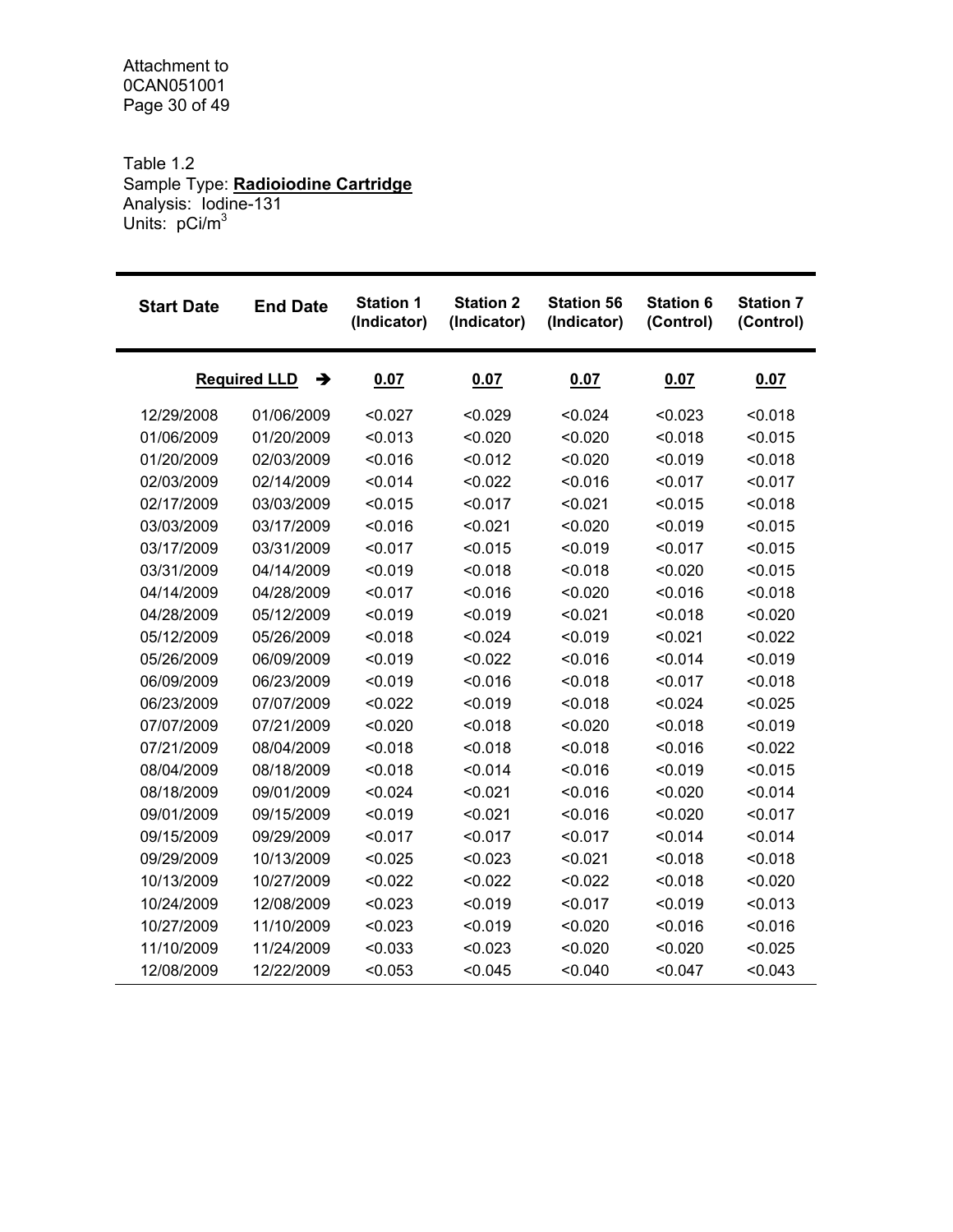### Attachment to 0CAN051001 Page 31 of 49

### Table 2.1 Sample Type: **TLDs** Analysis: Gamma Dose Units: mrem/Qtr

| <b>Inner Ring (Indicators)</b> |                       |                       |                       |                       |                                  |  |  |  |  |  |
|--------------------------------|-----------------------|-----------------------|-----------------------|-----------------------|----------------------------------|--|--|--|--|--|
| <b>Station</b>                 | 1st Qtr '09<br>(mrem) | 2nd Qtr '09<br>(mrem) | 3rd Qtr '09<br>(mrem) | 4th Qtr '09<br>(mrem) | <b>Annual Mean '09</b><br>(mrem) |  |  |  |  |  |
| 3                              | 5.0                   | 5.7                   | 6.1                   | 5.8                   | 5.7                              |  |  |  |  |  |
| 145                            | 7.4                   | 8.0                   | 8.1                   | 8.5                   | 8.0                              |  |  |  |  |  |
| 146                            | 7.7                   | 9.0                   | 9.6                   | 9.1                   | 8.9                              |  |  |  |  |  |
| 147                            | 7.2                   | 7.0                   | 8.9                   | 8.1                   | 7.8                              |  |  |  |  |  |
| $\mathbf 1$                    | 8.0                   | 8.9                   | 8.7                   | 8.9                   | 8.6                              |  |  |  |  |  |
| 148                            | 7.9                   | 8.8                   | 10.3                  | 8.2                   | 8.8                              |  |  |  |  |  |
| 110                            | 8.1                   | 8.2                   | 8.8                   | 7.4                   | 8.1                              |  |  |  |  |  |
| 149                            | 6.8                   | 7.7                   | 8.9                   | 8.3                   | 7.9                              |  |  |  |  |  |
| $\overline{4}$                 | 7.3                   | 8.1                   | 8.3                   | 7.7                   | 7.9                              |  |  |  |  |  |
| 150                            | 9.1                   | 9.5                   | 9.4                   | 8.8                   | 9.2                              |  |  |  |  |  |
| 151                            | 8.3                   | 8.4                   | 9.1                   | 8.4                   | 8.6                              |  |  |  |  |  |
| $\overline{2}$                 | 8.3                   | 8.7                   | 8.9                   | 8.4                   | 8.6                              |  |  |  |  |  |
| 56 *                           | 9.8                   | 10.7                  | 10.1                  | 9.8                   | 10.1                             |  |  |  |  |  |
| 109                            | 7.5                   | 9.2                   | 9.6                   | 9.6                   | 9.0                              |  |  |  |  |  |
| 108                            | 7.9                   | 7.8                   | 8.6                   | 9.1                   | 8.4                              |  |  |  |  |  |
| 152                            | 7.3                   | 6.9                   | 7.7                   | 6.6                   | 7.1                              |  |  |  |  |  |
|                                |                       |                       |                       |                       |                                  |  |  |  |  |  |

**\*** Station with highest annual mean.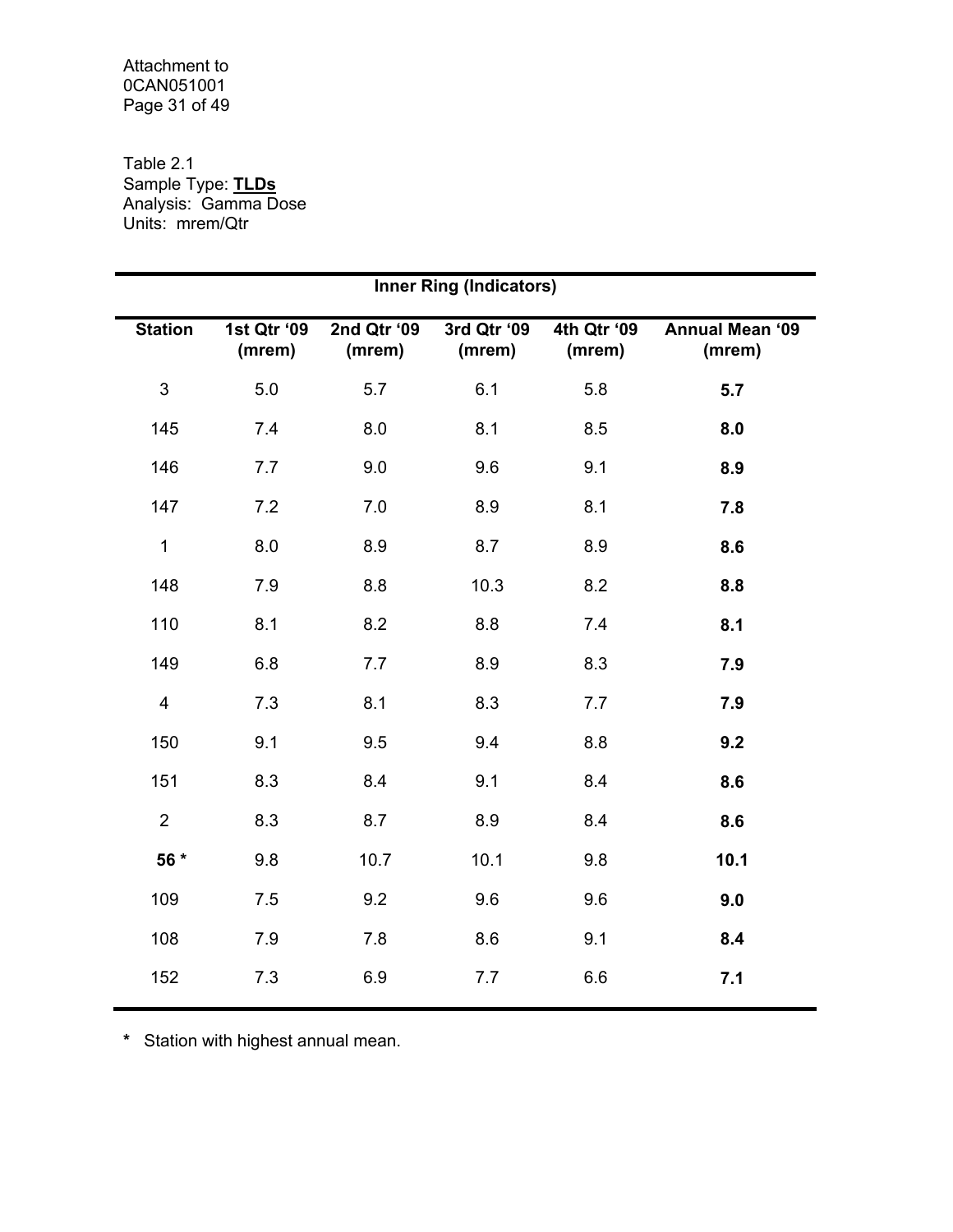### Attachment to 0CAN051001 Page 32 of 49

Table 2.2 Sample Type: **TLDs** Analysis: Gamma Dose Units: mrem/Qtr

|                | <b>Special Interest Areas - (Population Centers &amp; Schools)</b> |                       |                       |                       |                                  |  |  |  |  |  |  |  |
|----------------|--------------------------------------------------------------------|-----------------------|-----------------------|-----------------------|----------------------------------|--|--|--|--|--|--|--|
| <b>Station</b> | 1st Qtr '09<br>(mrem)                                              | 2nd Qtr '09<br>(mrem) | 3rd Qtr '09<br>(mrem) | 4th Qtr '09<br>(mrem) | <b>Annual Mean '09</b><br>(mrem) |  |  |  |  |  |  |  |
| 6              | 6.5                                                                | 7.1                   | 7.2                   | 6.9                   | 6.9                              |  |  |  |  |  |  |  |
| 111            | 4.9                                                                | 5.8                   | 5.5                   | 5.7                   | 5.5                              |  |  |  |  |  |  |  |
| 116            | 7.4                                                                | 8.4                   | 8.7                   | 8.5                   | 8.3                              |  |  |  |  |  |  |  |
| 125            | 5.2                                                                | 4.9                   | 5.3                   | 5.4                   | 5.2                              |  |  |  |  |  |  |  |
| $127*$         | 7.8                                                                | 8.9                   | 9.7                   | 8.6                   | 8.8                              |  |  |  |  |  |  |  |
| 137            | 7.4                                                                | 8.4                   | 8.7                   | 8.3                   | 8.2                              |  |  |  |  |  |  |  |
| 153            | 6.6                                                                | 7.0                   | 9.9                   | 7.5                   | 7.8                              |  |  |  |  |  |  |  |

**\*** Stations with highest annual mean.

| <b>Special Interest Areas - (Control)</b> |                       |                       |                       |                       |                              |  |  |  |  |
|-------------------------------------------|-----------------------|-----------------------|-----------------------|-----------------------|------------------------------|--|--|--|--|
| <b>Station</b>                            | 1st Qtr '09<br>(mrem) | 2nd Qtr '09<br>(mrem) | 3rd Qtr '09<br>(mrem) | 4th Qtr '09<br>(mrem) | Annual<br>Mean '09<br>(mrem) |  |  |  |  |
|                                           | 6.5                   | 6.1                   | 71                    | 6.4                   | 6.5                          |  |  |  |  |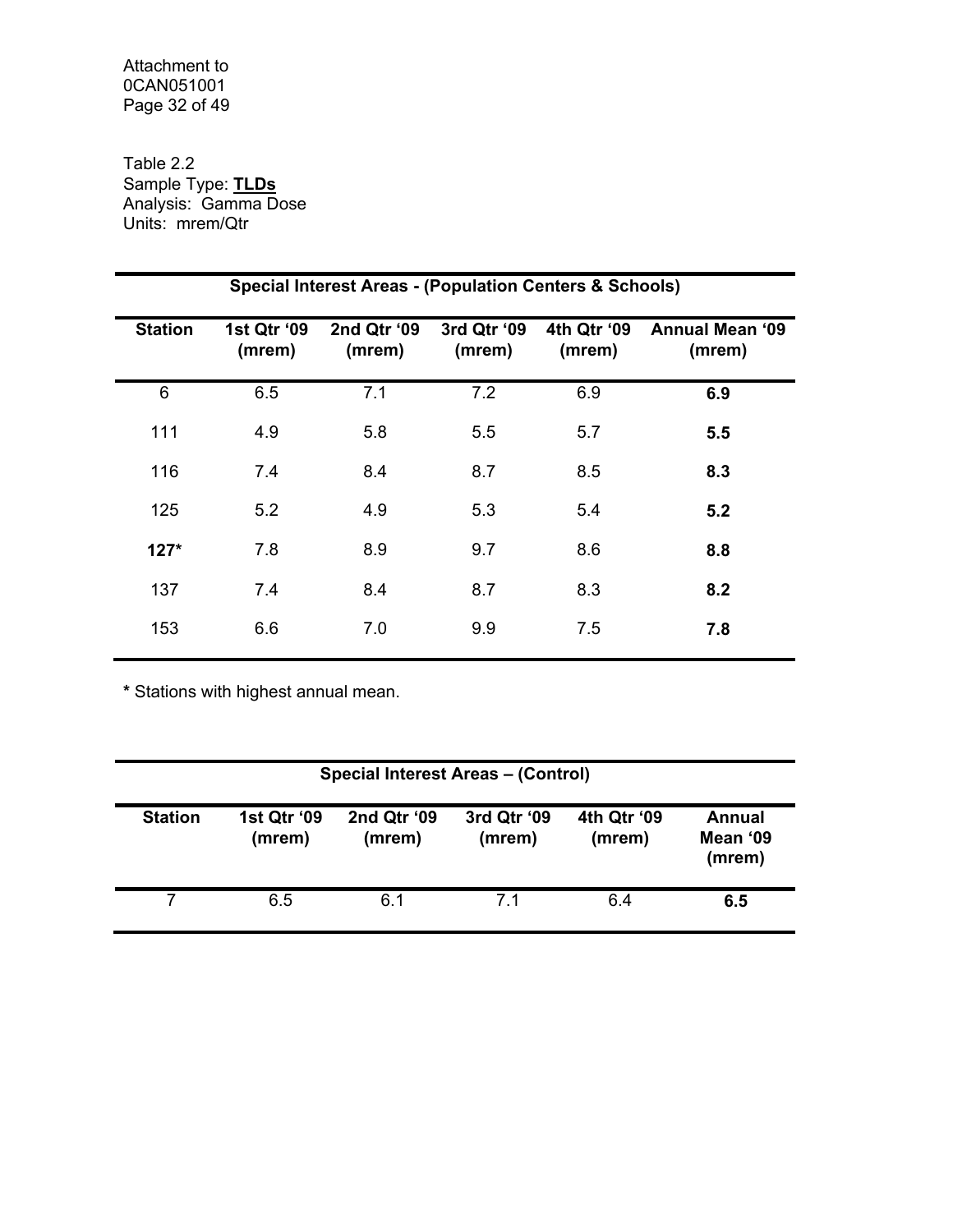### Attachment to 0CAN051001 Page 33 of 49

Table 3.1 Sample Type: **Surface Water** Analysis: Gamma Isotopic Units: pCi/l

| Location              | <b>Start Date</b> | <b>End Date</b>          | Mn-54    | $Co-58$ | Fe-59   | $Co-60$ | Zn-65     | <b>Nb-95</b> | Zr-95   | $1 - 131$ | <b>Cs-134</b> | <b>Cs-137</b> | <b>Ba-140</b> | <b>La-140</b> |
|-----------------------|-------------------|--------------------------|----------|---------|---------|---------|-----------|--------------|---------|-----------|---------------|---------------|---------------|---------------|
|                       |                   | <b>Required LLD</b><br>→ | 15       | 15      | 30      | 15      | 30        | 15           | 30      | 15        | 15            | <u>18</u>     | 60            | 15            |
| Station 8 (Indicator) | 12/31/2008        | 01/31/2009               | 4.45     | < 6.15  | < 10.96 | < 5.97  | < 11.96   | < 10.20      | < 11.02 | < 10.73   | 27.32         | < 6.92        | $<$ 30.05     | < 12.71       |
| Station 10 (Control)  | 12/31/2008        | 01/31/2009               | 27.60    | < 5.38  | < 11.29 | 4.48    | < 12.24   | < 9.13       | < 11.27 | < 11.83   | 27.43         | < 5.47        | $<$ 38.15     | < 6.77        |
| Station 8 (Indicator) | 01/31/2009        | 02/29/2009               | 27.07    | < 4.34  | < 11.52 | 5.71    | < 6.40    | < 8.10       | < 13.33 | < 14.30   | < 6.45        | < 5.44        | $<$ 35.26     | < 9.78        |
| Station 10 (Control)  | 01/31/2009        | 02/29/2009               | <6.00    | < 6.53  | < 9.80  | < 6.45  | $<$ 15.41 | < 8.04       | < 9.24  | < 10.76   | 27.11         | < 6.57        | $<$ 34.47     | < 11.62       |
| Station 8 (Indicator) | 02/29/2009        | 03/31/2009               | 5.71     | < 3.64  | < 11.66 | < 2.46  | < 10.60   | 5.72         | < 6.26  | < 9.19    | < 5.20        | < 5.33        | < 19.55       | < 9.85        |
| Station 10 (Control)  | 02/29/2009        | 03/31/2009               | < 4.58   | < 2.80  | < 8.74  | < 3.68  | 27.66     | < 4.52       | < 9.03  | < 8.42    | < 4.52        | < 5.20        | < 21.60       | < 9.02        |
| Station 8 (Indicator) | 03/31/2009        | 04/30/2009               | < 3.65   | < 3.68  | < 6.97  | < 3.25  | < 6.88    | < 4.72       | < 5.84  | < 6.95    | $<$ 4.07      | < 3.51        | < 16.10       | 27.03         |
| Station 10 (Control)  | 03/31/2009        | 04/30/2009               | < 2.87   | 3.13    | < 6.71  | < 3.06  | 27.14     | 3.71         | < 5.78  | < 5.25    | < 3.82        | < 3.48        | < 13.99       | $<$ 4.76      |
| Station 8 (Indicator) | 04/30/2009        | 05/31/2009               | $<$ 4.87 | < 5.03  | < 10.26 | < 5.00  | < 11.95   | < 6.26       | < 8.79  | < 7.31    | < 4.05        | < 3.39        | < 21.18       | < 5.65        |
| Station 10 (Control)  | 04/30/2009        | 05/31/2009               | < 6.21   | < 6.85  | < 11.55 | < 5.50  | < 9.59    | < 5.62       | < 10.76 | 0.8.06    | 56.11         | < 5.93        | 27.59         | < 9.26        |
| Station 8 (Indicator) | 05/31/2009        | 06/30/2009               | < 4.79   | < 4.29  | < 11.77 | < 5.29  | < 12.62   | < 6.73       | < 10.18 | < 10.75   | 5.71          | < 6.27        | < 28.69       | < 8.91        |
| Station 10 (Control)  | 05/31/2009        | 06/30/2009               | $<$ 4.54 | 34.12   | < 12.90 | < 5.01  | < 10.52   | < 6.01       | < 9.61  | < 9.16    | $<$ 4.59      | < 3.48        | < 19.69       | < 10.85       |
|                       |                   |                          |          |         |         |         |           |              |         |           |               |               |               |               |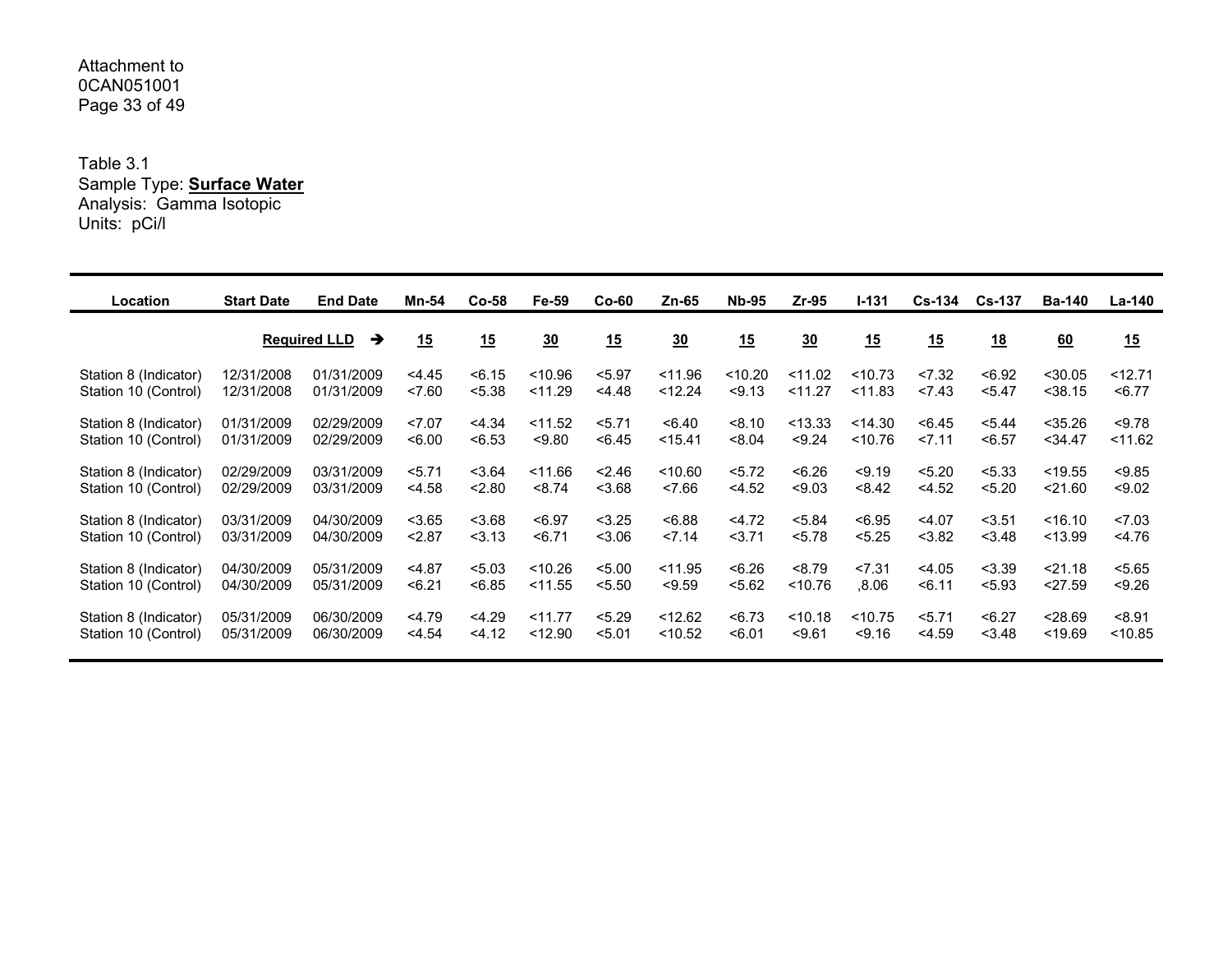### Attachment to 0CAN051001 Page 34 of 49

Table 3.1 Sample Type: **Surface Water** Analysis: Gamma Isotopic Units: pCi/l

| Location              | <b>Start Date</b> | <b>End Date</b>          | Mn-54  | $Co-58$  | Fe-59   | <b>Co-60</b> | Zn-65   | <b>Nb-95</b> | $Zr-95$ | $1 - 131$ | <b>Cs-134</b> | <b>Cs-137</b> | <b>Ba-140</b> | La-140    |
|-----------------------|-------------------|--------------------------|--------|----------|---------|--------------|---------|--------------|---------|-----------|---------------|---------------|---------------|-----------|
|                       |                   | <b>Required LLD</b><br>→ | 15     | 15       | 30      | 15           | 30      | 15           | 30      | 15        | 15            | <u>18</u>     | 60            | 15        |
| Station 8 (Indicator) | 06/30/2009        | 07/31/2009               | 2.99   | 2.66     | < 7.38  | < 3.68       | < 6.63  | < 3.99       | < 6.82  | < 5.49    | < 3.53        | < 3.43        | < 16.97       | 4.47      |
| Station 10 (Control)  | 06/30/2009        | 07/31/2009               | 3.44   | < 3.62   | < 8.00  | 3.60         | < 6.32  | < 4.06       | 27.11   | < 7.30    | < 4.25        | < 4.19        | < 18.31       | < 6.68    |
| Station 8 (Indicator) | 07/31/2009        | 08/31/2009               | 2.82   | 2.79     | < 6.35  | 2.91         | < 8.15  | 3.76         | < 5.83  | < 4.20    | $3.27$        | < 3.57        | < 13.11       | < 5.91    |
| Station 10 (Control)  | 07/31/2009        | 08/31/2009               | < 3.59 | < 4.05   | < 8.82  | 4.42         | < 7.31  | 4.49         | < 6.87  | < 6.05    | $<$ 4.37      | < 4.46        | < 15.60       | < 5.96    |
| Station 8 (Indicator) | 08/31/2009        | 09/30/2009               | < 5.80 | < 5.49   | < 11.20 | < 3.64       | < 12.94 | 27.20        | < 7.38  | < 8.59    | 27.30         | <6.38         | < 28.52       | $<$ 10.76 |
| Station 10 (Control)  | 08/31/2009        | 09/30/2009               | < 4.26 | < 5.27   | < 12.02 | < 5.68       | < 12.78 | < 6.86       | < 9.53  | < 9.82    | 5.13          | < 5.91        | < 22.47       | < 13.54   |
| Station 8 (Indicator) | 09/30/2009        | 10/31/2009               | < 3.25 | < 3.16   | 4.43    | < 3.24       | < 6.82  | < 3.10       | < 6.09  | < 4.65    | < 3.32        | 3.11          | < 13.26       | $<$ 4.74  |
| Station 10 (Control)  | 09/30/2009        | 10/31/2009               | 3.79   | < 3.82   | 27.15   | < 3.28       | < 6.73  | < 5.08       | < 6.49  | < 6.04    | $<$ 4.55      | < 4.30        | < 20.04       | < 6.21    |
| Station 8 (Indicator) | 10/31/2009        | 11/30/2009               | 5.41   | < 4.53   | < 10.58 | < 4.88       | < 10.89 | < 6.71       | < 8.62  | < 9.67    | < 5.99        | < 5.45        | < 23.01       | < 10.11   |
| Station 10 (Control)  | 10/31/2009        | 11/30/2009               | 4.18   | < 3.49   | < 7.41  | < 3.29       | < 7.69  | < 4.68       | < 5.65  | < 6.01    | < 3.53        | < 3.25        | < 17.00       | 5.16      |
| Station 8 (Indicator) | 11/30/2009        | 12/31/2009               | < 4.65 | $<$ 4.94 | < 10.75 | < 2.92       | < 10.63 | 5.11         | < 9.70  | < 8.15    | 4.68          | < 4.60        | < 22.60       | < 7.85    |
| Station 10 (Control)  | 11/30/2009        | 12/31/2009               | 4.75   | < 4.57   | < 8.33  | $3.57$       | < 11.58 | < 6.10       | 27.33   | < 7.83    | 4.81          | < 4.11        | < 22.55       | < 9.83    |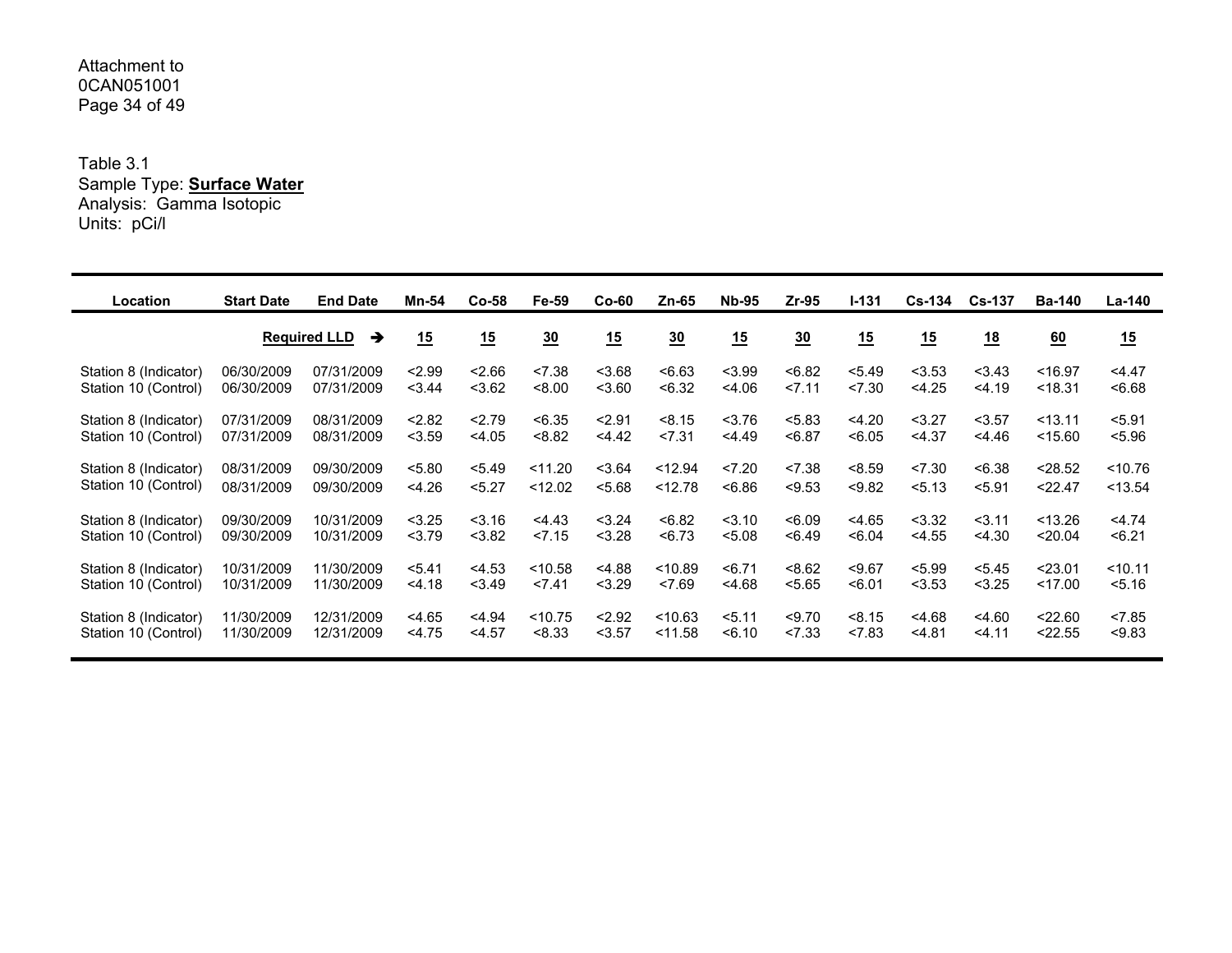Attachment to 0CAN051001 Page 35 of 49

Table 3.2 Sample Type: **Surface Water** Analysis: Tritium Units: pCi/l

| Location                     | <b>Begin Date</b> | <b>End Date</b>          | $H-3$ |
|------------------------------|-------------------|--------------------------|-------|
|                              |                   | <b>Required LLD</b><br>→ | 3000  |
| <b>Station 8 (Indicator)</b> | 12/31/2008        | 03/31/2009               | 937   |
| <b>Station 10 (Control)</b>  | 12/31/2008        | 03/31/2009               | < 540 |
| <b>Station 8 (Indicator)</b> | 03/31/2009        | 06/30/2009               | < 564 |
| <b>Station 10 (Control)</b>  | 03/31/2009        | 06/30/2009               | < 566 |
| <b>Station 8 (Indicator)</b> | 06/30/2009        | 09/30/2009               | 630   |
| <b>Station 10 (Control)</b>  | 06/30/2009        | 09/30/2009               | < 518 |
| <b>Station 8 (Indicator)</b> | 09/30/2009        | 12/31/2009               | 438   |
| <b>Station 10 (Control)</b>  | 09/30/2009        | 12/31/2009               | < 528 |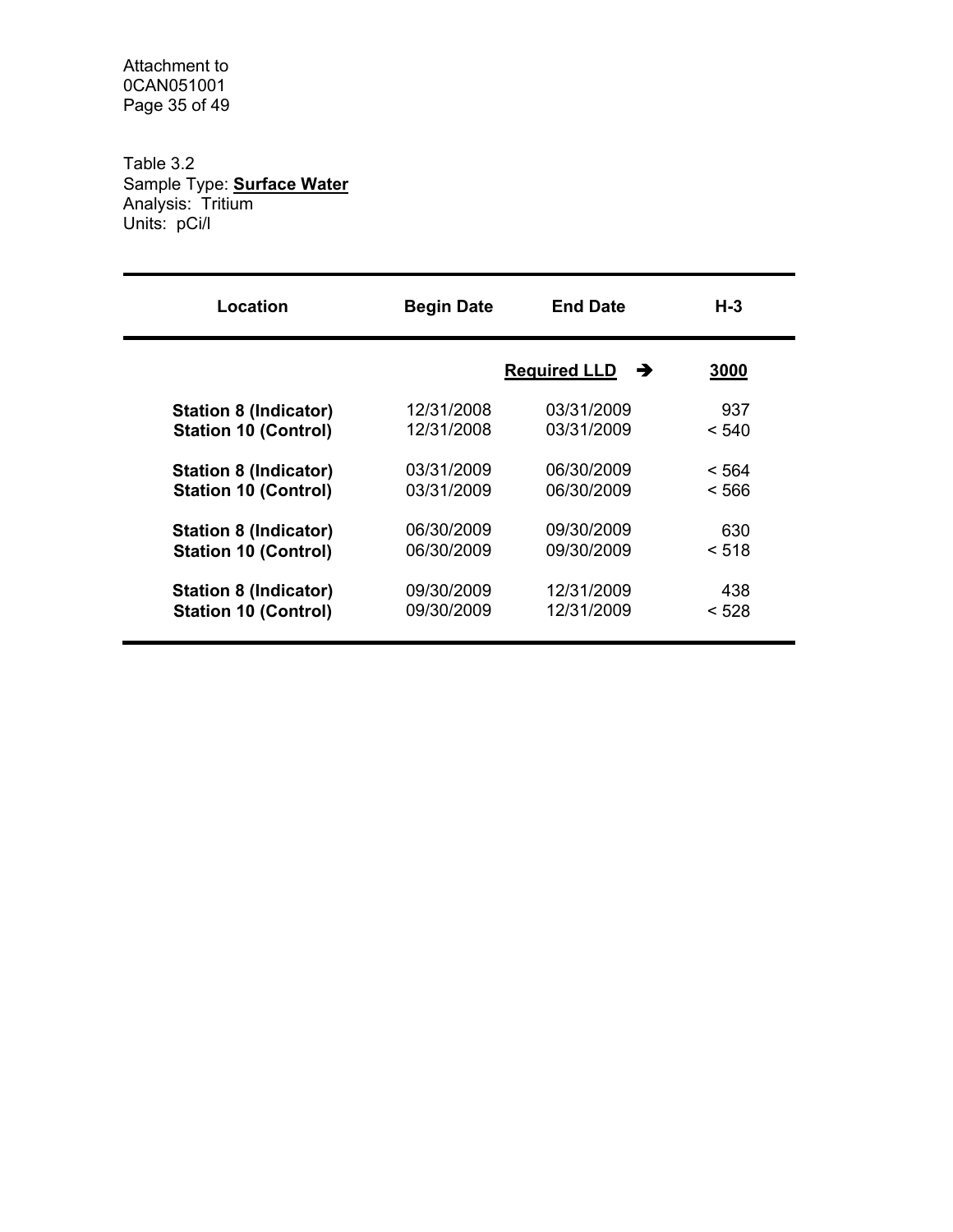### Attachment to 0CAN051001 Page 36 of 49

# Table 4.1 Sample Type: **Drinking Water**

Analysis: Gross Beta, Iodine-131 and Gamma Isotopic Units: pCi/l

| Location                  | <b>Collection</b><br><b>Date</b> | <b>Gross</b><br><b>Beta</b> | $1 - 131$ | Mn-54  | Fe-59            | $Co-58$ | $Co-60$ | $Zn-65$ | Zr-95   | <b>Nb-95</b> | $Cs - 134$ | $Cs-137$ | <b>Ba-140</b> | La-140  |
|---------------------------|----------------------------------|-----------------------------|-----------|--------|------------------|---------|---------|---------|---------|--------------|------------|----------|---------------|---------|
|                           | Required LLD $\rightarrow$       | 4.0                         | 1.0       | 15     | $\underline{30}$ | 15      | 15      | 30      | 30      | 15           | 15         | 18       | 60            | 15      |
| Station 14<br>(Indicator) | 03/17/2009                       | 4.12                        | < 0.89    | < 4.65 | < 9.76           | < 4.90  | 4.47    | < 10.48 | < 8.13  | < 7.32       | < 5.50     | < 5.59   | < 28.58       | < 10.90 |
| Station 57 (Control)      | 03/17/2009                       | 3.31                        | < 0.87    | $3.97$ | < 11.20          | < 4.67  | < 4.84  | < 10.49 | < 9.49  | <6.20        | 4.71       | 4.67     | < 22.81       | < 5.54  |
| Station 14<br>(Indicator) | 06/23/2009                       | 1.20                        | < 0.78    | 4.64   | < 8.58           | 5.66    | < 3.06  | < 10.76 | < 7.99  | <6.63        | < 5.58     | < 5.40   | < 25.38       | < 6.50  |
| Station 57 (Control)      | 06/23/2009                       | 2.06                        | < 0.77    | < 5.40 | < 14.12          | < 6.43  | < 6.25  | < 14.20 | < 10.72 | < 9.57       | < 7.25     | < 5.69   | $<$ 33.52     | < 12.33 |
| Station 14<br>(Indicator) | 09/15/2009                       | 1.23                        | 0.88      | 4.42   | 8.86             | 3.19    | 2.11    | < 8.77  | < 7.44  | < 4.87       | 4.47       | < 3.85   | < 16.76       | <6.94   |
| Station 57 (Control)      | 09/15/2009                       | 2.35                        | <0.89     | < 3.39 | < 7.84           | 2.99    | 3.14    | < 6.55  | < 6.71  | 3.71         | < 3.52     | < 3.38   | < 16.21       | < 5.55  |
| Station 14<br>(Indicator) | 12/08/2009                       | 1.10                        | <0.89     | 27.69  | < 13.15          | 5.61    | <6.43   | < 12.04 | < 10.86 | < 8.49       | <6.96      | < 6.55   | 28.11         | < 12.50 |
| Station 57 (Control)      | 12/08/2009                       | 1.10                        | <0.89     | < 4.51 | < 7.90           | < 5.48  | 3.13    | < 6.91  | < 7.81  | < 5.00       | 4.73       | 4.42     | < 19.91       | < 7.38  |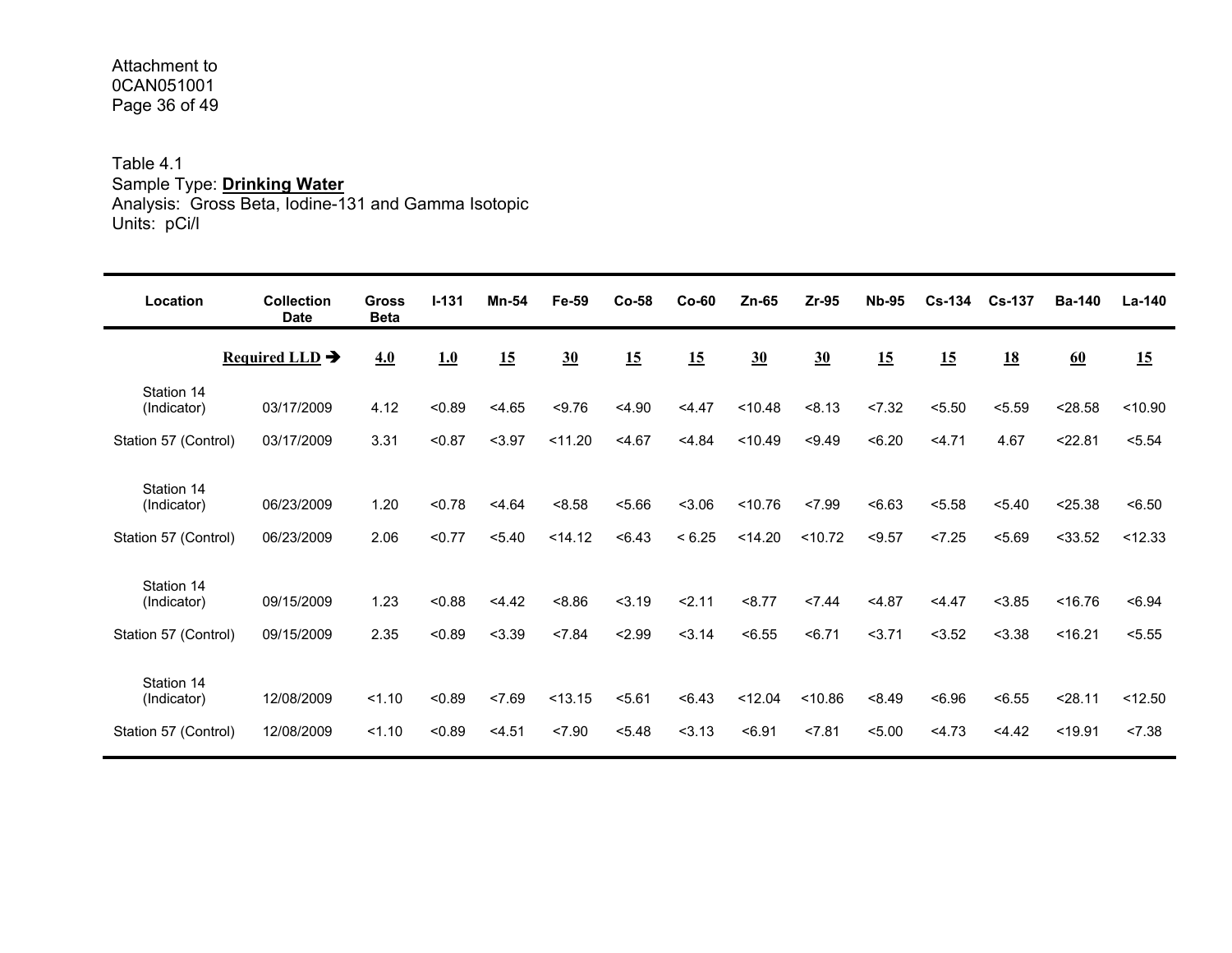Attachment to 0CAN051001 Page 37 of 49

Table 4.2 Sample Type: **Drinking Water** Analysis: Tritium Units: pCi/l

| Location                      | <b>Collection Date</b>   | $H-3$ |
|-------------------------------|--------------------------|-------|
|                               | <b>Required LLD</b><br>→ | 2000  |
| <b>Station 14 (Indicator)</b> | 03/17/2009               | <555  |
| <b>Station 57 (Control)</b>   | 03/17/2009               | <559  |
| <b>Station 14 (Indicator)</b> | 06/23/2009               | <563  |
| <b>Station 57 (Control)</b>   | 06/23/2009               | <564  |
| <b>Station 14 (Indicator)</b> | 09/15/2009               | < 521 |
| <b>Station 57 (Control)</b>   | 09/15/2009               | <518  |
| Station 14 (Indicator)        | 12/08/2009               | $525$ |
| <b>Station 57 (Control)</b>   | 12/08/2009               | <527  |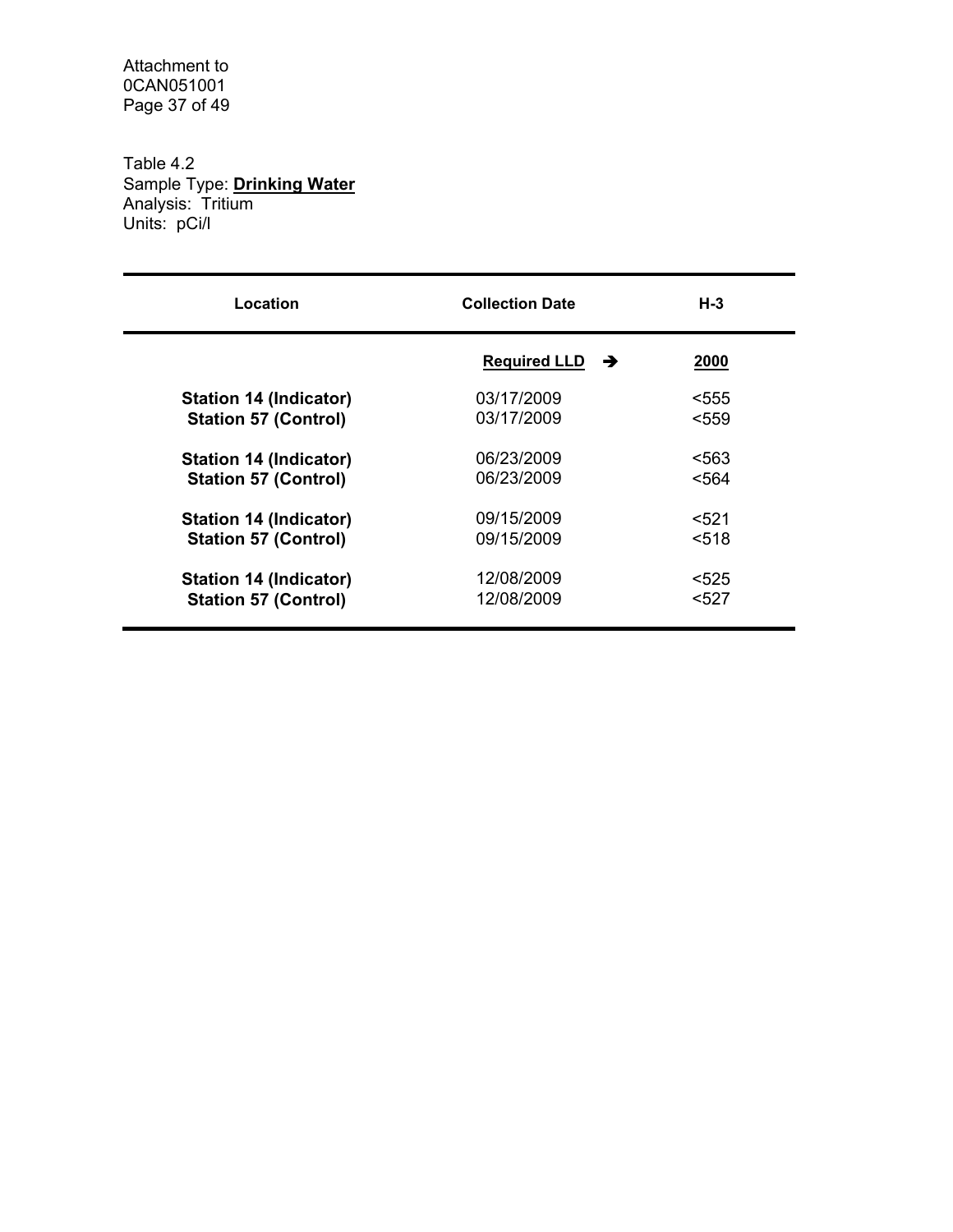Attachment to 0CAN051001 Page 38 of 49

Table 5.1 Sample Type: **Sediment** Analysis: Gamma Isotopic Units: pCi/kg

| Location                        | <b>Collection Date</b>     | $Cs-134$   | <b>Cs-137</b> |
|---------------------------------|----------------------------|------------|---------------|
|                                 | Required LLD $\rightarrow$ | <u>150</u> | 180           |
| <b>Station 8</b><br>(Indicator) | 9/11/2009                  | < 138.98   | < 103.61      |
| <b>Station 16</b><br>(Control)  | 9/11/2009                  | < 91.32    | ~56.56        |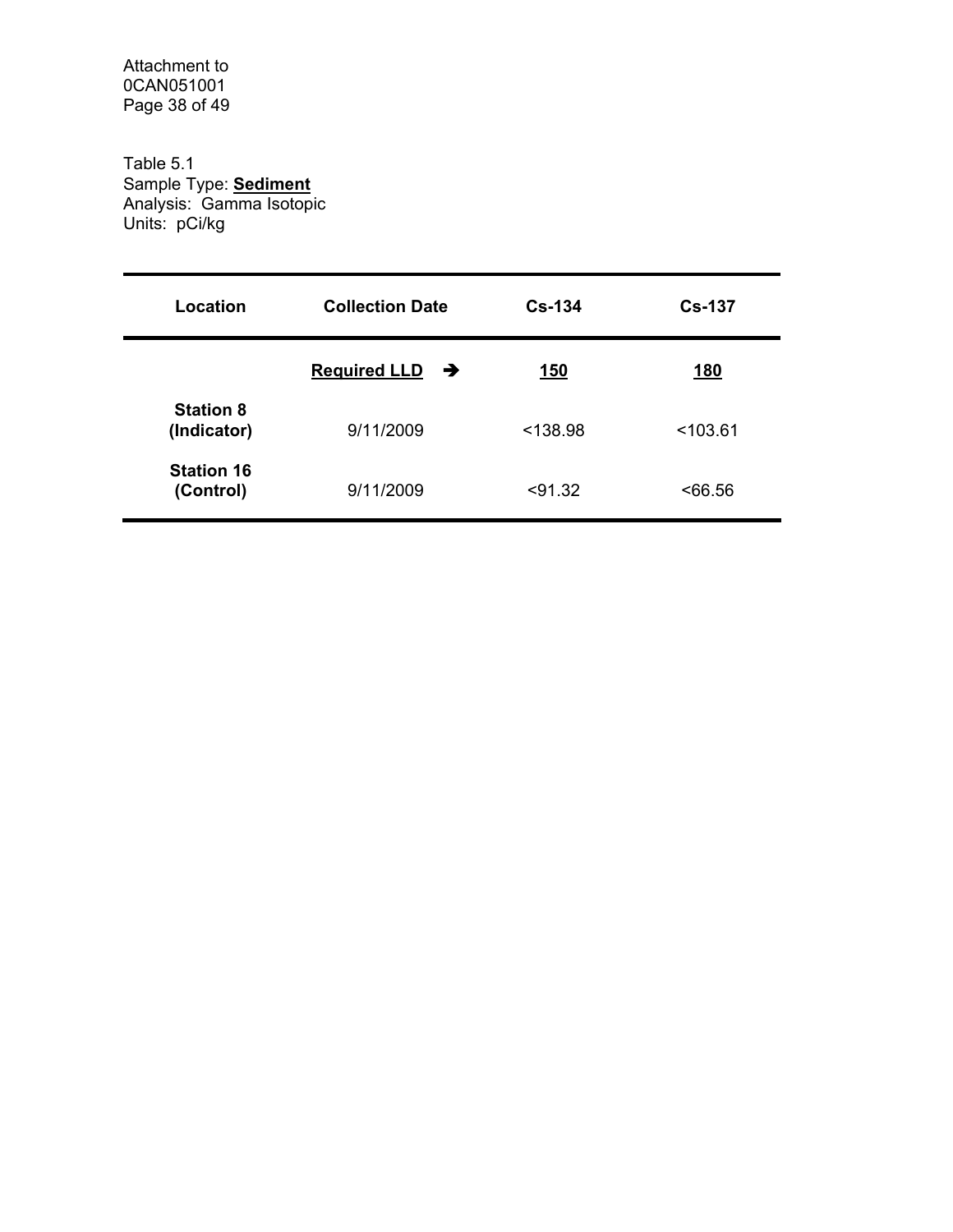Attachment to 0CAN051001 Page 39 of 49

Table 6.1 Sample Type: **Fish** Analysis: Gamma Isotopic Units: pCi/kg

| Location                        | Collection<br>Date | Mn-54      | Fe-59   | $Co-58$    | $Co-60$    | $Zn-65$    | $Cs - 134$ | $Cs - 137$ |
|---------------------------------|--------------------|------------|---------|------------|------------|------------|------------|------------|
| Required LLD $\rightarrow$      |                    | <u>130</u> | 260     | <u>130</u> | <u>130</u> | <b>260</b> | <u>130</u> | <u>150</u> |
| <b>Station 8</b><br>(Indicator) | 9/24/2009          | < 22.39    | < 11.88 | $<$ 32.88  | < 26.62    | 57.80      | < 21.90    | < 15.96    |
| <b>Station 16</b><br>(Control)  | 9/8/2009           | < 22.08    | 11.10   | $<$ 46.27  | < 18.66    | < 58.32    | 14.41      | < 18.91    |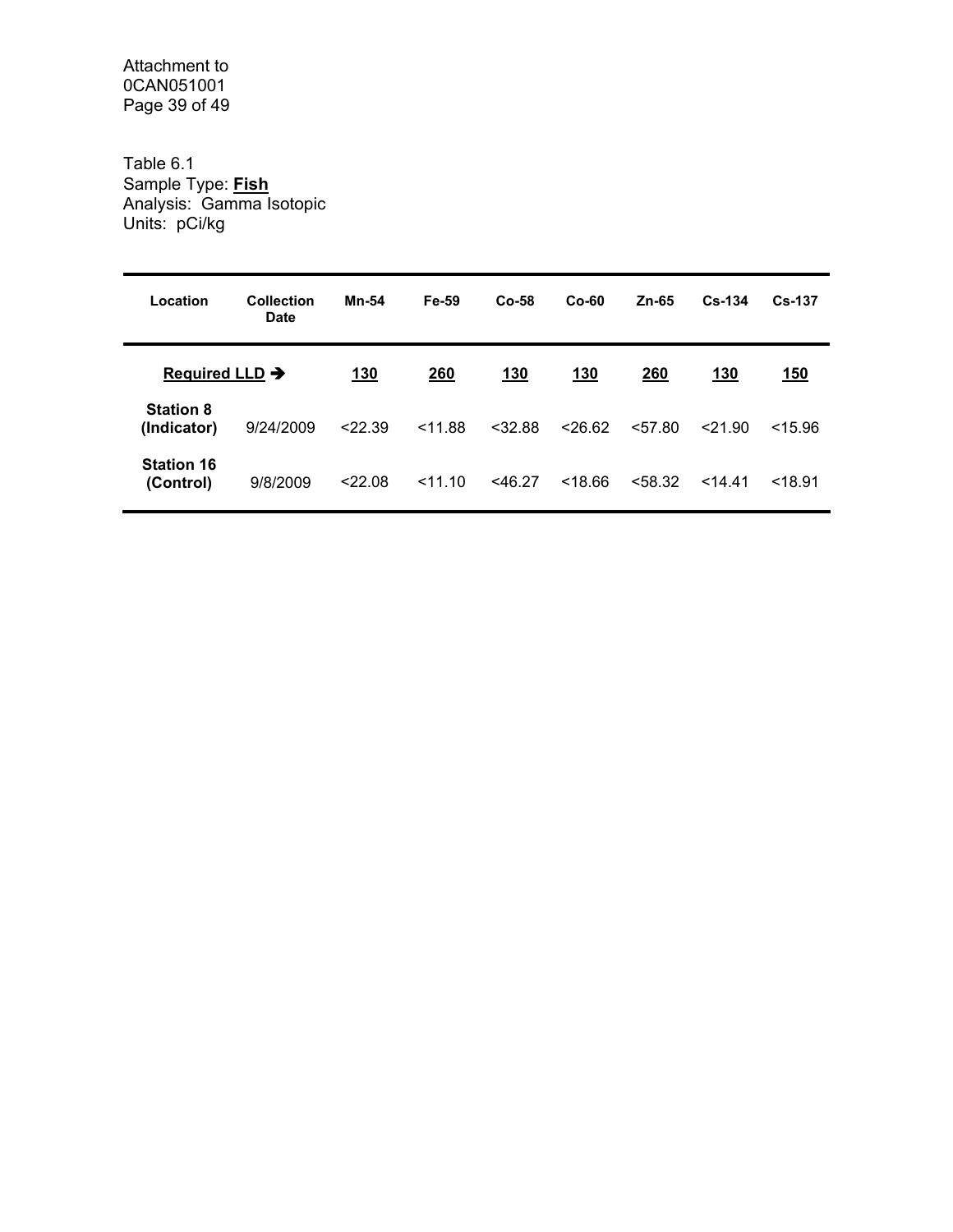Attachment to 0CAN051001 Page 40 of 49

## Table 7.1 Sample Type: **Food Products** Analysis: Iodine-131 and Gamma Isotopic Units: pCi/kg

| Location                      | <b>Collection Date</b>   | $I - 131$ | $Cs-134$  | <b>Cs-137</b> |
|-------------------------------|--------------------------|-----------|-----------|---------------|
|                               | <b>Required LLD</b><br>→ | <u>60</u> | <u>60</u> | <u>80</u>     |
| Station 13 (Indicator)        | 06/09/2009               | < 59.21   | $<$ 44.29 | $<$ 33.52     |
| <b>Station 55 (Control)</b>   | 06/09/2009               | < 51.98   | $<$ 42.10 | 21.65         |
| <b>Station 13 (Indicator)</b> | 07/14/2009               | < 59.98   | 22.37     | < 18.77       |
| <b>Station 55 (Control)</b>   | 07/14/2009               | < 57.92   | 20.98     | 20.16         |
| <b>Station 13 (Indicator)</b> | 08/18/2009               | < 59.95   | < 25.68   | < 45.36       |
| <b>Station 55 (Control)</b>   | 08/18/2009               | < 59.12   | < 38.53   | < 31.66       |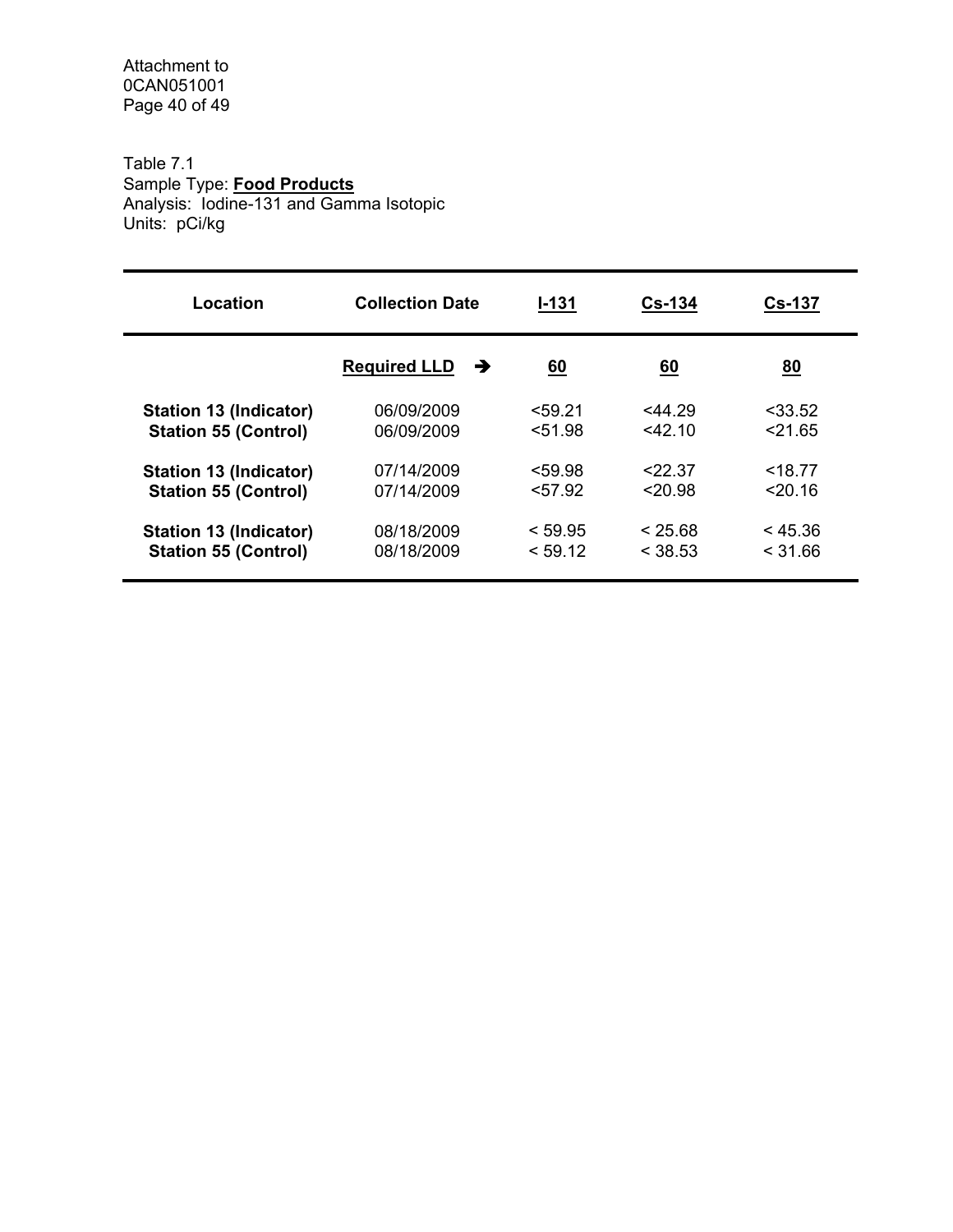Attachment to 0CAN051001 Page 41 of 49

Table 8.1

Sample Type: **Groundwater** Analysis: Iodine-131 and Gamma Isotopic Units: pCi/l

| Sample # | <b>Collection</b><br><b>Date</b> | $I - 131$ | Mn-54  | Fe-59          | $Co-58$ | $Co-60$ | $Zn-65$          | $Zr-95$          | <b>Nb-95</b>     |           | Cs-134 Cs-137 | <b>Ba-140</b> | <b>La-140</b> |
|----------|----------------------------------|-----------|--------|----------------|---------|---------|------------------|------------------|------------------|-----------|---------------|---------------|---------------|
|          | <b>Required LLD</b>              | 15        | 15     | $\frac{30}{2}$ | 15      | 15      | $\underline{30}$ | $\underline{30}$ | $\underline{15}$ | <u>15</u> | <u>18</u>     | 60            | 15            |
| 58*      | 02/18/2009                       | < 14.67   | < 3.60 | < 9.46         | < 3.82  | < 3.51  | < 7.85           | < 8.78           | < 7.44           | < 4.05    | < 4.16        | < 32.37       | < 11.53       |
| 59       | 02/18/2009                       | < 14.82   | < 3.82 | < 10.13        | < 4.08  | < 3.55  | < 3.18           | < 8.25           | < 5.81           | < 4.22    | < 4.39        | < 34.35       | < 4.52        |
| 60       | 02/18/2009                       | < 14.98   | < 3.92 | < 11.23        | < 4.65  | < 4.06  | < 11.23          | < 8.24           | < 4.86           | < 4.75    | < 4.62        | < 35.03       | < 14.29       |
| 61       | 02/18/2009                       | < 13.61   | < 4.29 | < 8.69         | < 3.93  | < 3.98  | < 5.66           | < 4.34           | < 5.59           | < 5.09    | < 4.91        | < 27.34       | < 9.22        |
| 58*      | 04/16/2009                       | < 14.92   | < 4.91 | < 9.41         | < 5.28  | < 4.15  | < 13.14          | < 9.27           | < 6.78           | < 5.22    | < 3.88        | < 29.31       | < 6.63        |
| 59       | 04/16/2009                       | < 13.14   | < 5.83 | < 13.38        | < 5.53  | < 4.69  | < 8.92           | < 9.10           | < 6.01           | < 6.29    | < 4.38        | < 27.46       | < 8.07        |
| 60       | 04/16/2009                       | < 14.84   | < 4.80 | < 9.13         | < 3.46  | < 4.59  | < 6.85           | < 9.31           | < 6.48           | < 3.67    | < 5.27        | < 30.42       | < 8.03        |
| 61       | 04/16/2009                       | < 12.18   | < 4.99 | < 10.32        | < 4.56  | < 3.36  | < 7.32           | < 6.56           | < 4.92           | < 4.89    | < 2.56        | < 29.58       | < 10.56       |
| 58*      | 07/22/2009                       | < 14.76   | < 2.92 | < 10.42        | < 4.89  | < 5.08  | < 10.72          | < 8.68           | < 5.29           | < 4.73    | < 4.77        | < 32.35       | < 11.79       |
| 59       | 07/22/2009                       | < 13.76   | < 5.51 | < 10.82        | < 4.87  | < 3.82  | < 12.31          | < 8.86           | < 6.31           | < 4.99    | < 5.72        | < 25.68       | < 8.61        |
| 60       | 07/22/2009                       | < 14.36   | < 5.20 | < 10.38        | < 6.37  | < 5.21  | < 10.96          | < 8.42           | < 6.64           | < 5.20    | < 5.23        | < 24.91       | < 11.07       |
| 61       | 07/22/2009                       | < 14.41   | < 5.69 | < 12.17        | < 4.98  | < 4.94  | < 4.93           | < 9.36           | < 7.10           | < 5.62    | < 3.96        | < 35.12       | < 9.95        |
| 58*      | 10/15/2009                       | < 14.97   | < 4.76 | < 7.72         | < 6.24  | < 4.05  | < 6.13           | < 6.94           | < 6.12           | < 4.81    | < 4.83        | < 28.45       | < 12.57       |
| 59       | 10/15/2009                       | < 15.00   | < 4.47 | < 9.92         | < 2.95  | < 4.02  | < 8.05           | < 7.14           | < 6.66           | < 4.45    | < 4.85        | < 30.48       | < 11.93       |
| 60       | 10/15/2009                       | < 14.35   | < 5.28 | < 10.32        | < 4.98  | < 4.70  | < 7.27           | < 8.95           | < 6.34           | < 5.33    | < 5.87        | < 28.78       | < 9.25        |
| 61       | 10/15/2009                       | < 14.77   | < 4.68 | < 10.98        | < 5.55  | < 4.62  | < 9.48           | < 9.63           | < 6.75           | < 4.86    | < 4.42        | < 28.50       | < 9.18        |

**\*** Identifies Control Locations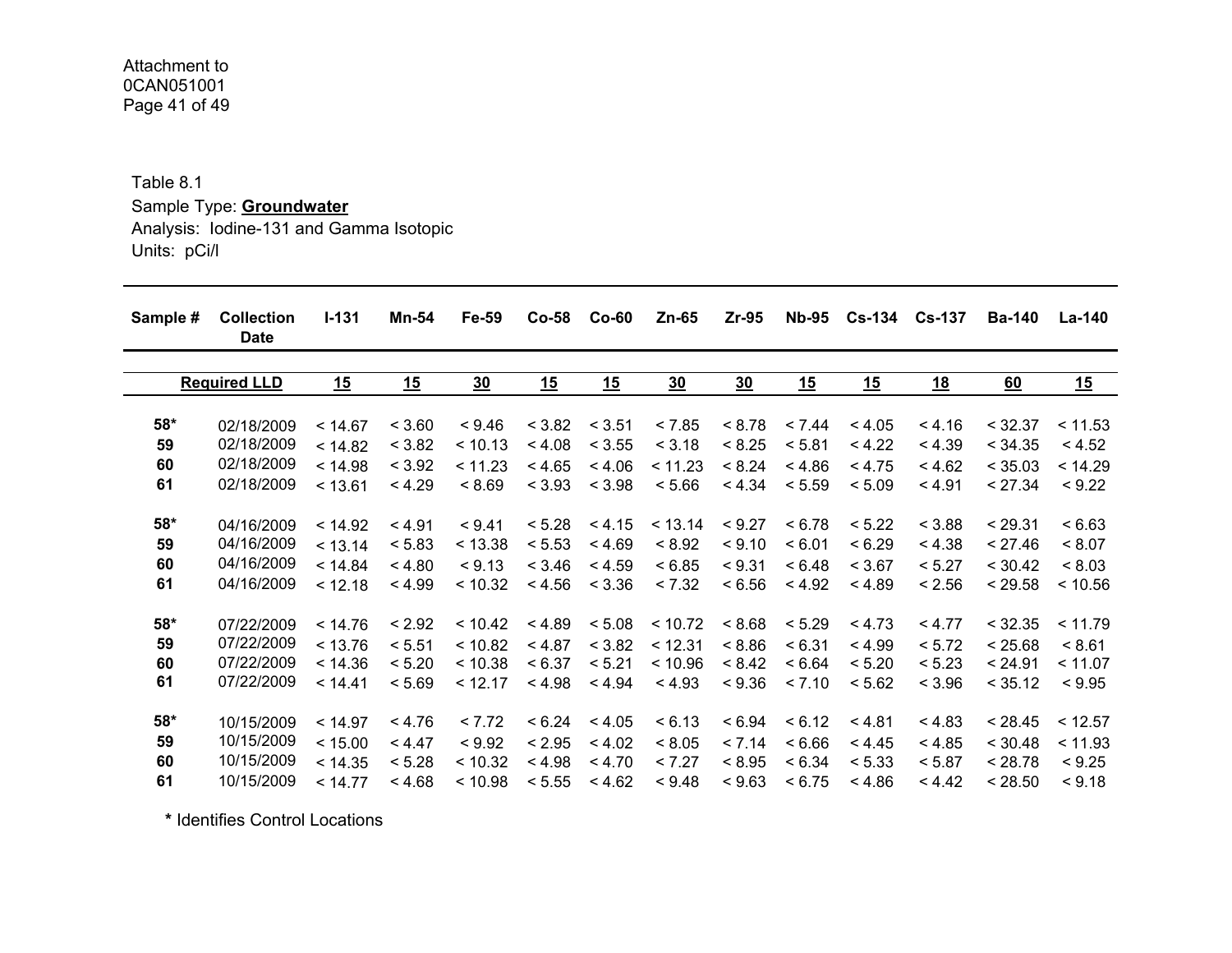Table 8.2 Sample Type: **Groundwater** Analysis: Tritium Units: pCi/l

| Location                       | <b>Collection Date</b>   | $H-3$ |
|--------------------------------|--------------------------|-------|
|                                | <b>Required LLD</b><br>→ | 3000  |
| <b>Station 58 (Control)</b>    | 02/18/2009               | < 570 |
| <b>Station 59 ((Indicator</b>  | 02/18/2009               | < 569 |
| <b>Station 60 (Indicator)</b>  | 02/18/2009               | < 573 |
| Station 61 (Indicator)         | 02/18/2009               | < 569 |
| <b>Station 58 (Control)</b>    | 04/16/2009               | < 552 |
| <b>Station 59 ((Indicator)</b> | 04/16/2009               | < 554 |
| <b>Station 60 (Indicator)</b>  | 04/16/2009               | < 554 |
| Station 61 (Indicator)         | 04/16/2009               | < 544 |
| <b>Station 58 (Control)</b>    | 07/22/2009               | < 586 |
| <b>Station 59 ((Indicator)</b> | 07/22/2009               | < 566 |
| <b>Station 60 (Indicator)</b>  | 07/22/2009               | < 568 |
| <b>Station 61 (Indicator)</b>  | 07/22/2009               | < 568 |
| <b>Station 58 (Control)</b>    | 10/15/2009               | < 542 |
| <b>Station 59 ((Indicator)</b> | 10/15/2009               | < 532 |
| <b>Station 60 (Indicator)</b>  | 10/15/2009               | < 535 |
| Station 61 (Indicator)         | 10/15/2009               | < 532 |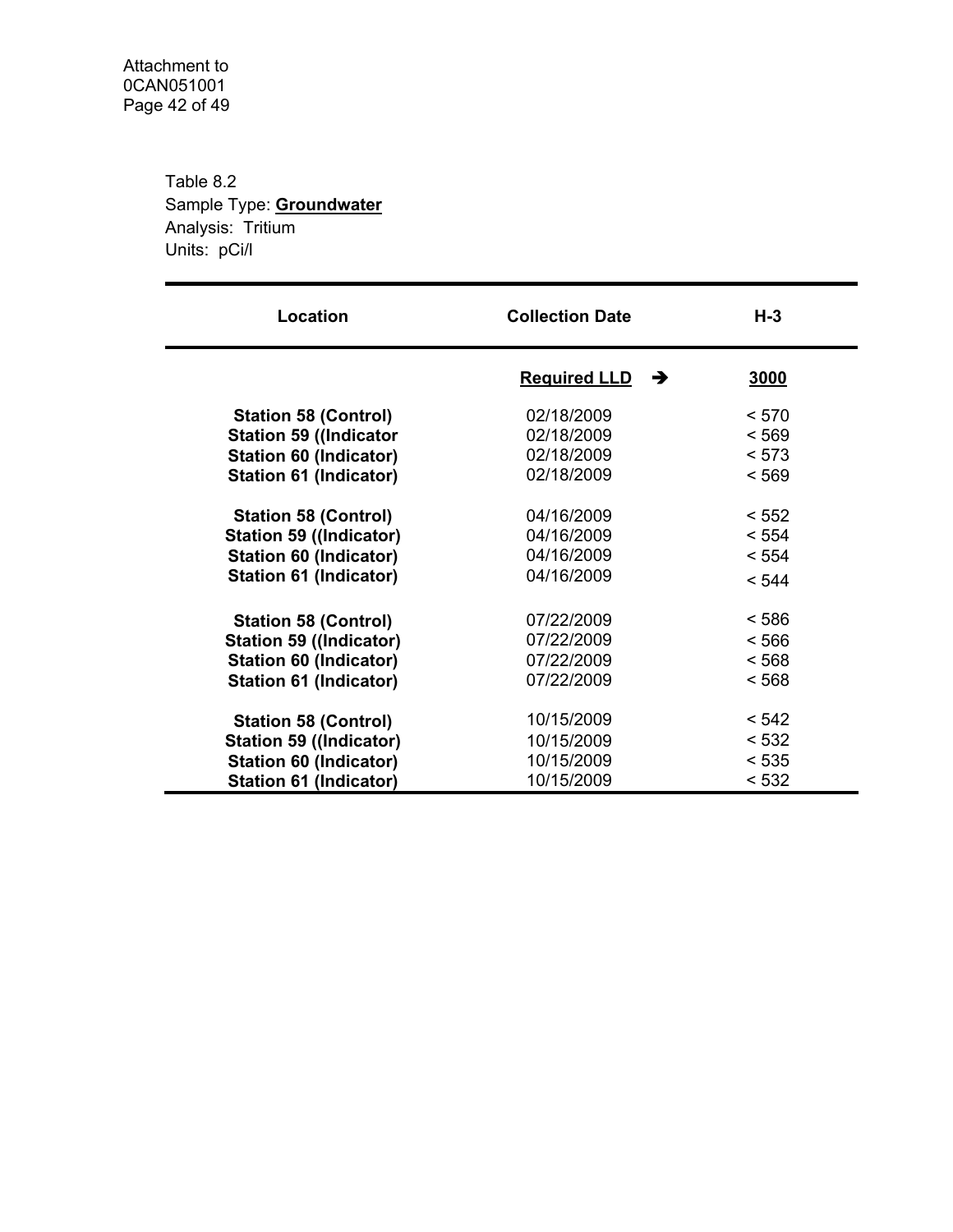Table 8.3 Sample Type: **Groundwater** 2006 - 2007 Analysis: Tritium Units: pCi/l

| Location                       | <b>Collection Date</b>   | $H-3$ |
|--------------------------------|--------------------------|-------|
|                                | <b>Required LLD</b><br>→ | 3000  |
| <b>Station 58 (Control)</b>    | 12/07/2006               | < 358 |
| <b>Station 59 ((Indicator</b>  | 12/07/2006               | < 351 |
| <b>Station 60 (Indicator)</b>  | 12/07/2006               | < 350 |
| <b>Station 61 (Indicator)</b>  | 12/07/2006               | < 350 |
| <b>Station 58 (Control)</b>    | 03/13/2007               | < 563 |
| <b>Station 59 ((Indicator)</b> | 03/13/2007               | < 549 |
| <b>Station 60 (Indicator)</b>  | 03/13/2007               | < 526 |
| <b>Station 61 (Indicator)</b>  | 03/13/2007               | < 560 |
| <b>Station 58 (Control)</b>    | 06/22/2007               | < 523 |
| <b>Station 59 ((Indicator)</b> | 06/22/2007               | < 535 |
| <b>Station 60 (Indicator)</b>  | 06/22/2007               | < 508 |
| <b>Station 61 (Indicator)</b>  | 06/22/2007               | < 512 |
| <b>Station 58 (Control)</b>    | 09/06/2007               | < 528 |
| <b>Station 59 ((Indicator)</b> | 09/06/2007               | < 528 |
| <b>Station 60 (Indicator)</b>  | 09/06/2007               | < 527 |
| <b>Station 61 (Indicator)</b>  | 09/06/2007               | < 528 |
| <b>Station 58 (Control)</b>    | 11/07/2007               | < 515 |
| <b>Station 59 ((Indicator)</b> | 11/07/2007               | < 537 |
| <b>Station 60 (Indicator)</b>  | 11/07/2007               | < 517 |
| <b>Station 61 (Indicator)</b>  | 11/07/2007               | < 518 |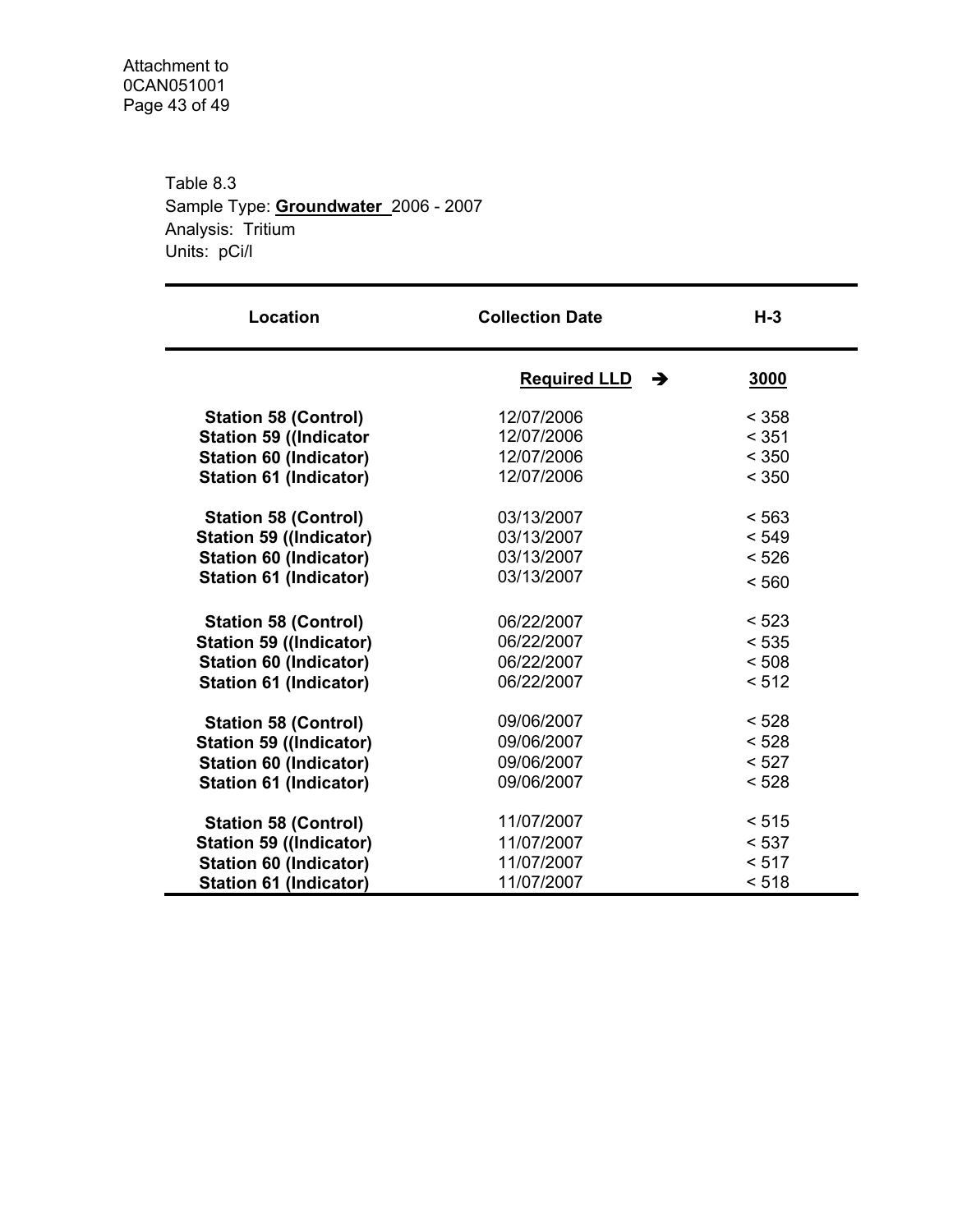# **ATTACHMENT 2**

**Interlaboratory Comparison Program**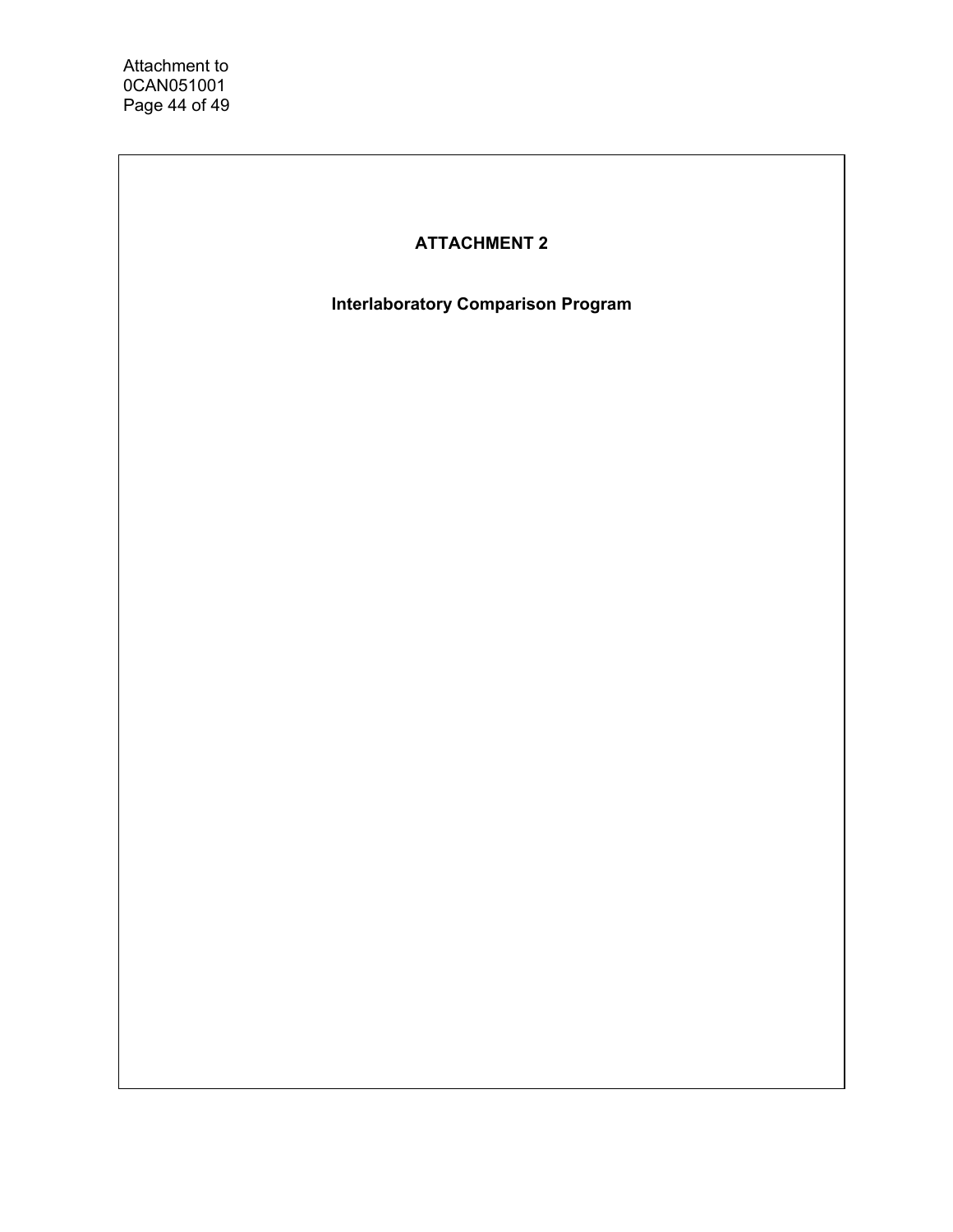Attachment to 0CAN051001 Page 45 of 49

Table 9.1

#### Sample Type: **Interlaboratory Comparison**

Analysis: Gross Beta, Iodine-131 and Gamma Isotopic

| <b>Analytics</b><br>E6674-125<br>March 19,<br>2009 | Gamma in<br>Water |            |                |                |                   |                  |             |
|----------------------------------------------------|-------------------|------------|----------------|----------------|-------------------|------------------|-------------|
| <b>Nuclide</b>                                     | <b>RBS</b>        | <b>RBS</b> | <b>Ref Lab</b> | <b>Ref Lab</b> | <b>Resolution</b> | <b>RBS/Ref</b>   | Pass/       |
|                                                    | Mean              | $1-S$      | Value          | Uncertainty    |                   | <b>Lab Ratio</b> | Fail        |
| $I - 131$                                          | 73.3              | 0.13       | 69.0           | 1.15           | 60                | 1.06             | Pass        |
| Ce-141                                             | 126               | 2.54       | 120            | 2.01           | 59.7              | 1.05             | Pass        |
| $Cr-51$                                            | 371               | 10.9       | 387            | 6.46           | 59.9              | 0.96             | Pass        |
| <b>Cs-134</b>                                      | 118               | 2.11       | 119            | 1.98           | 60.1              | 0.99             | Pass        |
| <b>Cs-137</b>                                      | 151               | 2.91       | 141            | 2.36           | 59.7              | 1.07             | <b>Pass</b> |
| $Co-58$                                            | 154               | 2.65       | 151            | 2.52           | 59.9              | 1.02             | Pass        |
| <b>Mn-54</b>                                       | 173               | 4.05       | 162            | 2.70           | 60                | 1.07             | <b>Pass</b> |
| Fe-59                                              | 134               | 2.84       | 127            | 2.11           | 60.2              | 1.06             | Pass        |
| $Zn-65$                                            | 199               | 2.71       | 197            | 3.30           | 59.7              | 1.01             | <b>Pass</b> |
| $Co-60$                                            | 189               | 0.31       | 180            | 3.01           | 59.8              | 1.05             | Pass        |

| <b>Analytics</b><br>E6675-125<br>March 19,<br>2009 | <b>Gross</b><br>Beta in<br>Water |            |                |                |                   |                  |       |
|----------------------------------------------------|----------------------------------|------------|----------------|----------------|-------------------|------------------|-------|
| <b>Nuclide</b>                                     | <b>RBS</b>                       | <b>RBS</b> | <b>Ref Lab</b> | <b>Ref Lab</b> | <b>Resolution</b> | <b>RBS/Ref</b>   | Pass/ |
|                                                    | Mean                             | 1-s        | <b>Value</b>   | uncertainty    |                   | <b>Lab Ratio</b> | Fail  |
| <b>Cs-137</b>                                      | 240                              | 2.66       | 235            | 3.92           | 59.9              | 1.02             | Pass  |

| <b>Analytics</b><br>E6676-125<br>March 19,<br>2009 | $1 - 131$<br>Cartridge |            |                |                |                   |                |       |
|----------------------------------------------------|------------------------|------------|----------------|----------------|-------------------|----------------|-------|
| <b>Nuclide</b>                                     | <b>RBS</b>             | <b>RBS</b> | <b>Ref Lab</b> | <b>Ref Lab</b> | <b>Resolution</b> | <b>RBS/Ref</b> | Pass/ |
|                                                    | Mean                   | 1-s        | <b>Value</b>   | uncertainty    |                   | Lab Ratio      | Fail  |
| $1 - 131$                                          | 76.0                   | 2.75       | 78.6           | 1.31           | 60.0              | 0.97           | Pass  |

| <b>Analytics</b><br>E6708-125<br><b>June 18,</b><br>2009 | Gross<br><b>Beta filter</b> |                   |                         |                               |                   |                                    |               |
|----------------------------------------------------------|-----------------------------|-------------------|-------------------------|-------------------------------|-------------------|------------------------------------|---------------|
| <b>Nuclide</b>                                           | <b>RBS</b><br><b>Mean</b>   | <b>RBS</b><br>1-s | <b>Ref Lab</b><br>Value | <b>Ref Lab</b><br>uncertainty | <b>Resolution</b> | <b>RBS/Ref</b><br><b>Lab Ratio</b> | Pass/<br>Fail |
|                                                          |                             |                   |                         |                               |                   |                                    |               |
| <b>Cs-137</b>                                            | 91.6                        | 0.59              | 86.5                    | 1.44                          | 60.1              | 1.06                               | Pass          |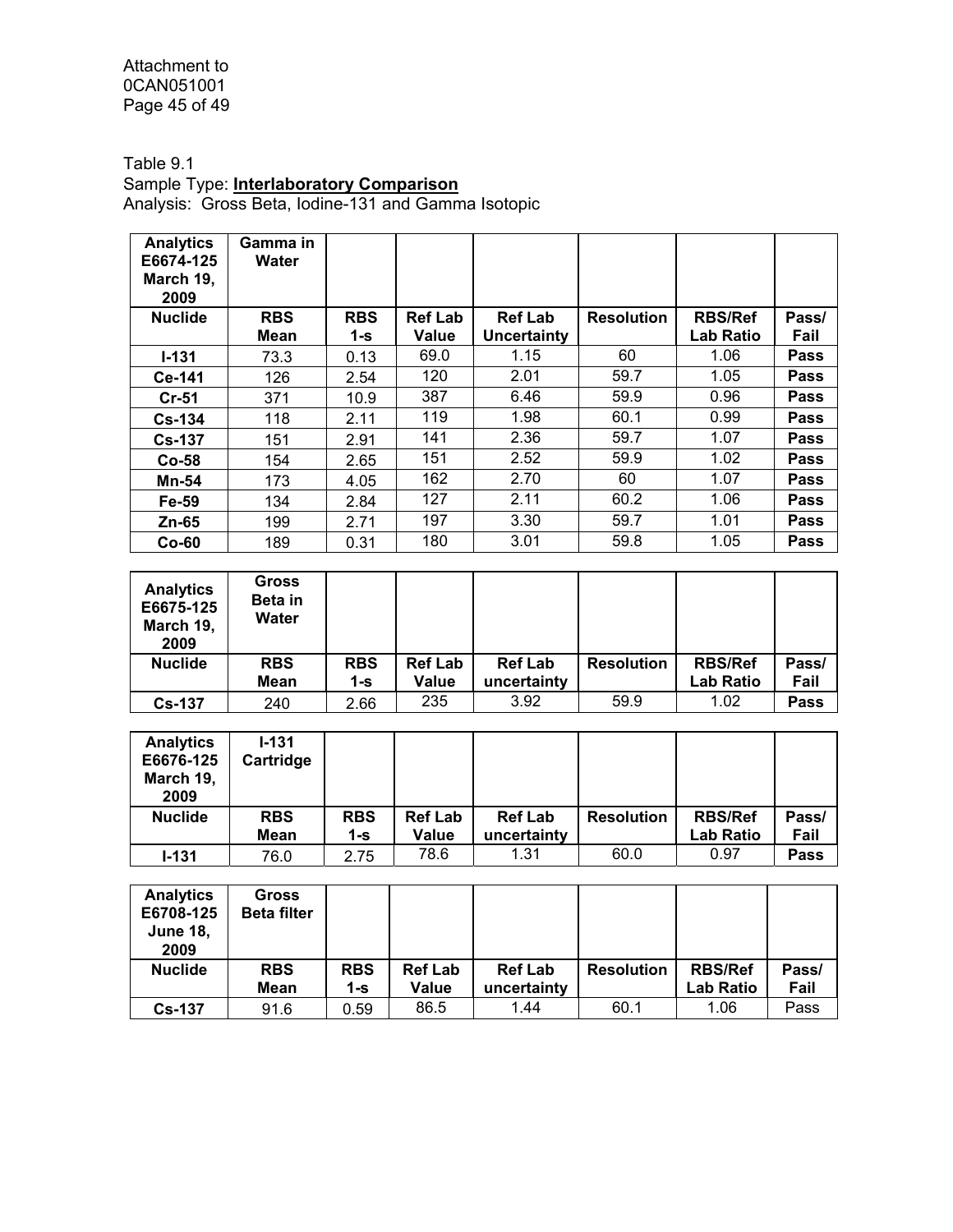Attachment to 0CAN051001 Page 46 of 49

Table 9.1 Sample Type: **Interlaboratory Comparison** Analysis: Tritium and Gamma Isotopic

| <b>Analytics</b><br>E6677-125<br>March 19,<br>2009 | Gamma<br>in Milk |            |                |                |                  |                  |             |
|----------------------------------------------------|------------------|------------|----------------|----------------|------------------|------------------|-------------|
| <b>Nuclide</b>                                     | <b>RBS</b>       | <b>RBS</b> | <b>Ref Lab</b> | <b>Ref Lab</b> | <b>Resolutio</b> | <b>RBS/Ref</b>   | Pass/       |
|                                                    | Mean             | 1-s        | Value          | uncertainty    | n                | <b>Lab Ratio</b> | Fail        |
| $I - 131$                                          | 74.0             | 4.10       | 79.3           | 1.32           | 60.1             | 0.93             | <b>Pass</b> |
| Ce-141                                             | 91.2             | 3.91       | 94.9           | 1.58           | 60.1             | 0.96             | <b>Pass</b> |
| $Cr-51$                                            | 283              | 20.9       | 305            | 5.10           | 59.8             | 0.93             | <b>Pass</b> |
| $Cs-134$                                           | 95.5             | 2.04       | 93.7           | 1.57           | 59.7             | 1.02             | <b>Pass</b> |
| <b>Cs-137</b>                                      | 107              | 0.95       | 111            | 1.86           | 59.7             | 0.96             | <b>Pass</b> |
| $Co-58$                                            | 111              | 2.80       | 119            | 1.99           | 59.8             | 0.93             | <b>Pass</b> |
| Mn-54                                              | 136              | 3.79       | 128            | 2.13           | 60.1             | 1.06             | <b>Pass</b> |
| Fe-59                                              | 109              | 5.85       | 99.9           | 1.67           | 59.8             | 1.09             | <b>Pass</b> |
| Zn-65                                              | 159              | 6.00       | 156            | 2.60           | 60.0             | 1.02             | <b>Pass</b> |
| $Co-60$                                            | 143              | 1.22       | 142            | 2.38           | 59.7             | 1.01             | <b>Pass</b> |

| <b>Analytics</b><br>E6677-125<br>March 19,<br>2009 | Gamma<br>in Milk |            |                |                |                   |                  |             |
|----------------------------------------------------|------------------|------------|----------------|----------------|-------------------|------------------|-------------|
| <b>Nuclide</b>                                     | <b>RBS</b>       | <b>RBS</b> | <b>Ref Lab</b> | <b>Ref Lab</b> | <b>Resolution</b> | <b>RBS/Ref</b>   | Pass/       |
|                                                    | Mean             | 1-s        | <b>Value</b>   | uncertainty    |                   | <b>Lab Ratio</b> | Fail        |
| $I-131$                                            | 74.0             | 4.10       | 79.3           | 1.32           | 60.1              | 0.93             | <b>Pass</b> |
| Ce-141                                             | 91.2             | 3.91       | 94.9           | 1.58           | 60.1              | 0.96             | <b>Pass</b> |
| <b>Cr-51</b>                                       | 283              | 20.9       | 305            | 5.10           | 59.8              | 0.93             | <b>Pass</b> |
| $Cs - 134$                                         | 95.5             | 2.04       | 93.7           | 1.57           | 59.7              | 1.02             | <b>Pass</b> |
| $Cs-137$                                           | 107              | 0.95       | 111            | 1.86           | 59.7              | 0.96             | <b>Pass</b> |
| $Co-58$                                            | 111              | 2.80       | 119            | 1.99           | 59.8              | 0.93             | <b>Pass</b> |
| Mn-54                                              | 136              | 3.79       | 128            | 2.13           | 60.1              | 1.06             | <b>Pass</b> |
| Fe-59                                              | 109              | 5.85       | 99.9           | 1.67           | 59.8              | 1.09             | <b>Pass</b> |
| Zn-65                                              | 159              | 6.00       | 156            | 2.60           | 60.0              | 1.02             | <b>Pass</b> |
| $Co-60$                                            | 143              | 1.22       | 142            | 2.38           | 59.7              | 1.01             | <b>Pass</b> |

| <b>Analytics</b><br>E6707-125<br><b>June 18,</b><br>2009 | $H-3$<br>In water  |                     |                         |                               |                   |                                    |               |
|----------------------------------------------------------|--------------------|---------------------|-------------------------|-------------------------------|-------------------|------------------------------------|---------------|
| <b>Nuclide</b>                                           | <b>RBS</b><br>Mean | <b>RBS</b><br>$1-S$ | <b>Ref Lab</b><br>Value | <b>Ref Lab</b><br>uncertainty | <b>Resolution</b> | <b>RBS/Ref</b><br><b>Lab Ratio</b> | Pass/<br>Fail |
| $H-3$                                                    | 12591              | 368                 | 13300                   | 223                           | 59.6              | 0.95                               | Pass          |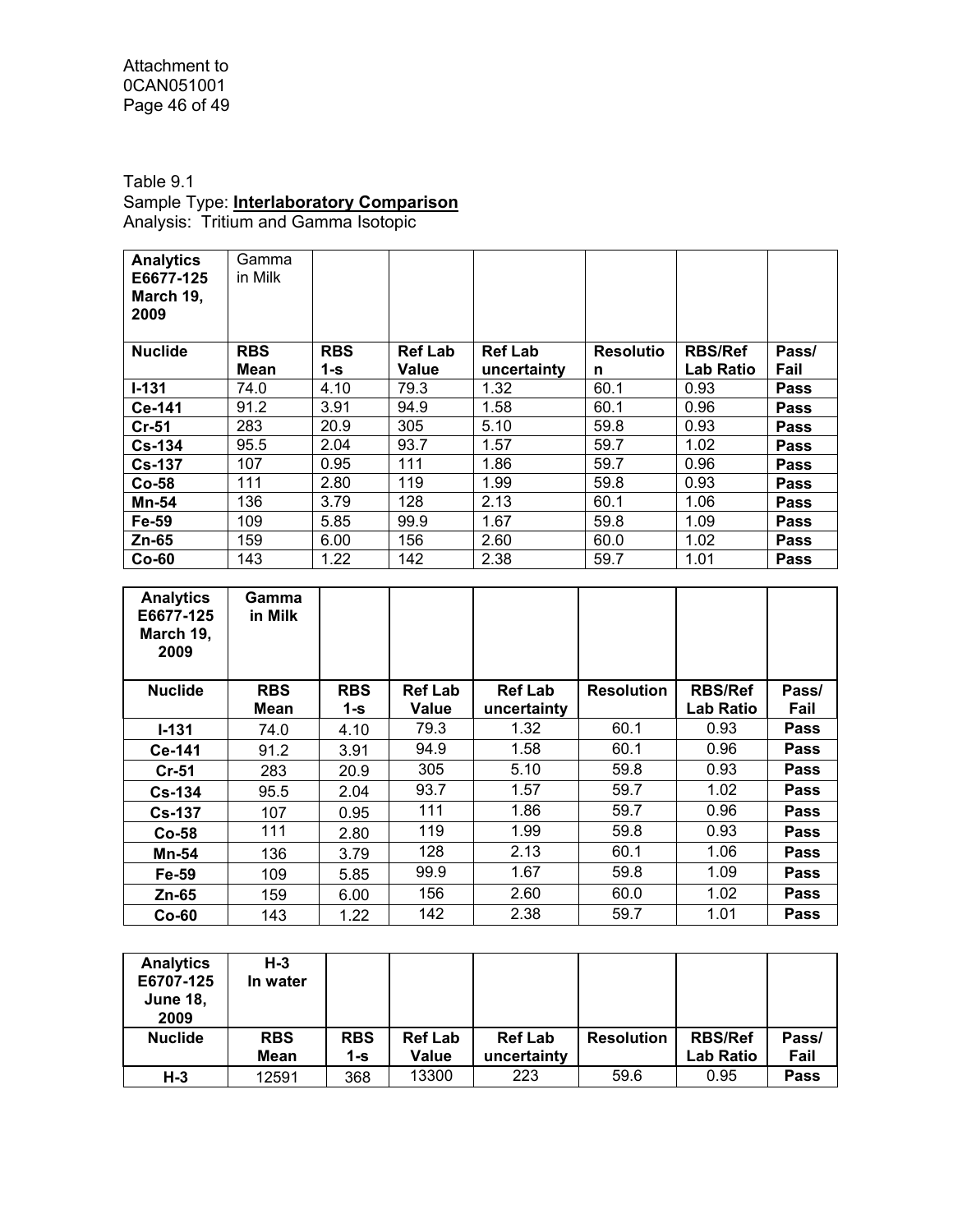Attachment to 0CAN051001 Page 47 of 49

#### Table 9.1 Sample Type: **Interlaboratory Comparison** Analysis: Gamma Isotopic

| <b>Analytics</b><br>E6709-125<br><b>June 18,</b><br>2009 | Gamma<br><b>Filter</b> |            |                |                |                   |                  |             |
|----------------------------------------------------------|------------------------|------------|----------------|----------------|-------------------|------------------|-------------|
| <b>Nuclide</b>                                           | <b>RBS</b>             | <b>RBS</b> | <b>Ref Lab</b> | <b>Ref Lab</b> | <b>Resolution</b> | <b>RBS/Ref</b>   | Pass/       |
|                                                          | <b>Mean</b>            | $1-S$      | <b>Value</b>   | Uncertainty    |                   | <b>Lab Ratio</b> | Fail        |
| Ce-141                                                   | 119                    | 2.5        | 120            | 2.0            | 60                | 0.99             | <b>Pass</b> |
| $Cr-51$                                                  | 172                    | 11.1       | 169            | 2.82           | 59.9              | 1.02             | <b>Pass</b> |
| $Cs - 134$                                               | 66.9                   | 1.2        | 69.8           | 1.17           | 59.7              | 0.96             | <b>Pass</b> |
| $Cs - 137$                                               | 83.3                   | 0.8        | 80.8           | 1.35           | 59.9              | 1.03             | Pass        |
| $Co-58$                                                  | 40.1                   | 0.6        | 38.7           | 0.646          | 59.9              | 1.03             | Pass        |
| <b>Mn-54</b>                                             | 60.5                   | 1.4        | 57.7           | 0.964          | 59.9              | 1.05             | Pass        |
| Fe-59                                                    | 55.5                   | 1.3        | 51.5           | 0.860          | 59.9              | 1.08             | <b>Pass</b> |
| Zn-65                                                    | 80.4                   | 1.7        | 73.9           | 1.23           | 60.1              | 1.09             | Pass        |
| $Co-60$                                                  | 136                    | 2.4        | 131            | 2.19           | 59.8              | 1.04             | <b>Pass</b> |

| <b>Analytics</b><br>E6710-125<br><b>June 18,</b><br>2009 | Gamma<br>Soil      |                   |                         |                               |                   |                                    |               |
|----------------------------------------------------------|--------------------|-------------------|-------------------------|-------------------------------|-------------------|------------------------------------|---------------|
| <b>Nuclide</b>                                           | <b>RBS</b><br>Mean | <b>RBS</b><br>1-s | <b>Ref Lab</b><br>Value | <b>Ref Lab</b><br>Uncertainty | <b>Resolution</b> | <b>RBS/Ref</b><br><b>Lab Ratio</b> | Pass/<br>Fail |
| Ce-141                                                   | 0.461              | 1.99e-3           | 0.462                   | 7.72e-3                       | 59.8              | 1.00                               | Pass          |
| $Cr-51$                                                  | 0.631              | 5.69e-3           | 0.652                   | $1.09e-2$                     | 59.8              | 0.97                               | <b>Pass</b>   |
| $Cs - 134$                                               | 0.269              | $1.32e-3$         | 0.270                   | $4.51e-3$                     | 59.9              | 1.00                               | Pass          |
| $Cs - 137$                                               | 0.428              | 4.94e-3           | 0.406                   | 6.78e-3                       | 59.9              | 1.05                               | Pass          |
| $Co-58$                                                  | 0.144              | $2.26e-3$         | 0.150                   | $2.51e-3$                     | 59.8              | 0.96                               | Pass          |
| <b>Mn-54</b>                                             | 0.231              | $1.99e-3$         | 0.223                   | $3.72e-3$                     | 59.9              | 1.04                               | Pass          |
| Fe-59                                                    | 0.201              | $1.50e-3$         | 0.199                   | $3.32e-3$                     | 59.9              | 1.01                               | Pass          |
| Zn-65                                                    | 0.299              | 4.70e-3           | 0.286                   | 4.78e-3                       | 59.8              | 1.05                               | <b>Pass</b>   |
| $Co-60$                                                  | 0.509              | $3.72e-3$         | 0.507                   | 8.47e-3                       | 59.9              | 1.00                               | Pass          |

## **Interlaboratory Comparison Program Summary**

RBS' Environmental Laboratory analyzed interlaboratory comparison samples to fulfill the requirements of the ODCM. The interlaboratory comparison results indicated that 100% of the sample results for accuracy and precision were within the acceptable control limits.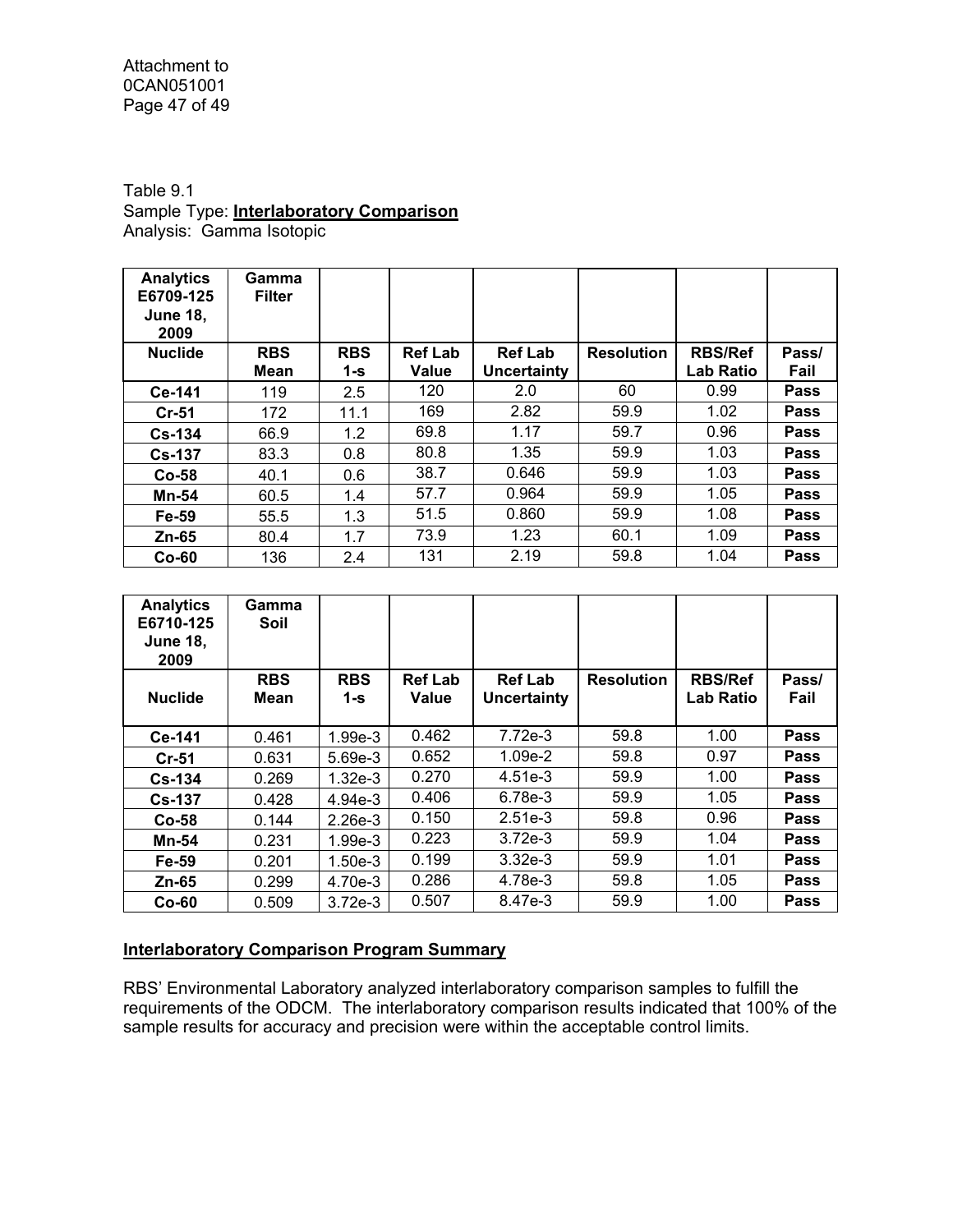# **ATTACHMENT 3**

**Sediment Dose Calculations**